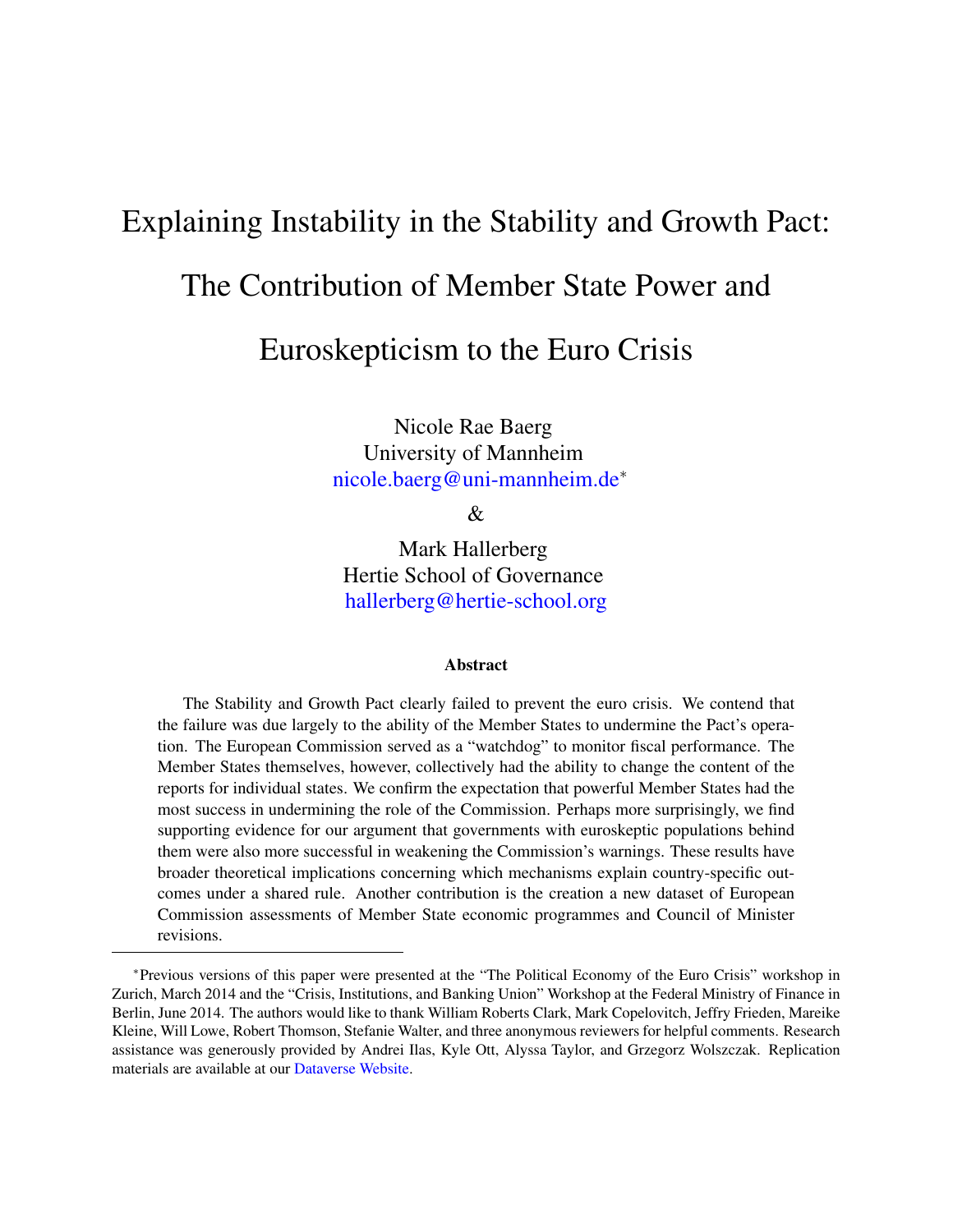### Introduction

The Maastricht Treaty set guidelines for what macro-economic goals European Union Member States would need to reach to qualify for participation in the coming common currency, with deficit and debt targets the most visible. Initially, the expectation was that only a few countries would be able to participate. When it became clear that there would be an expanded Eurozone, which would include not only core countries like Germany and France but more peripheral countries like Spain and even Greece that had traditionally run large budget deficits, there was growing concern that European-level rules were needed. Otherwise some governments would be tempted to run fiscal policies that could become unsustainable and leave the other Member States with the unpalatable choice of either bailing out the troubled government or letting it suffer from the consequences of a default. The Member State governments therefore agreed to a Stability and Growth Pact meant to avoid this outcome. Clearly, the need for financial packages for multiple Member States during the euro crisis means the Pact failed. This paper explores why the Pact failed, and it focuses especially on its institutional design.

Ongoing research examines how institutional design is related to compliance and the enforcement of rules and we build on this literature. Scholars have shown that there are significant benefits to flexibility in rules. The argument is that, under conditions of uncertainty, countries have a hard time committing to rules. A lack of flexibility constrains countries even further and, as a result, countries only agree to shallow commitments. Alternatively, rule flexibility allows countries to make deeper commitments, which addresses their commitment problem [\(Johns,](#page-51-0) [2013;](#page-51-0) [Kucik and](#page-51-1) [Reinhardt,](#page-51-1) [2008;](#page-51-1) [Mansfield, Milner and Rosendorff,](#page-51-2) [2002\)](#page-51-2).<sup>[1](#page-1-0)</sup> In the European context, scholars have also indicated that domestic institutions can both help and hinder compliance with EU level rules [\(Heipertz and Verdun,](#page-51-3) [2010;](#page-51-3) Koehler and König, [2015;](#page-51-4) König and Mäder, [2013;](#page-51-5) [Richard and](#page-52-0) [Caraway,](#page-52-0) [2014\)](#page-52-0). While rule flexibility may allow states to make deeper commitments, Member

<span id="page-1-0"></span><sup>&</sup>lt;sup>1</sup>A similar logic follows with escape clauses which allows for temporary deviations thus ensuring greater flexibility (see [Rosendorff and Milner](#page-52-1) [\(2001\)](#page-52-1)).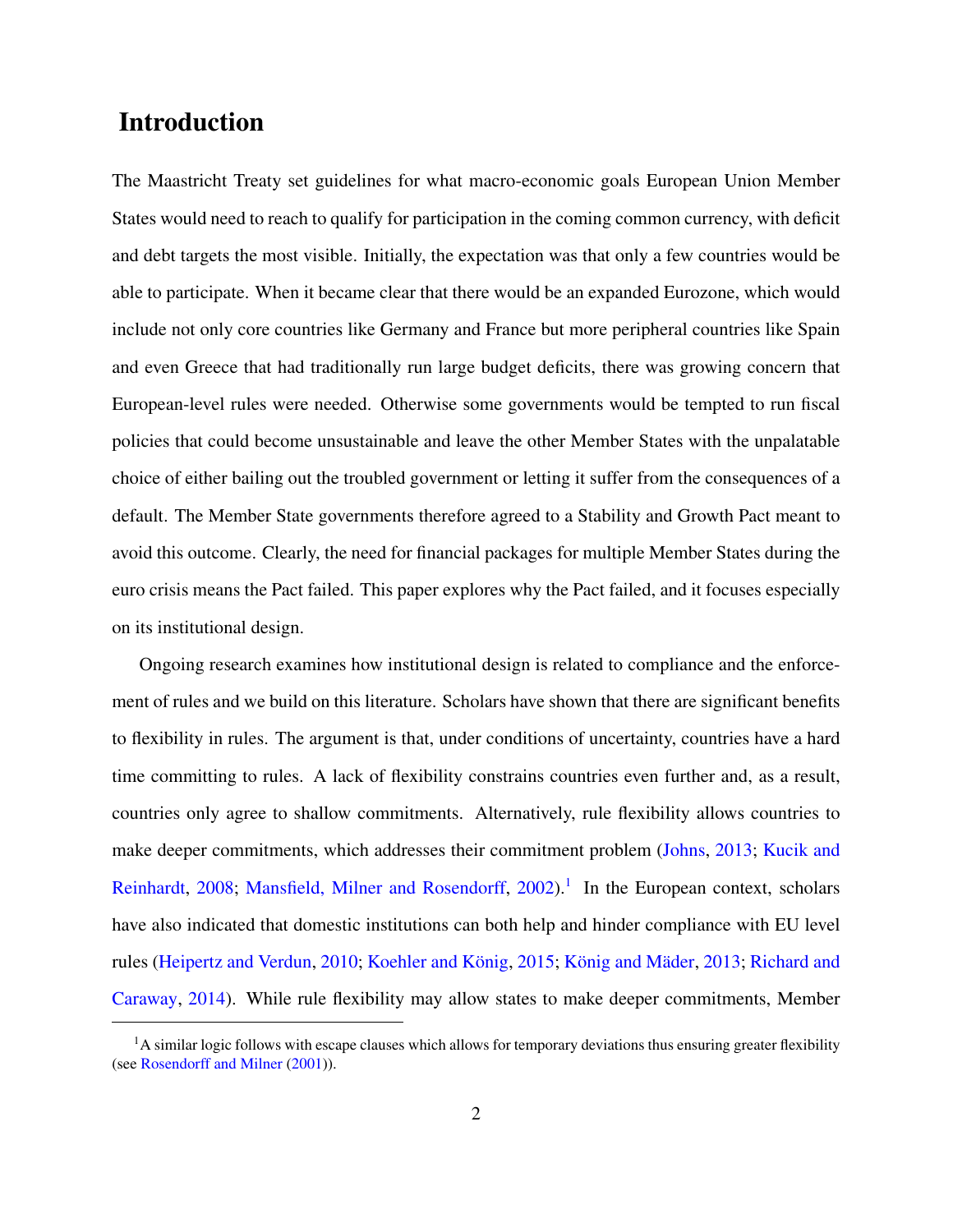States also vary in the extent to which they can exploit flexibility. In other words, the degree of rule flexibility may not apply equally across all Member States. This article reports the first empirical evidence that both Member State voting power and domestic level euroskepticism is systematically associated with weakening (rather than breaking) EU level rules.

When are some governments successful at weakening the application of the rules they have agreed to at the international level? This paper documents the selective weakening of the assessments for Member States under the Stability and Growth Pact (SGP) both prior to, and during, the euro crisis. While "growth" is part of the title of the SGP, its primary goal is to keep deficits low to minimize the likelihood that a fiscal problem in one Member State affects another. The weakening of the assessments under the Pact meant that the main tool of the European level to prevent larger deficits and the buildup of debt levels in Member States was defanged. The ultimate causes to the crises are of course many and complex, and they include a number of factors highlighted by others in this volume such as international and external costs, policy announcements, and concerns about migration (see [Bernhard and Leblang;](#page-49-0) [Genovese, Wassmann and Schneider](#page-50-0) and [Walter](#page-53-0) in this volume).

Yet, there are three ways that this weakening contributed directly to the crisis. First, it meant that several large and/or euroskeptic Member States probably entered the crisis with weaker public finances than had they followed the original Commission recommendations. Second, given that we find that even small, euro-friendly states had the Commission's text weakened when the big and/or euroskeptic states were receiving milder EU-level surveillance too, countries like Greece and Ireland that later received aid packages, also received weaker surveillance while other countries weakened and edited the Commission's recommendations. Finally, one can also speculate about the indirect effects on Member State behavior. Those Member States that did not receive aid package had to pay for them. The fact that large states and especially those with euroskeptic populations entered the crisis with weaker finances meant that they were less likely and, possibly, less able to agree to debt restructurings because of the consequences for their own public finances.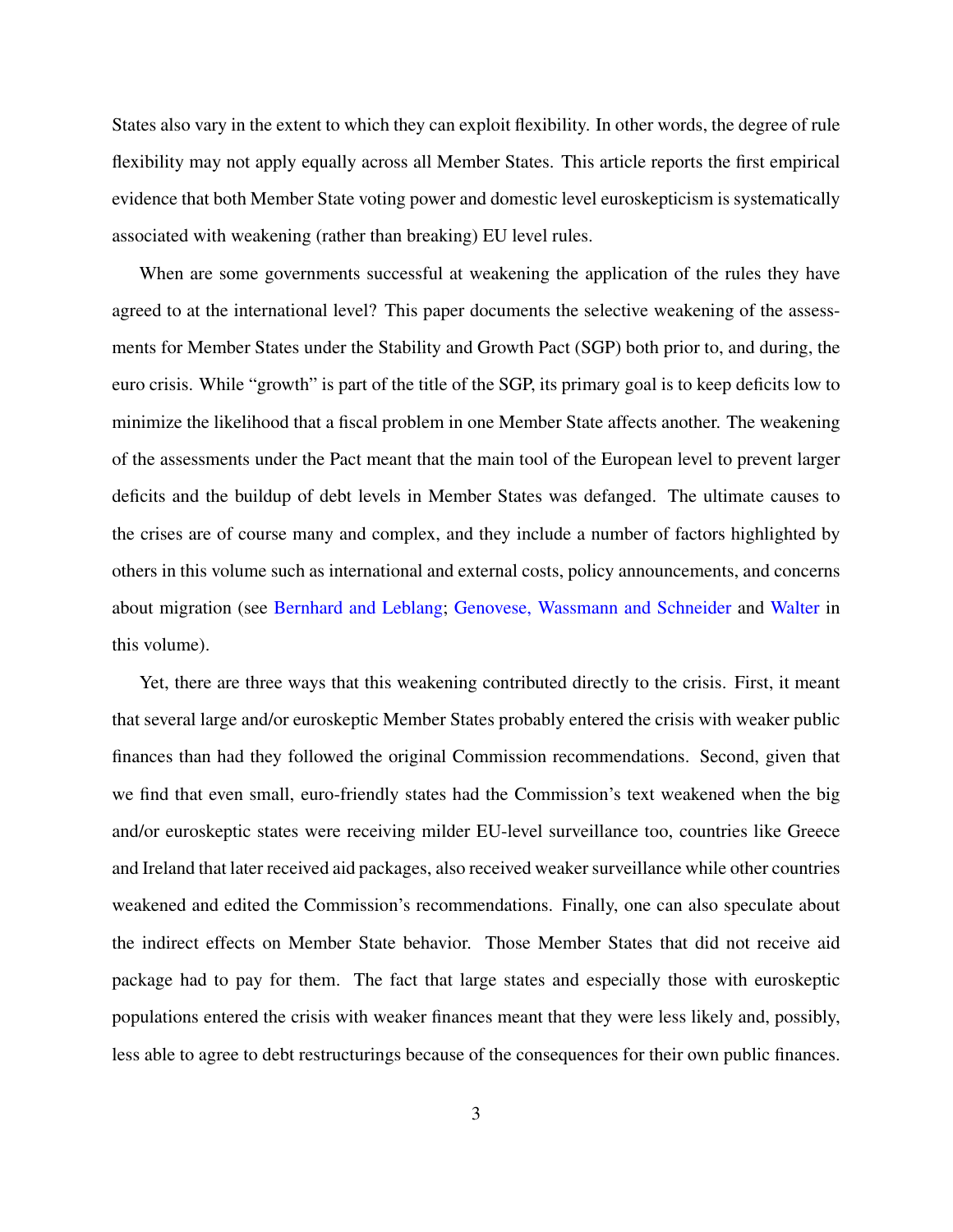In order to measure and explain the weakening of the assessment criteria, we examine the "preventive" arm of the SGP, which requires every European Union Member State to submit annual macro-economic programmes to a supranational body, the European Commission, for evaluation. Those programmes include information on deficits, debts, and the economic growth trajectories of Member States. The Commission, in turn, writes a report on each Member State that constitutes draft text for the intergovernmental Council of Economic and Finance Ministers (ECOFIN, or Council) for a formal statement to the Member States. The key benchmark of the SGP is that Member States should have a budget deficit of three percent or less. In this paper, we refer to the Commission's power to comment on national programmes and make concrete recommendations as its "watchdog" function. The Commission may also recommend "corrective" measures. The Council, based on an initial recommendation from the Commission, may deem a Member State with deficits above this figure an "excessive deficit" country. If a Member State ignores the Council's ruling, the Council, again with initial Commission recommendation, can decide to fine a non-complying country. In practice, in the lifetime of the Pact to date (1998 through 2015) the Commission has not recommended fines and the Council has not imposed them. An important reason why there have been no fines, we argue, is that Member States succeed in blocking critical text against them from the Commission early in the process. The "preventive" arm sets up the "corrective" arm; no action against a Member State can begin unless the Council identifies clear issues first.<sup>[2](#page-3-0)</sup>

As we show below, some Member States systematically weaken the Commission's assessment whereas others do not. We document large variation in the Council's editing of Commission evaluations of Member States across countries and over time. The question that this paper addresses

<span id="page-3-0"></span> $2$ In terms of actual performance, the Stability and Growth Pact did not succeed in keeping budgets "close to balance or in surplus" since its introduction in 1999. Two large founding members of the European Community, France and Germany, were especially visible in their violation of the Pact in 2002 and 2003. The Council repeatedly ignored the Commission's advice, and the Commission took the Council to the European Court of Justice. The outcome of the court case did not materially affect the overall institutional setup—it still left the Member States themselves, voting through the Council by qualified majority, to decide whether to impose the Commission's recommendations.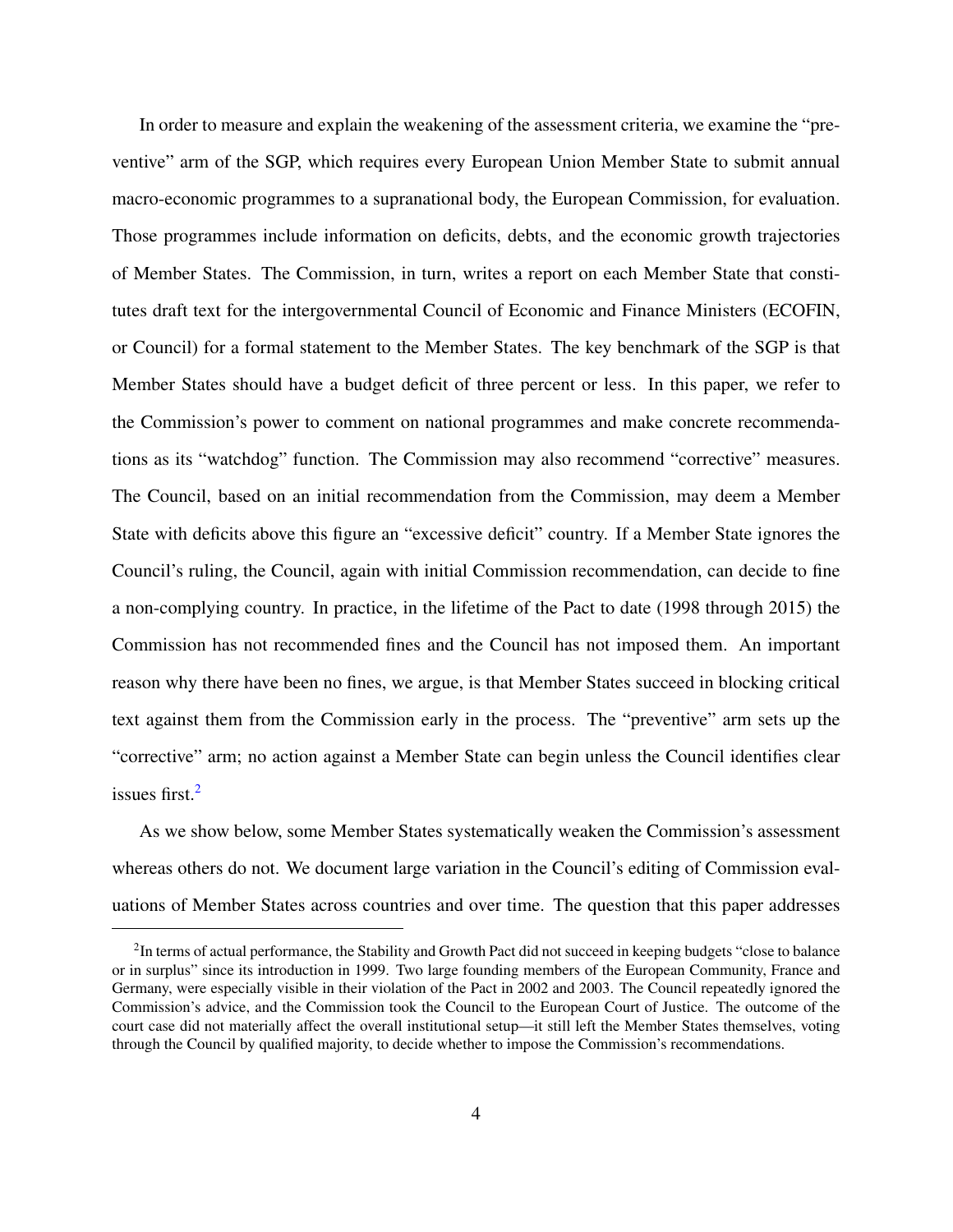is therefore, what types of countries are successful in weakening the assessments of them? Borrowing insights from the literature on judicial politics and literature on partisanship and elections, we examine whether or not Member State power and euroskepticism helps to explain why some countries weaken the assessments while other countries do not. We further examine whether or not the partisan hue of the government and the election cycle helps to explain weakening and editing. In this paper, we find that Member States with certain characteristics, by weakening the original Commission assessments, eroded the power of the European Commission in its role as a "watchdog." Thus, in the case of the SGP, weakening the Commission assessments lowered Member States' commitments to the EU and made it easier for powerful and euroskeptic Member States to pursue uncooperative strategies (see also [Chapman et al.](#page-49-1) [\(2015\)](#page-49-1); [Copelovitch](#page-49-2) [\(2010\)](#page-49-2) who find similar results in other domains).

To measure the extent of changes to the Commission's assessment of Member States and to explain the variation in those changes, this paper presents a new dataset constructed from human coding and computer textual analysis of existing Commission reports on Member State Stability and Convergence Programmes and the changes the Council of Ministers made to them. Using this new data, we examine whether Member State power, euroskepticism, and elections help explain whether the Council changed the Commission's recommendations. As a preview of our results, we find that countries with the largest voting power on the Council (10 votes prior to the Nice Treaty, 29 votes after) are more likely to receive favorable edits to the Commission's original text. The same is true for countries with relatively euroskeptic domestic populations–they are more likely to have the Council change the Commission's original assessment of it. Finally, countries are more likely to receive weakened recommendations and there is more editing of them when other Member States are receiving the same treatment. We conclude from our analysis that powerful Member States and Member States with euroskeptic domestic populations were able to receive the necessary number of votes in the Council to undermine the watchdog function of the European Commission, which undermined institutional oversight mechanisms that may have lowered the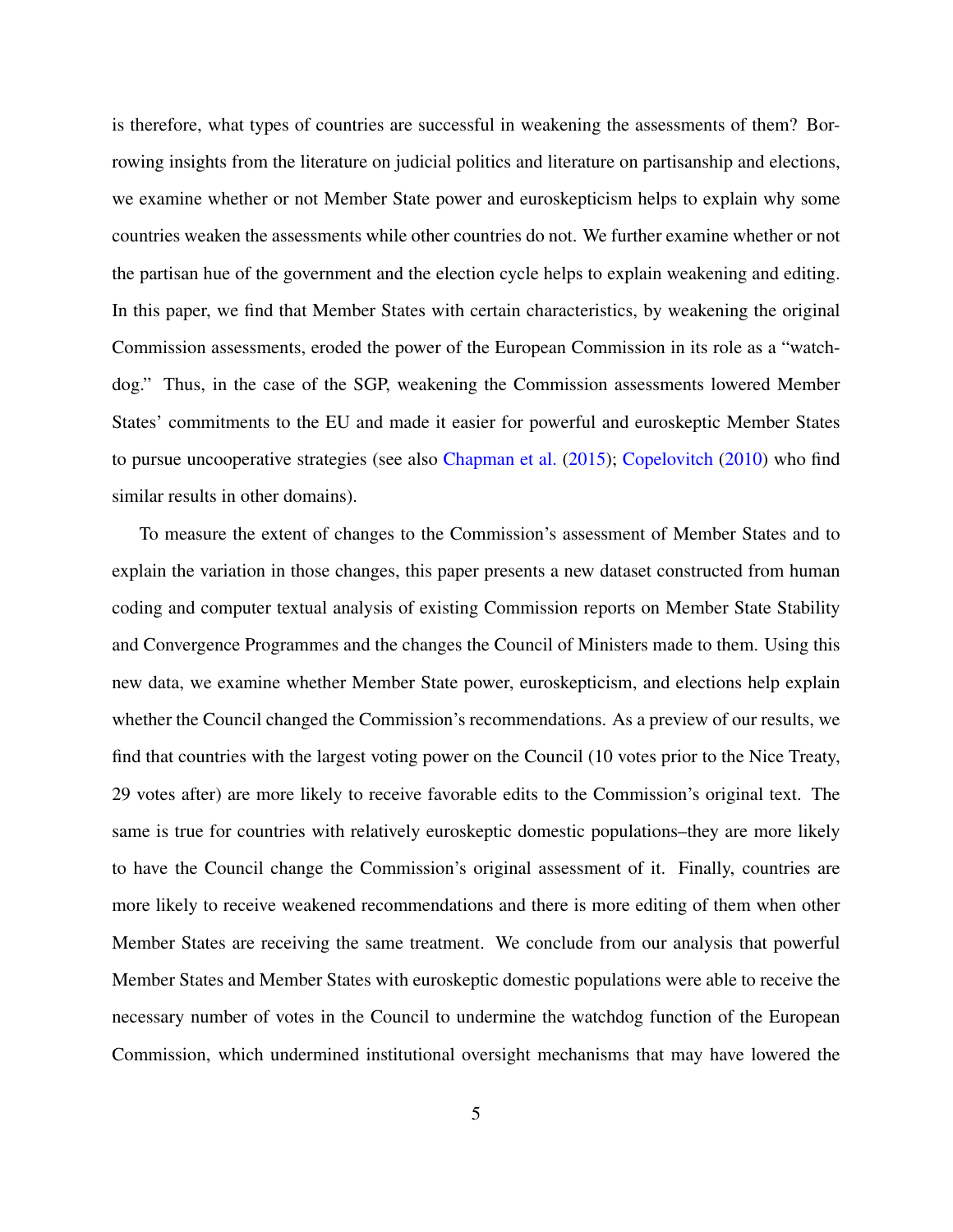debt levels of several Member States especially during "good times" and left them less exposed once the crisis was underway. This aspect of our theory leads to an interesting implication we explore further in the conclusion—Member State governments may have incentives to encourage more euroskepticism among their populations so that they have better bargaining outcomes at the European level.<sup>[3](#page-5-0)</sup>

### The Stability and Growth Pact

Before explaining Member State behavior under the Stability and Growth Pact, it is necessary to explain how it worked and which actors were involved. The Maastricht Treaty provided the road map to create a common currency and an independent central bank to regulate it. While fiscal policies were to remain the domain of Member States, the Treaty anticipated the need for some sort of macro-economic policy coordination.

The European Monetary System crisis in 1992-1993, combined with a general worsening of budget deficits across the Union, heightened concerns about how Member States would perform once the Economic and Monetary Union began. Two of the so-called Maastricht criteria focused on fiscal policy and set reference values of a general government deficit no larger than 3% of GDP and general government debt burden no larger than 60% of GDP. The Commission used these values, in turn, to judge whether countries met the requirements to join the Euro Area. In practice, the emphasis in the run-up to the introduction of the euro was on the deficit figure, and Member States had to get their deficits at or below  $3\%$  if they wanted to adopt the euro.<sup>[4](#page-5-1)</sup> However, there were only vague provisions for what to do once the euro was created. A state with a fiscal crisis could hurt all members of the Euro Area, and the remaining countries could subsequently find it in their best interest to assist this state. Consequently, there seemed little to prevent states from

<span id="page-5-0"></span><sup>&</sup>lt;sup>3</sup>Thank you to Ben Ansell and David Samuels for encouraging us to develop this point.

<span id="page-5-1"></span><sup>4</sup>For more details, see [Hallerberg](#page-50-1) [\(2004\)](#page-50-1), Chapter 2.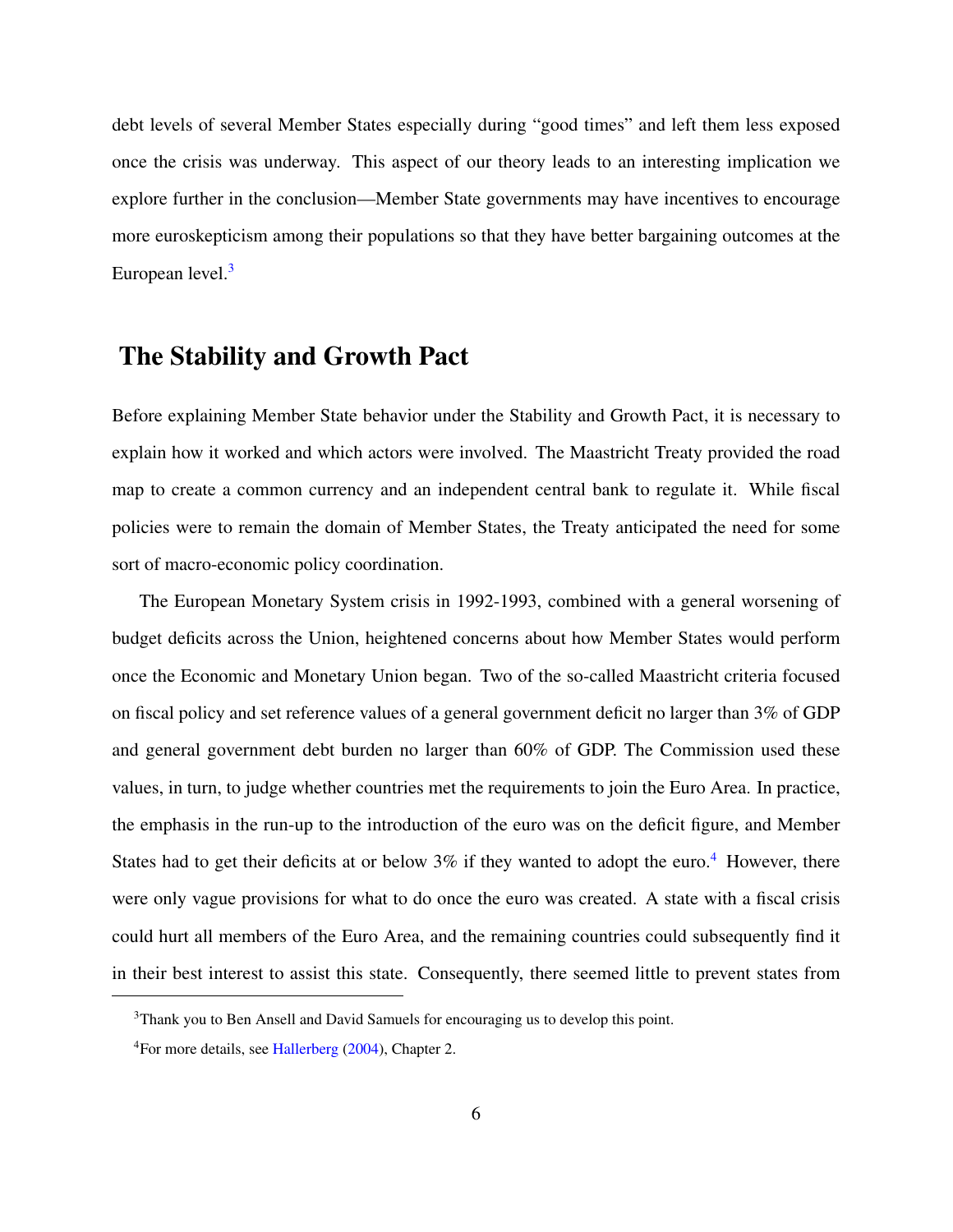relaxing their fiscal stances once they joined.<sup>[5](#page-6-0)</sup>

These concerns led to the creation of the Stability and Growth Pact, to which the Member States agreed at the Dublin Summit in December 1996 (see [Heipertz and Verdun](#page-51-3) [\(2010\)](#page-51-3) for more detail about the Pact's creation). All states were expected to have budgets that were "close to balance" or in surplus over the medium-term. This means that they were to adjust their balances according to the economic cycle – in economic good times they were to run surpluses, while in bad times they could run deficits. The Commission then had the responsibility to review each programme, and to make recommendations to the ECOFIN Council on whether the programme met European goals and whether the goals set in the programmes were realistic, given domestic conditions. ECOFIN would have to approve the Commission's recommendation by qualified majority vote of all Member States, which meant that "countries that 'sinned' retained the right to vote and needed only a few additional countries prospective sinners among them to block such steps" [\(Schuknecht et al.,](#page-52-2)  $2011$ , pg. 9).<sup>[6](#page-6-1)</sup>

Perhaps the biggest shock to the Pact in the initial years was the behavior of two of the founding members of the European Union, France and Germany. They had problematic deficits beginning in 2002. The Commission recommended an "early warning" to Germany in 2002, but the ECOFIN Council did not pass it, and an informal agreement reached with Germany meant that Chancellor Schröder avoided getting such a warning in a national election year. In autumn 2003, the Commission judged that the deficits in France and Germany were excessive and that they would continue, and it attempted to begin the sanctioning process against each Member State. The ECOFIN Coun-

<span id="page-6-0"></span><sup>5</sup>Article 103 of the Maastricht Treaty was judged as a "no bailout clause" because it stated that neither the Union level nor the other Member States were liable for the commitments of other governments. There was concern, however, that this was not a credible position, and indeed, the financial packages for Greece, Ireland, and Portugal in 2010 and 2011 confirmed this fear.

<span id="page-6-1"></span><sup>&</sup>lt;sup>6</sup>The corrective arm followed from the Commission's assessment of a given state's domestic policy. If it judged both that an excessive deficit existed and that a state had not made any progress in eliminating it, the Commission could recommend to the Council that the state make a non-interest-bearing deposit with it of up to 0.5 percent of GDP, depending on the size of the deficit. If the Member State continued to neglect necessary reforms, the deposit could become a fine.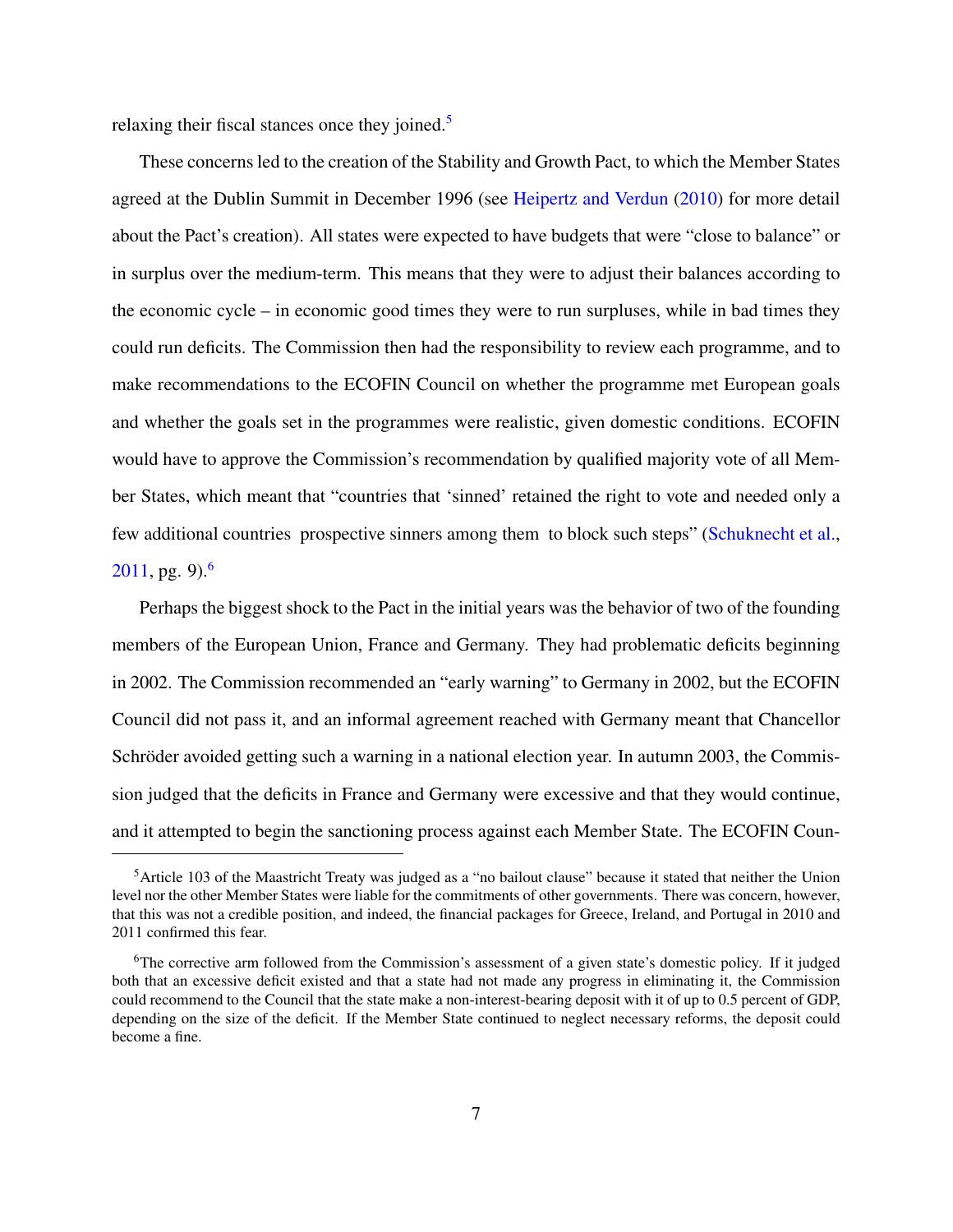cil, however, balked at following the Commission's recommendation. The Commission's response in January 2004 was to take ECOFIN to the European Court of Justice. In its judgment, the Court ruled that the Council could not suspend a procedure without the Commission's recommendation [\(Morris, Ongena and Schuknecht,](#page-51-6) [2006,](#page-51-6) pg. 17-8), but this was a hollow victory–no additional action was taken against France and Germany.

There was a clear sense both in the academic and policy communities that something was wrong with the Pact, resulting in a slew of reform proposals (see [Begg et al.](#page-49-3) [\(2004\)](#page-49-3); [Schelkle](#page-52-3) [\(2005\)](#page-52-3); [Schuknecht](#page-52-4) [\(2004\)](#page-52-4)).<sup>[7](#page-7-0)</sup> The Member States themselves agreed to a concrete reform in March 2005. Under the revised Excessive Deficit Procedure (EDP), more factors were explicitly considered when determining whether a country had an excessive deficit, such as if spending fostered international solidarity or if it promoted the unification of Europe.<sup>[8](#page-7-1)</sup> Member States also set their own medium-term objectives, which could include the future fiscal effects of major structural reforms in their calculations. Once a state was found to have an excessive deficit, it could receive extended deadlines so that it had a longer period to correct the deficit than before the revision. Countries experiencing negative growth were exempt, whereas the previous requirement for auto-matic exemption was a decline in economic output of 2 percent of GDP.<sup>[9](#page-7-2)</sup> In the end, the Pact was weakened.<sup>[10](#page-7-3)</sup>

In summary, the process under the Stability and Growth Pact is more flexible than a simple 3 percent deficit rule, and yet, the core procedure has remained the same. The Commission evaluates every Stability and Convergence Programme and issues a report where it can point out where it

<span id="page-7-0"></span><sup>&</sup>lt;sup>7</sup>The best summary of the proposals appears in [Fischer, Jonung and Larch](#page-50-2) [\(2006\)](#page-50-2) appropriately-titled paper "101 Proposals to Reform the Stability and Growth Pact. Why so Many?"

<span id="page-7-1"></span><sup>&</sup>lt;sup>8</sup>The clause on "international solidarity" was widely seen as a way to mollify France, which wanted defense spending to be exempt, while "European unification" would allow Germany to include the costs of German unification.

<span id="page-7-3"></span><span id="page-7-2"></span><sup>&</sup>lt;sup>9</sup>An excellent review of the changes in the Pact appears in [Morris, Ongena and Schuknecht](#page-51-6) [\(2006\)](#page-51-6).

<sup>&</sup>lt;sup>10</sup>A further reform came during the euro crisis. The so-called "Six Pack" routinized the "preventive" part of the SGP through a new "European Semester" (see [Fabbrini](#page-50-3) [\(2013\)](#page-50-3)). It also put more emphasis on a debt level of 60 percent or below, not just on the 3 percent deficit target. Perhaps most importantly for this article, it changed the decision-making rules – see the Appendix for further details.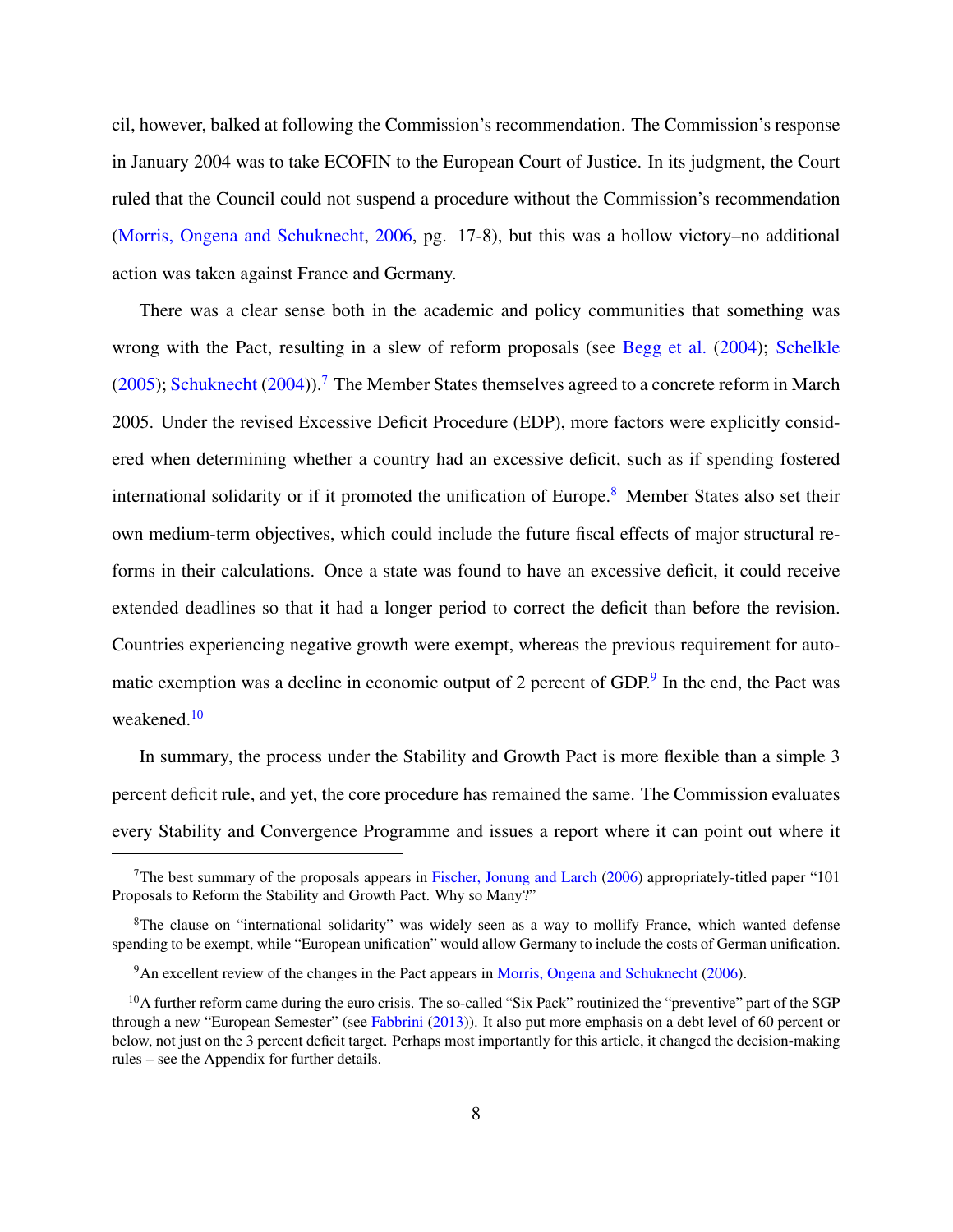finds that the given Member State has an issue. These texts, however, are not the final decision – the ECOFIN Council has to approve each one by qualified majority (through 2011), and the Council could (and did) change the Commission's text. Conveniently for our purposes, the various texts at the different stages of the process are publicly available. In fact, the debate between the Council and the Commission are embedded into textual changes and edits, which makes systematic analysis of the texts useful for extracting data.

### Political Determinants of Weakening and Editing

The European Commission evaluates the macro-economic policies and macro-economic performance of every government. Once the evaluation is complete, the Commission reports the evaluation in the form of a textual document and gives it to the Council. For this paper, if the Council accepts the Commission's evaluation unchanged, then we say that the Council (on behalf of the Member States) is abiding by the rules. If the Member State changes the text, then we examine whether the Member State succeeds in weakening the textual substance and/or changes the textual phrasing. Weakening and editing the Commission's recommendations is important because the Council, by augmenting the Commission's evaluation, is intervening in the oversight mechanism that the Commission is tasked to perform.

Why do governments care about what the European Union says about them in the first place? Can all Member States weaken and edit the Commission's recommendations or can only a subsample of countries amend? Why does weakening and editing vary across countries and over time? It is important to note that the final document is a "Council recommendation" to a given government, which supersedes whatever the Commission has written before. A negative recommendation from the Council leaves the government open to criticism from both the press and the opposition. But, as we show in this paper, governments vary in their their ability to change the Commission's textual document and also vary in their sensitivity to what the "watchdog" writes. This paper offers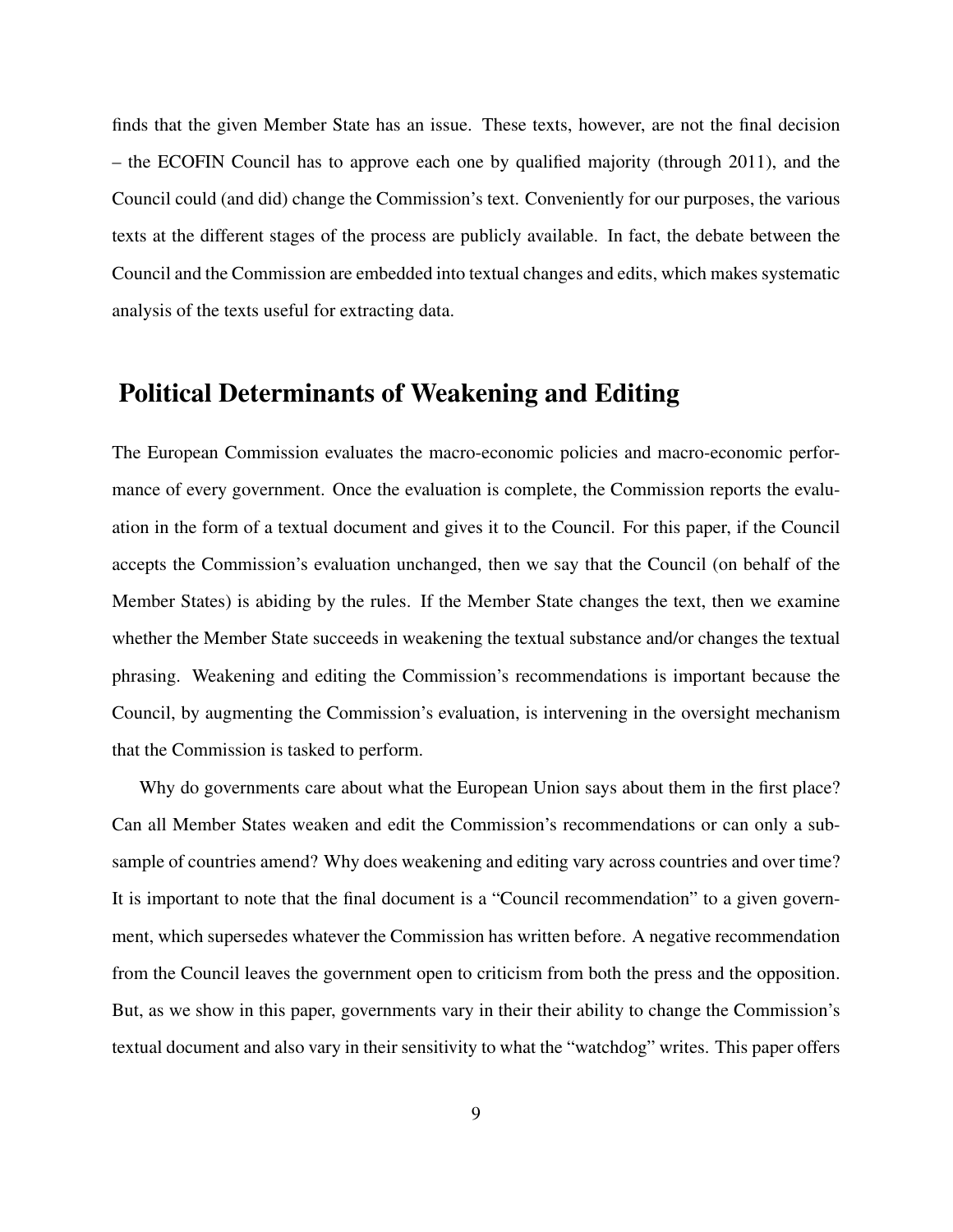the first look at the political determinants of changes to the recommendations.

We focus on the "preventive" arm of the Pact and we measure the variation between the Commission assessments and final European Council opinions of the Stability and Convergence Programmes. The empirical section goes into further detail, but we consider two dimensions: whether the Council weakens the substantive message of the Commission's assessment and whether the Council edits the language of the recommendations. Weakening, therefore, is when the Council (as the representative of the Member States being evaluated) changes the evaluation of the Commission such that the evaluations are *substantially* less stringent. As a second measure, when the Council edits the language of the texts such that the textual phrasing of the assessment is different from that initially proposed, we call this editing.

Our explanation for why we see variation in the weakening and editing of the Commission's recommendations borrows logic from the judicial politics literature on separation of powers and the comparativist literature on elections. Like in theories of courts where judicial functions are constrained by other branches of the government, we assume that the European Commission operates with political constraints imposed upon it from the Council of Ministers. Thus, the Commission's ability to make recommendations is dependent on the power of the Member State and the public support it is afforded [\(Staton,](#page-52-5) [2010;](#page-52-5) [Vanberg,](#page-53-1) [2005\)](#page-53-1). In particular, we expect that as Member State power increases so too can the ability for the Member State to change what the Commission writes about it in the first place. We also note, however, that the Commission also has the means to increase its power especially when public support for the EU is high. Thus, an increase in euroskepticism in the domestic population of a given Member State should weaken the relative position of the Commission and strengthen the relative position of the Member State. Alternatively, a decrease in euroskepticism in a given Member State should increase the relative position of the Commission. Finally, Member States may have different sensitivities in or near an election and are expected to be particularly sensitive to what the "watchdog" writes in an election year than during other times. Therefore, another political reason we may expect to see variation in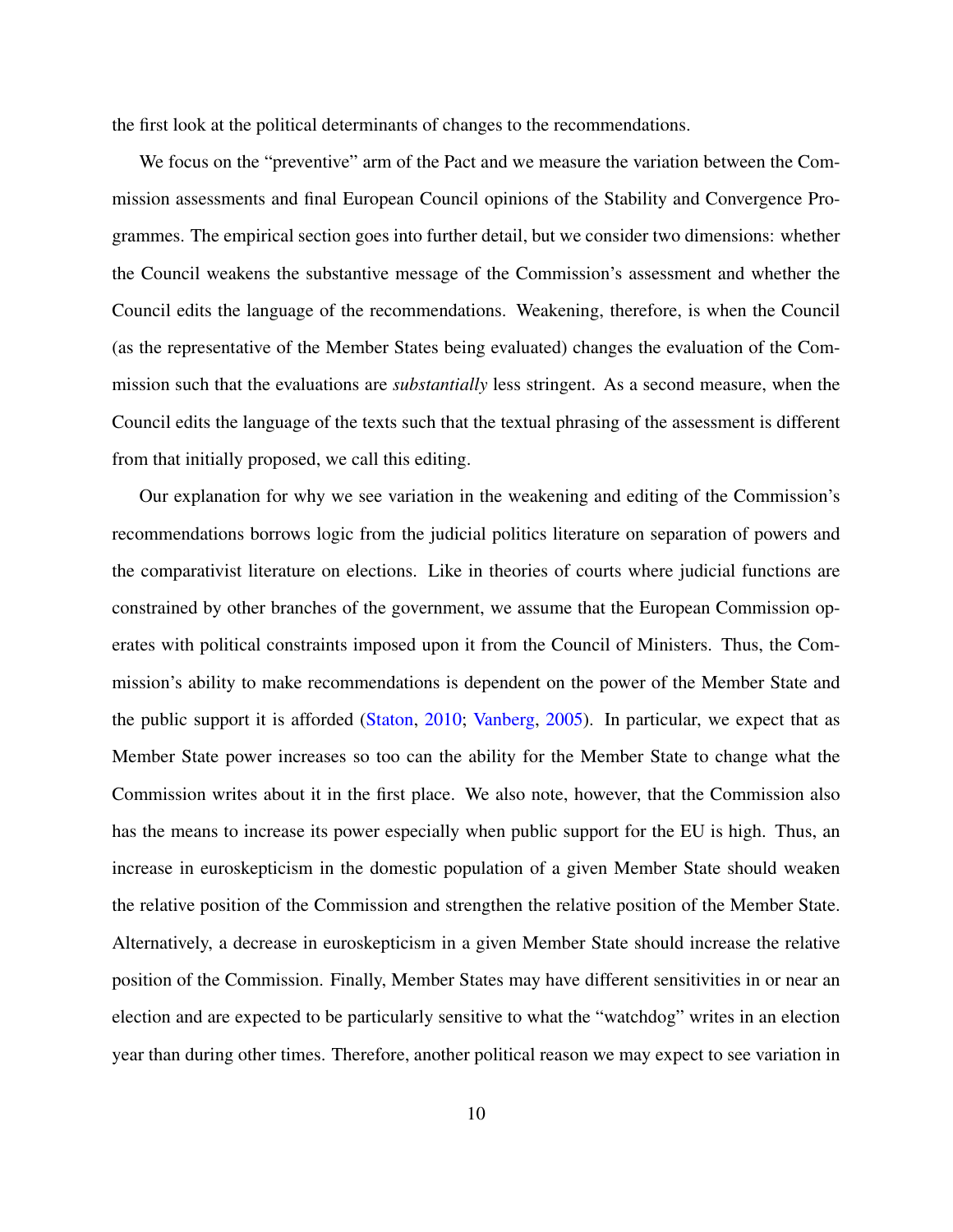weakening and editing has to do with elections. Thus, according to our framework Member State power, country-specific euroskepticism, and elections are all possible political determinants that might help explain the extent and with what frequency a Member State will weaken and edit the Commission's recommendations against it.

In addition to these factors, we also account for other explanations prominent in the literature. In particular, we examine whether the partisan hue of the government matters, whether economic conditions matter, and also whether shared common shocks prompt Member States to behave in ways similar to one another. In each case, we discuss below the logic of the argument, highlighting the empirical predictions for how these factors relate to amending the Commission's evaluation. The following section then offers an empirical test of these determinants. As a highlight of our findings, we find that large Member States and euroskeptic Member States are positively associated with weakening the Commission's recommendations and editing the text that the Commission writes about them. We also find that during the euro crisis, the propensity for weakening and textual editing went down, but that the profile of the Member States that engaged in weakening and editing holds throughout the period.

#### 3.1 Member State Power

When examining multilateral lending and conditionality, scholars have found that powerful countries exert significant influence [\(Thacker,](#page-52-6) [1999\)](#page-52-6) and that state power shapes the size and the conditionally of loan disbursements [\(Copelovitch,](#page-49-2) [2010\)](#page-49-2). We see two ways to conceptualize the concept of "power" in the European context. One focuses on the main Member State players, while the second focuses on the formal voting rules that provide the relative weights for every Member State. The first approach is consistent with Stone's observation in his discussion of France and Germany's behavior under the Stability and Growth Pact that "the rules of the Pact are difficult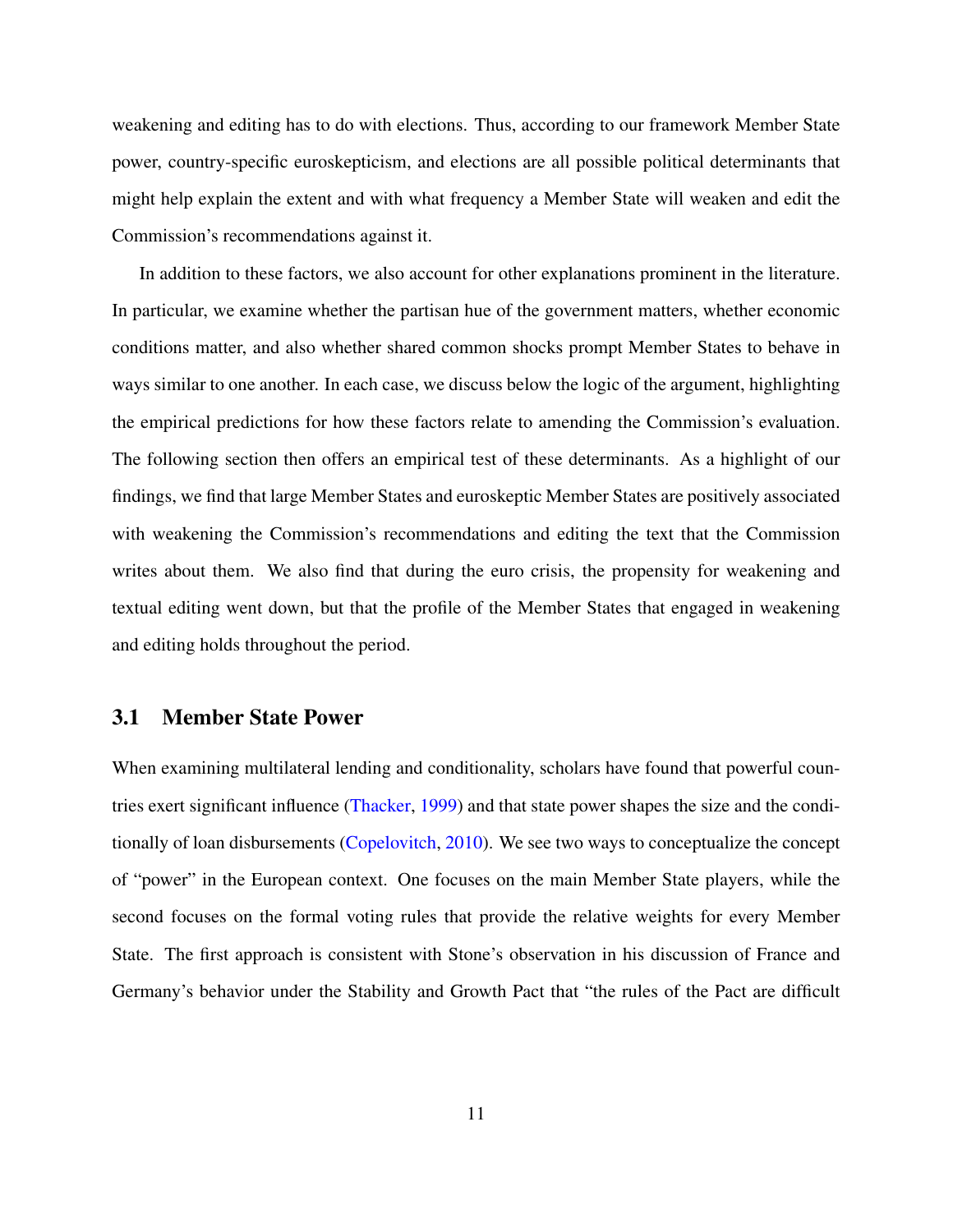to enforce against powerful countries" [\(Stone,](#page-52-7) [2011,](#page-52-7) pg. [11](#page-11-0)8).<sup>11</sup> Applying this logic to our set of dependent variables, powerful states might be more likely to weaken and edit the Commission's recommendations because the potential punishment they face is less than punishments faced by small states. That is, what can the European Commission do if Germany wants to amend the Commission's recommendations? In contrast, if Portugal receives specific recommendations for adjustments to its budget policy, it may be more vulnerable to pressure from the European Commission. It is also worth considering, however, that large Member States like France and Germany have a more difficult time complying with the Pact's three percent deficit rule, which arguably has an impact on the behavior outlined here. Thus, it is not necessarily the case that large Member States (always) get (exactly) what they want (see for example [Buti and Pench](#page-49-4) [\(2004\)](#page-49-4); [Fatas and](#page-50-4) [Mihov](#page-50-4) [\(2003\)](#page-50-4)).

This logic then begs the question about whether a strategic Commission would choose not to highlight large Member States in the first place. If the Commission were perfectly constrained by the wishes of large Member States, the Commission would make recommendations only for small states or draft recommendations that Member States accept. Empirically, however, we observe that the Council frequently changes the Commission's texts for large states, suggesting that even large Member States do not get what they want from the Commission. While this brings up the question of whether large states would get even stricter recommendations if they were not so powerful, it suggests that, if the European Commission were perfectly constrained, we would get a null or negative sign on the coefficient for political power in our analysis – large states do not need to ask for changed Commission texts for them because the Commission would have written texts the large states wanted from the beginning. The other extreme is one where the European Commission is perfectly unconstrained by the Member States. In this case, the Commission would write whatever the Commission wanted and the Member States would attempt to change the Commission's

<span id="page-11-0"></span><sup>&</sup>lt;sup>11</sup>Similarly, [Schure and Verdun](#page-52-8) [\(2008\)](#page-52-8) break Member States into "small," "medium," and "large" groups and argue that the size of Member States affects the amount of discretion they want to give to the European Commission.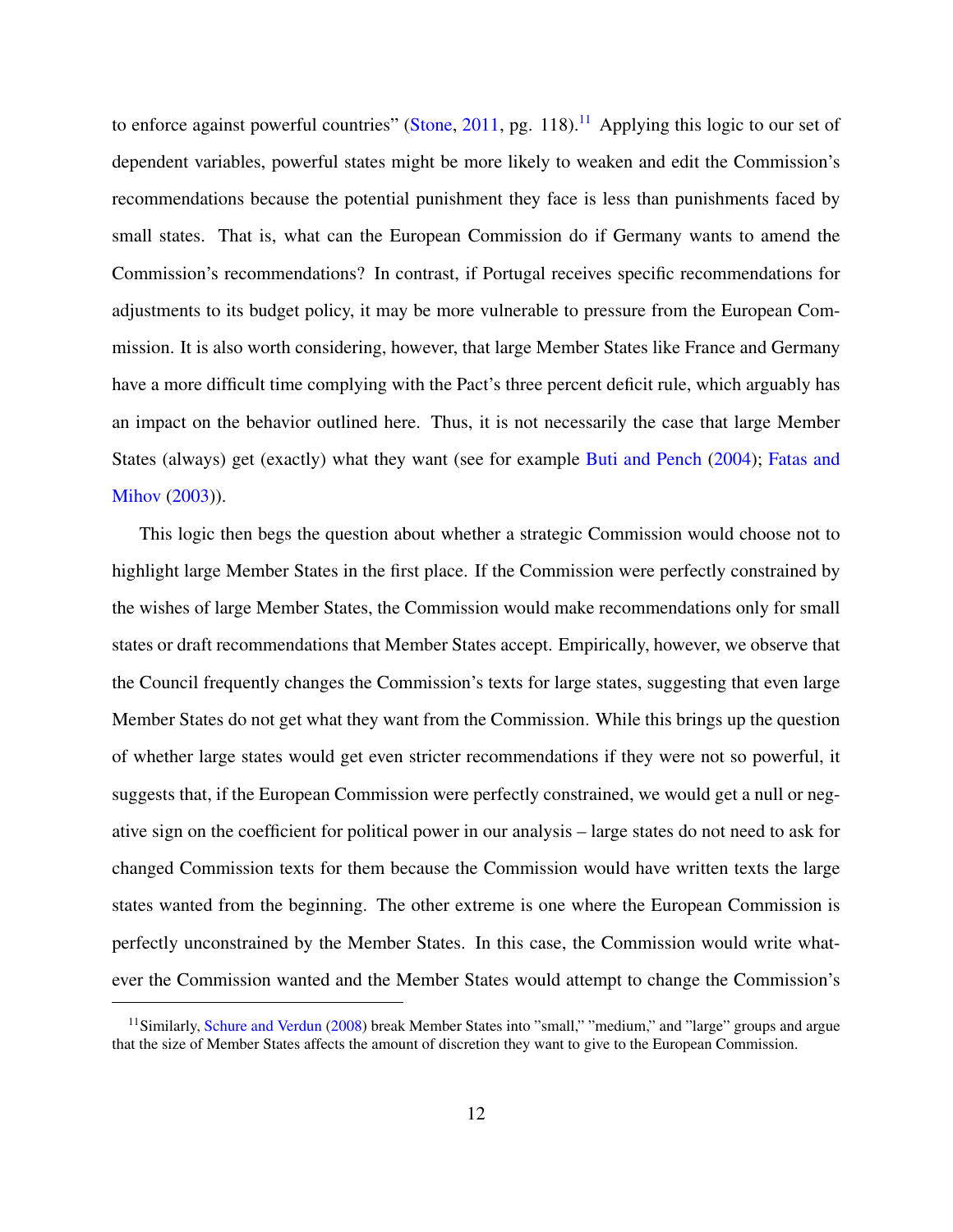assessment to the best of their ability. This would not explain, however, why the Commission gave less stringent recommendations leading up to the euro crisis. Thus, it seems that Member States, even large states, are at least partially constrained by what the Commission does and equally, the Commission is at least partially constrained by the Member States.<sup>[12](#page-12-0)</sup> <sup>[13](#page-12-1)</sup> Our expectation is that large states manage to weaken, and to change, the Commission's text on them more frequently than small states.

Rather than expect "big" states to get their way while "small" states do not, a second approach is to measure relative power according to the formal voting rules for approving a recommendation to a given Member State. There are four separate voting regimes over our time period. In the first, 1998-2002, it is the Treaty of Amsterdam rules. Under this regime, the largest state has 10 votes and the smallest state has 2 votes. The second voting regime is from 2003-2008, or under the Treaty of Nice. This Treaty introduced a so-called "triple majority" as the definition of QMV. The next voting regime is 2009-2010, or Lisbon. Under these rules, the Commission only needs a qualified majority of the relevant set of Member States' votes. Finally, another regime was in place as of 2011. According to these rules a Member State needed a qualified majority to block what the Commission wants rather than QMV to pass it. It takes a few large states, or a combination of a large and a few small ones to block changes to the Commission's texts. In this paper, we initially follow Stone with a dichotomous categorization of state power. In the robustness section we also check for whether or not each voting regime matters (see also [Schure and Verdun](#page-52-8) [\(2008\)](#page-52-8)

<span id="page-12-0"></span><sup>&</sup>lt;sup>12</sup>There is evidence that the Commission engages in such strategic behavior in cases it brings to the European Court of Justice. That is, it presents the cases it expects to win, (see [Carrubba](#page-49-5) [\(2005\)](#page-49-5); [Fjelstul and Carrubba](#page-50-5) [\(2015\)](#page-50-5)) however, whereas in writing the assessment criteria, the Commission has to write something on every country and the guidelines for what types of report the Commission writes is somewhat standardized.

<span id="page-12-1"></span> $13$ This is the baseline model, and if it explains everything other possible explanations are not relevant. This goes in particular for the argument that interaction in the Eurogroup among ministers constitutes peer pressure, and if there is enough pressure on offenders in this off-the-record arena then the offenders will reform their ways. We would like to emphasize that we know of no academic piece that makes this argument, but discussion in Brussels and elsewhere on the utility of the Eurogroup focuses on peer pressure to resolve disputes. It may very well be, of course, that peer pressure is useful for smaller issues, but that the more visible compliance or non-compliance under the Stability and Growth Pact would not be subject to peer pressure.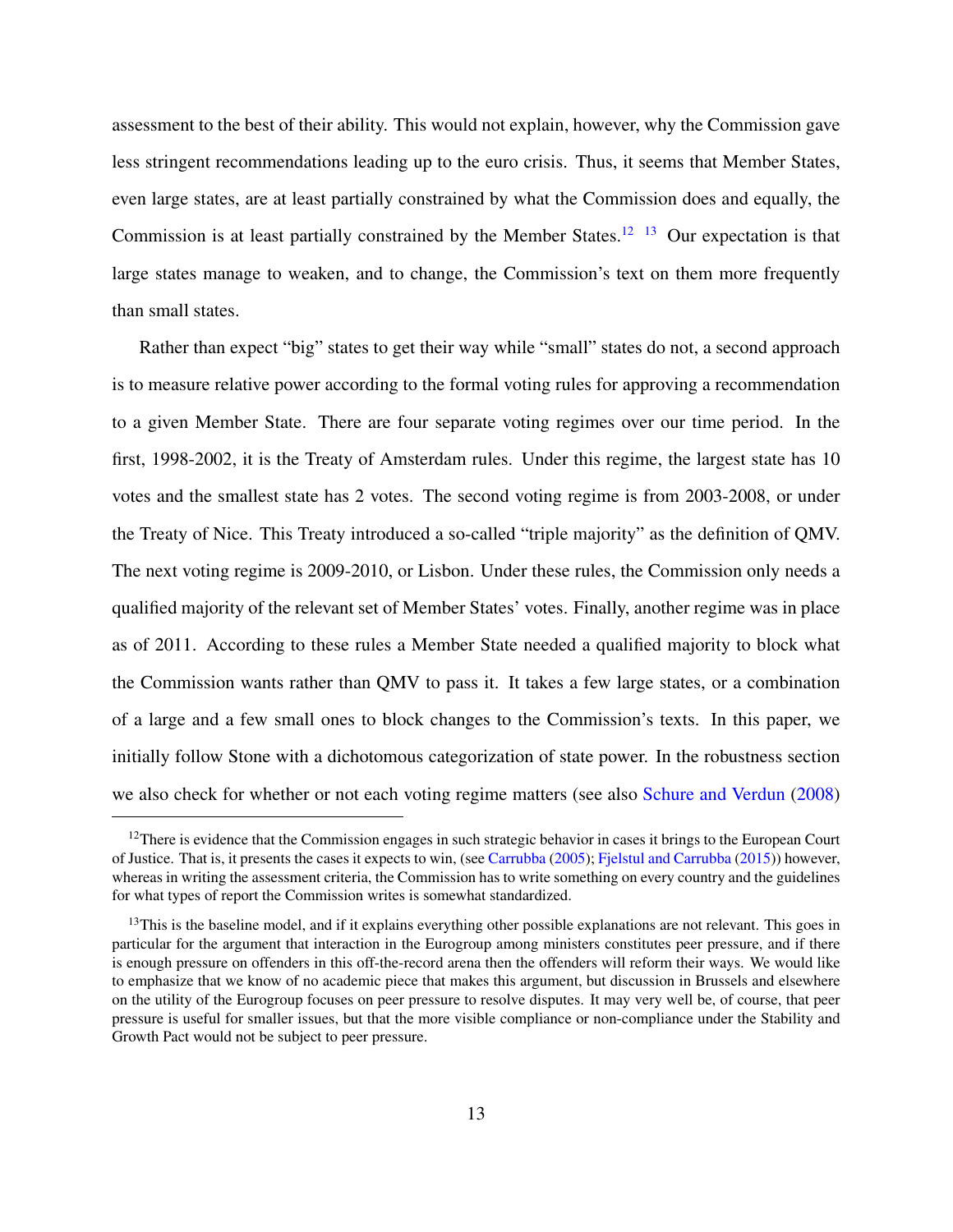and details in the Appendix on differences in the formal voting rules over time).

### 3.2 Public Support and Euroskepticism

Rather than focus only on the dynamics of voting within the Council, there are relevant variables outside the Council that affect whether the Commission gets its original text. We expect that public support for the EU helps to explain to what extent the Commission can prevail against the wishes of the Member States. Like the Member States, we assume that the Commission would like to write recommendations according to its own preferences, which, we assume, occurs when it can perform its role as a "watchdog." We also assume that receiving support from the Member State's domestic population can help bolster the Commission's strength relative to the Member State. In particular, we associate EU level public support for the Commission, which is how much or how little the domestic population supports EU level institutions.

Arguments usually assume that citizens want their governments to honor their treaties. [Chau](#page-49-6)[doin](#page-49-6) [\(2014](#page-49-6)*b*), however, finds in a study using a survey experiment that voters worry about keeping to a treaty only when they do not have a strong preference over a given policy: a voter who opposes free trade would prefer that her government not comply under a trade treaty. In another paper, Chaudoin also finds that domestic populations are more likely to be sensitive closer to elections and that this behavior induces governments to behave strategically with voters [\(Chaudoin,](#page-49-7) [2014](#page-49-7)*a*).

While most of the previous empirical literature has examined this in the context of trade, such a theory should also apply to the case of the European Union. We know that voters have different opinions across Member States on the "treaty" itself. Some, such as Ireland, have populations that were, on average, euro-optimists (at least before the crisis), while others like the United Kingdom had more euroskeptic populations. Because the treaty here relates to the project of European integration, we expect that Member States with citizens who are generally euro-optimists are more likely to want leaders to follow what the European Union says. In fights with the European Com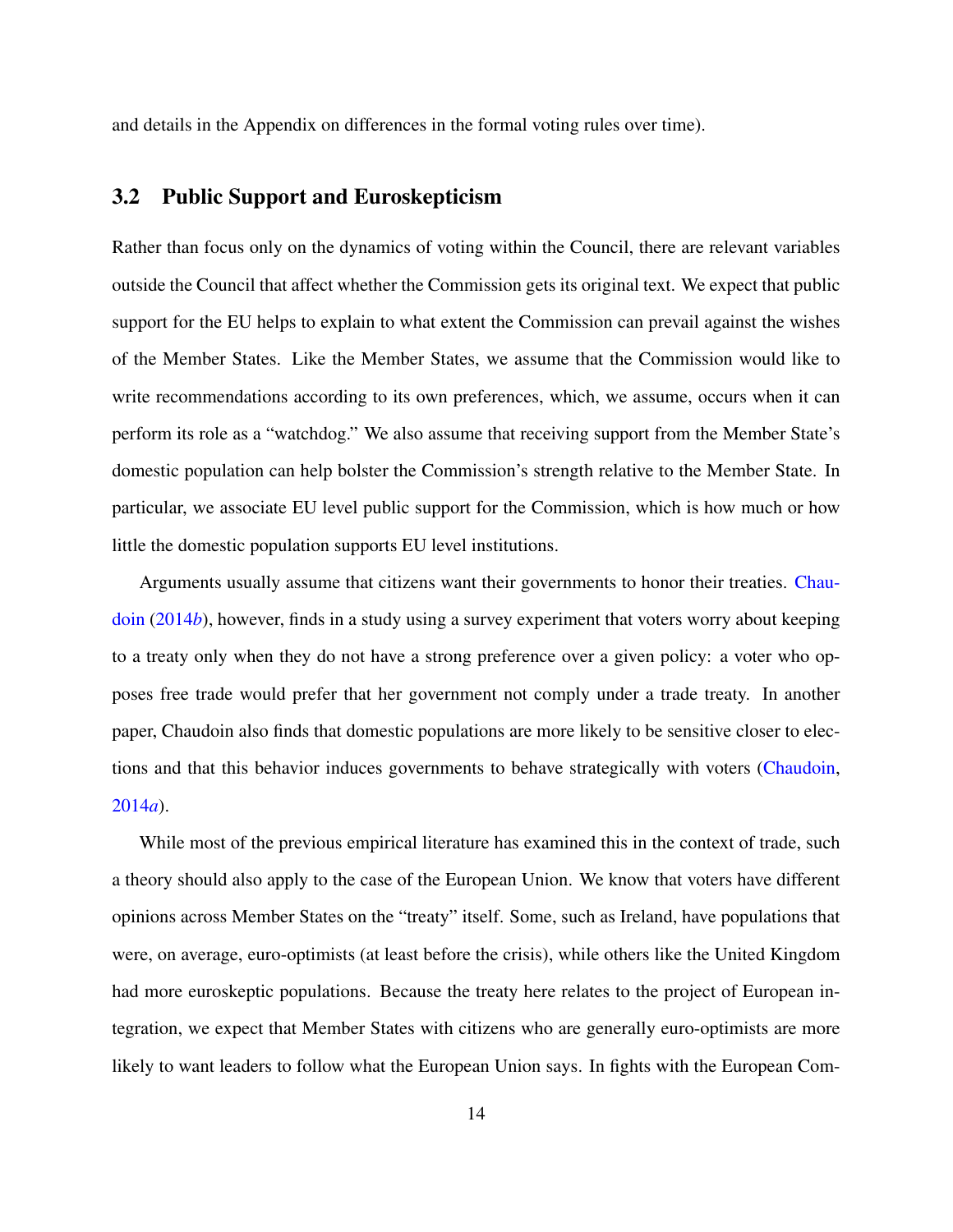mission, a population may be more likely to side with the Commission where there is enthusiasm for European integration. In contrast, in euroskeptic Member States, we expect the reverse – governments are more likely to fight to change negative Commission assessments knowing that in any showdown with the Commission the body is unpopular.

### 3.3 Elections

In addition to voters having different preferences, governments may also have different sensitivities to their domestic populations over the electoral cycle. Governments are presumably more sensitive to what populations think of their performance and may not want Commission criticisms of them during elections. Moreover, there may be more "bad" behavior for the Commission to complain about in an election year, as governments may try to boost the domestic economy by spending more and/or cutting taxes. Heipertz and Verdun, in particular, argue that electoral considerations were especially prominent in the original design of the Stability and Growth Pact and so they may also matter in explaining textual changes to the Commission's recommendations [\(Heipertz and Verdun,](#page-51-3) [2010\)](#page-51-3). This is the domestic story we explore in our main set of results, with the expectation that there is more editing of Commission texts in election years.<sup>[14](#page-14-0) [15](#page-14-1)</sup>

A summary of our predictions is in order. As a reminder of the order of play, Member States

<span id="page-14-0"></span> $14$ There are additional domestic factors we consider in the robustness section. There is a developed literature on Member State compliance under European law. The predictor for behavior in many of these studies is the position the Member State took prior to passage of the given law. [Thomson, Torenvlied and Arregio](#page-52-9) [\(2007\)](#page-52-9) consider the impact of the negotiation stage on the implementation stage, with the focus on directives and subsequent infringements and delays. Such directives must be transposed into national legislation. They find no evidence of country-specific effects, but they do find that countries that opposed the directive during its passage are more likely to face an infringement case. Similarly, König and Luetgert  $(2009)$ , in a large-n quantitative study, find that countries that fail to transpose their directives on time were more likely to have been opposed during passage.

<span id="page-14-1"></span><sup>&</sup>lt;sup>15</sup>Given that France and Germany pushed through the Stability and Growth Pact, the previous literature would suggest that these Member States would be more likely to comply. Yet these countries were widely seen as the first to break the Pact. This behavior suggests that country positions in the mid-1990s when the Stability and Growth Pact was originally passed are not a domestic reason why a government would be more likely to push for changes in Commission assessments. At the same time, the prediction would be the opposite of the one based on the size of the state, that is, France and Germany should be more likely to comply, and as a robustness test later in the paper with explore this argument in more detail.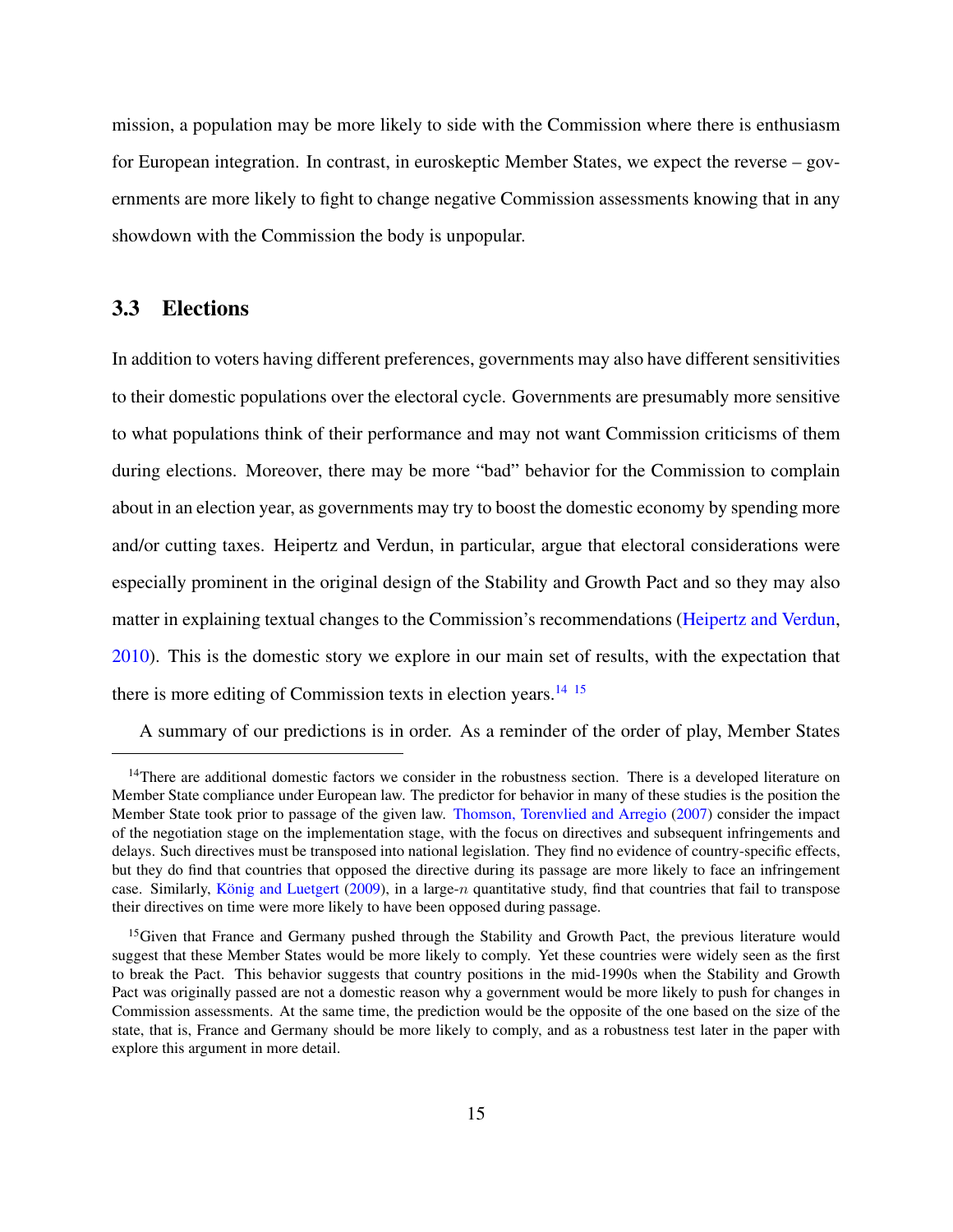submit either convergence or stability programmes yearly to the European Commission. The Commission, in turn, evaluates the programme and submits an assessment to the ECOFIN Council. The Council then decides whether to accept the Commission's evaluation as-is, strengthen the evaluation, or weaken it. In addition to the direction of changes, the Council also decides with what intensity to edit the Commission's text. Finally, once handed the new text by the ECOFIN Council, the government then decides whether to comply with an explicit recommendations. Given the theoretical expectations outlined above, in the next section we evaluate the following expected relationships.

When Member States have oversized power on the Council of Ministers, they can more easily act against the preferences expressed in the European Commission's recommendations. As a result, we argue that large Member State are more likely to change the Commission's recommendations in a direction more favorable to the Member State (i.e. weakening). Alternatively, small Member States cannot do this as easily. Our first testable hypothesis is therefore:

## Hypothesis 1: *Big Member States will have more edited, and weakened, texts than small Member States.*

It is not only the Member States that have a stake in the recommendations, however. We argue that when public support for the Commission is high the European Commission is better able to perform its watchdog function than when public support for the Commission is low. We therefore expect the following:

Hypothesis 2: *Countries with domestic populations that are more euroskeptic will have more edited, and weakened, texts when the Commission has lower domestic support than when the Commission is afforded greater public support.*

Finally, we also expect that Member States are more sensitive to what the Commission writes in an election year. Similarly, governments may engage in stimulating the economy so there may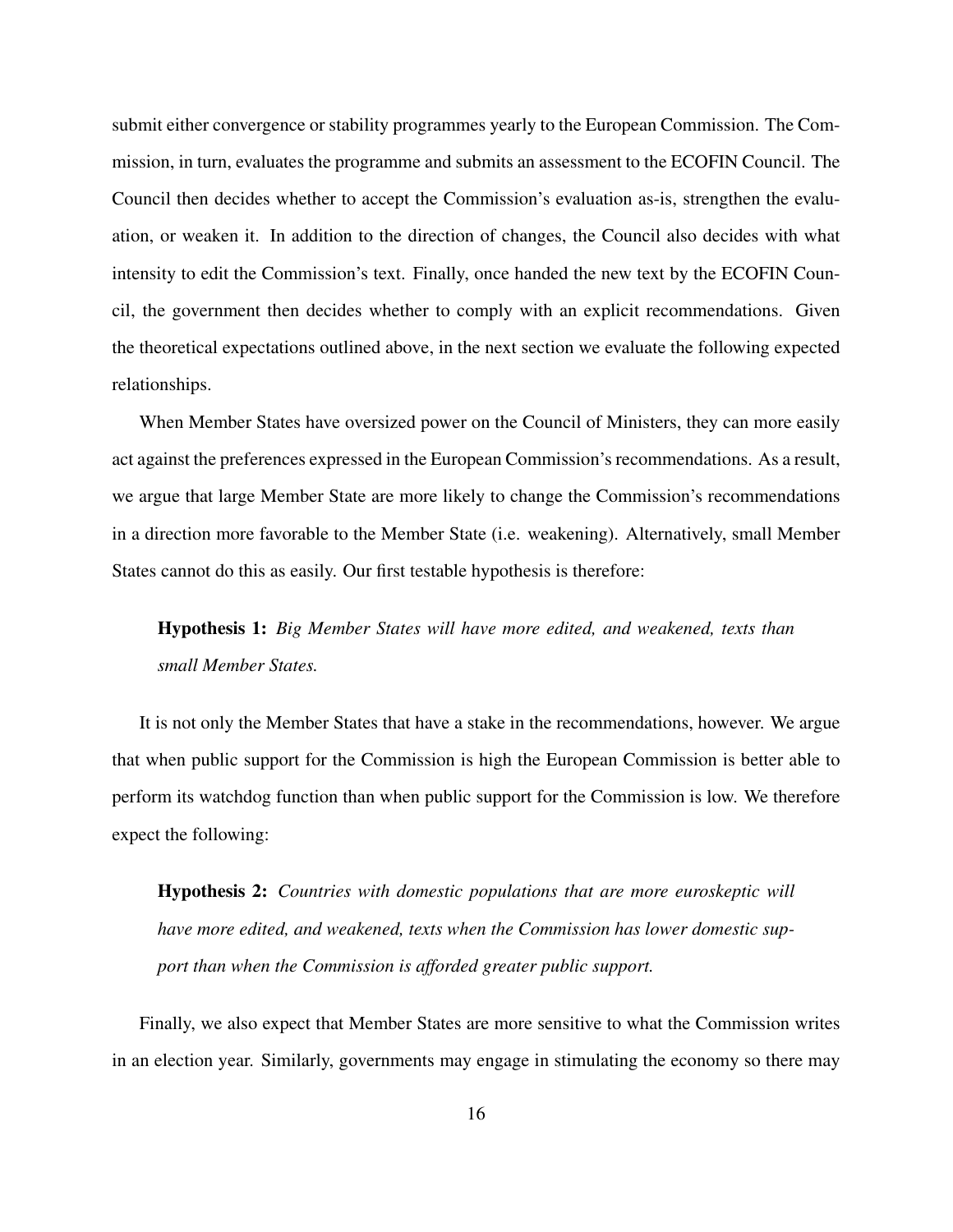be more reasons for the Commission to write more stringent recommendations. This suggests our final hypothesis:

Hypothesis 3: *Because of election concerns, Member States in an election year will be more sensitive to what the Commission writes about them and they will have more edited, and weakened, texts.*

### Research Design and Analysis

#### 4.1 Dependent Variable

We examine variation between the European Commission assessments and European Council opinions of the Stability and Convergence Programmes between 1998/1999 and 2012/2013. The coun-tries in the study consist of the EU-15.<sup>[16](#page-16-0)</sup> One might wonder why we include the three countries that chose not to join EMU, namely Denmark, Sweden, and the United Kingdom. We see these states as interesting sources of variation and as possible checks against sample selection bias. Euro out countries must submit convergence programmes yearly, and those programmes undergo the same review as the stability programmes that the Eurozone members face. As "outs," they are not subject to the same possible sanctions that Eurozone members face, and in particular, they are not subject to possible fines, so it may be that they do not face the same incentives. By including them in the statistical analyses, we can empirically assess whether or not the behavior of the "in" countries is different from the "out" countries.

While our focus is on the EU-15 because these are the original Member States at the beginning of the Stage III of Economic and Monetary Union, which introduced this monitoring procedure for

<span id="page-16-0"></span><sup>&</sup>lt;sup>16</sup>Countries are Austria, Belgium, Denmark, Finland, France, Germany, Greece, Ireland, Italy, Luxembourg, Netherlands, Portugal, Spain, Sweden, and United Kingdom.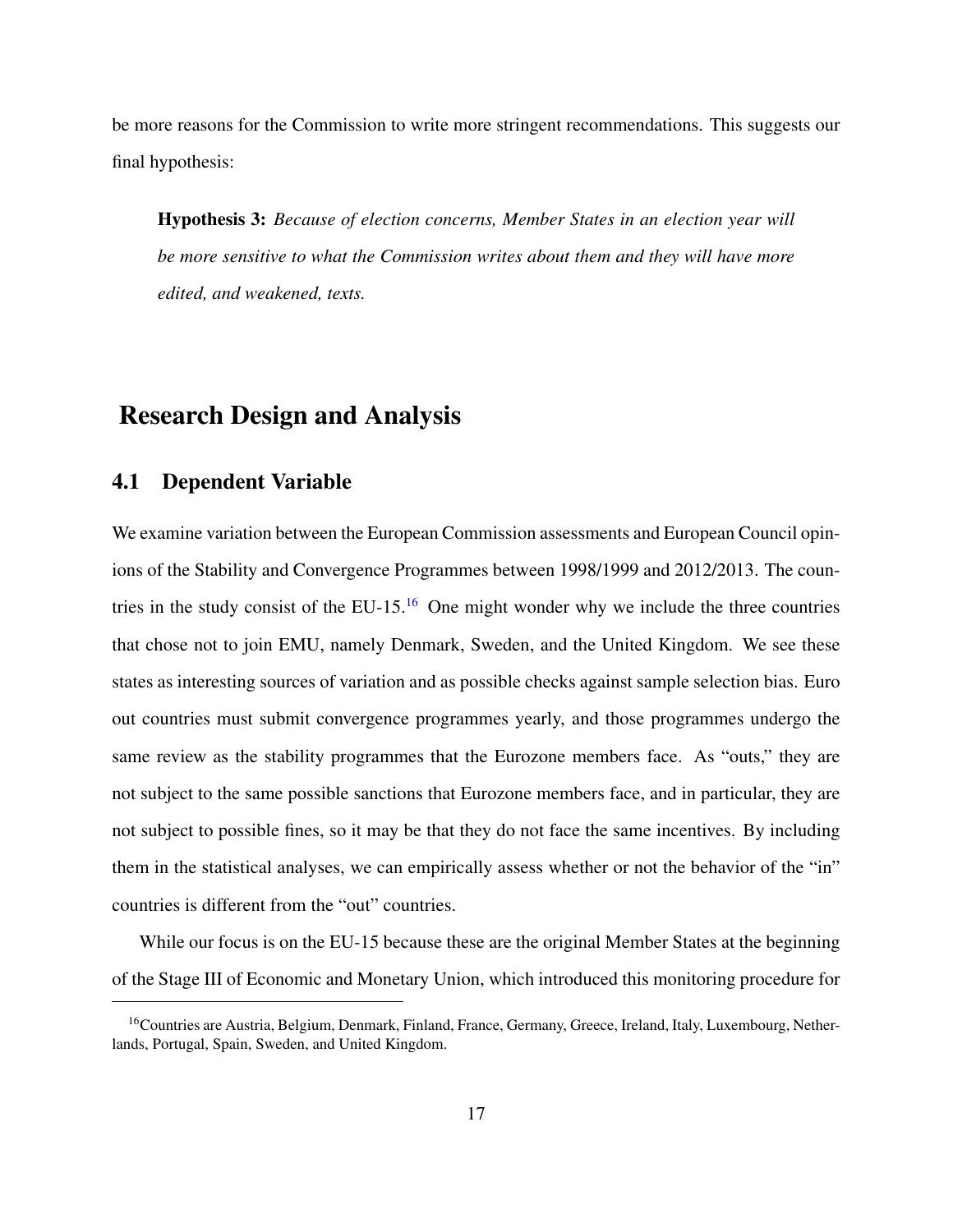all Member States, to be clear that our findings are common after other countries joined we report results from an expanded EU-27 sample in the robustness section that follows.

As mentioned, we develop two new measures that account for disagreements between the Commission's assessments and the wishes and opinions of the Member States, as reflected by the Council. The first measure examines the direction of Member State amendments and reports, specifically whether editing by the Member State made the Commission's amendments weaker or left the text the same. The second measure tracks the frequency that Member States change the Commission's text. Together, these new measures capture both the direction and also the intensity of amendments.

Weakening: Using human coding of Member States' edited Commission documents, we measure the direction of the amendments between the Commission's assessments and Council's opinions and put them into two categories: 1. "No change"– there is no noteworthy or substantial variation (defined more precisely below)<sup>[17](#page-17-0)</sup> 2. "Weakening"– the Council Opinion has placed less stringent demands or in general is less critical of a country programme than the Commission assessment.

Before one accepts the validity of the measure, a few words about coding are in order. We do not consider statements that are substantively similar yet vary in the level of detail.<sup>[18](#page-17-1)</sup> Omissions in the statement are considered substantively significant if the Commission holds a country to a specific outcome but the Council does not. Treatment of omissions is especially relevant because there is variation in the length and detail in various reports. Finally, we do not record a distinction in the magnitude of weakening; if there is a perceived change in one direction or the other in

<span id="page-17-0"></span><sup>&</sup>lt;sup>17</sup>We also coded cases where there was a "strengthening." There were 28 such cases across the EU-15, which were comparatively rate (12 percent of cases), and we combined them with the null cases.

<span id="page-17-1"></span><sup>&</sup>lt;sup>18</sup>For example, for Greece 1998/1999, the Commission indicated that "structural reform is needed in order to improve the efficiency of the Greek economy, particularly in its large public sector." The Councils response was as follows: "The Council welcomes the structural reforms included in the programme which are geared towards the labour market, the social security system and the wider public sector. The Council urges the Greek Government to implement them as scheduled and pursue further the reform effort in order to enhance the potential and efficiency of the Greek economy." This case was coded as no significant change.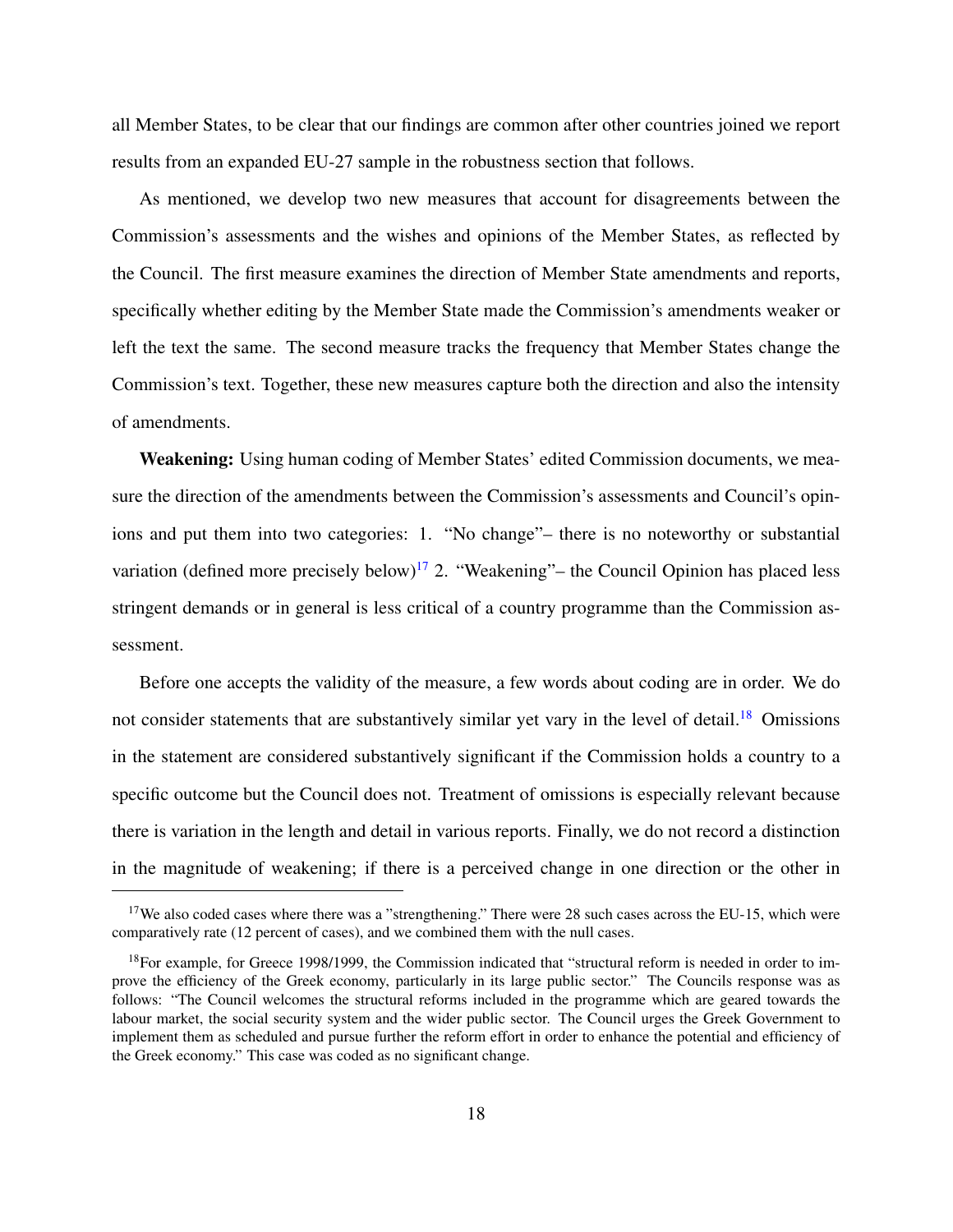the statement, we simply record it as such. Commission and Council documents are classified as having a weakening, a strengthening, both a weakening and a strengthening, or no change in a given year. Table [1](#page-35-0) provides examples from each class.

Given these provisos, our first, hand coded dataset includes 224 annual Commission and Coun-cil reports on Member State programmes.<sup>[19](#page-18-0)</sup> Figure [1](#page-36-0) "Weakenings by Country" shows the distribution of weakening by Member States over the sample period. There are 67 instances of the Council opinion weakening the Commission assessment. This amounts to approximately 30 percent of the observations, suggesting that weakening is common.<sup>[20](#page-18-1)</sup> Especially striking is the clustering of weakened Council reports. While the Commission's fight with France and Germany certainly got the most press attention in autumn 2003, most states received lighter Council comments that year than what the Commission first proposed in their original report. Also noteworthy is that at least two states received a weaker report in every year but 2006. The lack of cases of weakening in the most recent years is also noteworthy, especially after the 2011 reforms and the crisis period.

There is also clear variation by Member State. The total number of weakening varies from a high of 11 (France) to a low of 1 (Denmark, Luxembourg, Ireland and Spain). Collectively, France and Germany had nearly 26 percent of all cases of weakening, despite constituting around 14 percent of the dataset. While this relationship is perhaps unsurprising, the surprise is that many states received lighter comments from the Council. The "out" states of Denmark, Sweden, and the United Kingdom have proportional numbers; they constitute 22 percent of the weakening and they also represent 20 percent of the cases.

Editing: While the direction of changes depicts how Member States oppose the Commission's evaluations, another equally important measure is the frequency or intensity of editing to

<span id="page-18-0"></span><sup>&</sup>lt;sup>19</sup>Our total dataset has 225 rows with one missing value of weakening for Denmark 2002 and 36 missing values for our second dependent variable, edit distance. We check to make sure that missing data is not skewing our estimates by using multiple imputation in Amelia.

<span id="page-18-1"></span> $20$ We also considered whether the Council on balance strengthened, rather than weakened, the Commission text. There are such 28 instances, or about 12 percent of observations. A majority of states have one such case. For the purposes of the analysis that follows, we treat strengthening cases as "no change."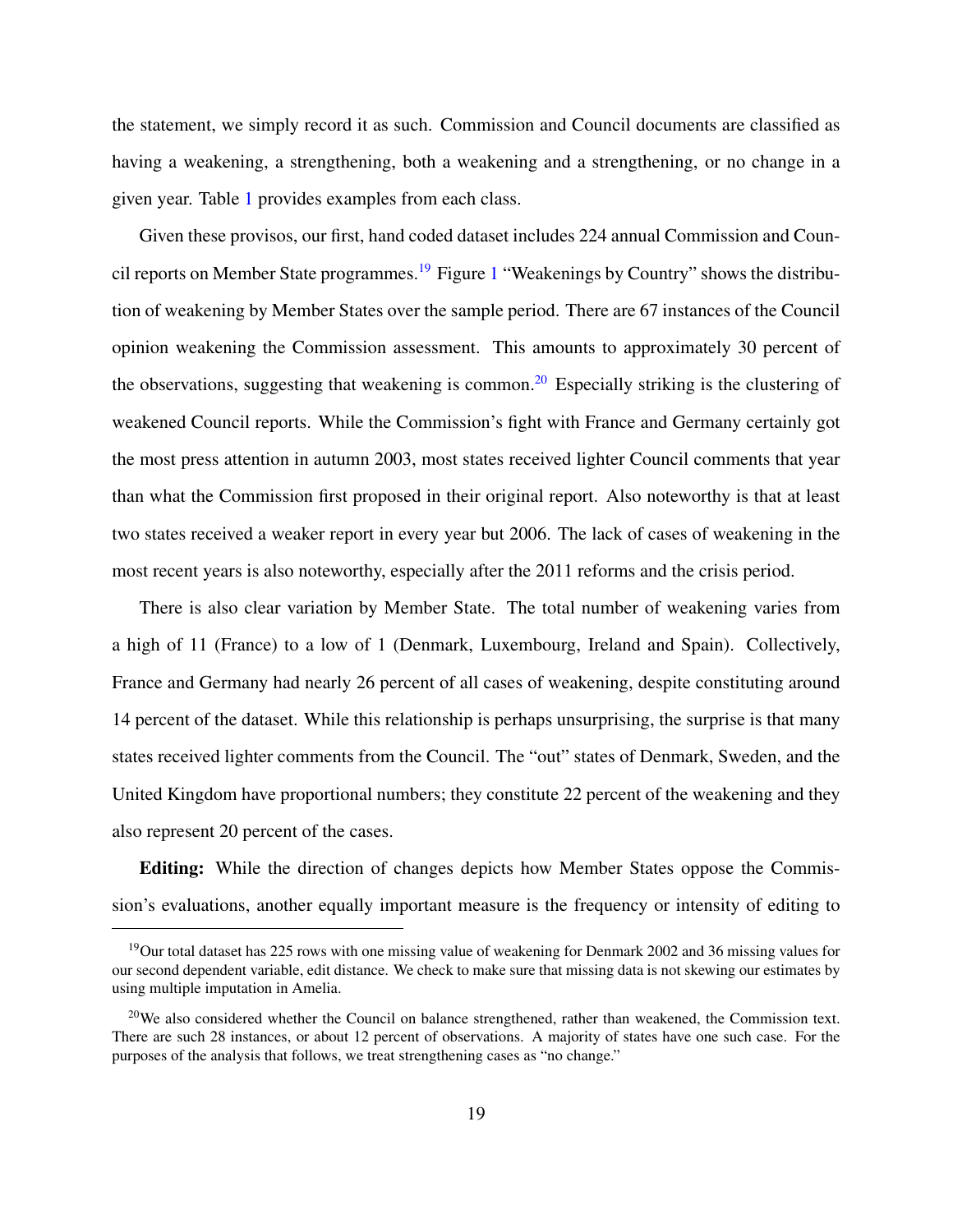the Commission's evaluations. In order to measure the frequency that a Member State opposes the Commission's text, our second dataset constructs a metric of the Member State's editing.<sup>[21](#page-19-0)</sup> To do this, we use automated textual analysis. First, we find the instances of textual differences between the Commission and the Council's text using textual comparison software. Second, examining only the changed text, we calculate the Levenshtein distance metric for each edit made. The Levenshtein distance metric is a measure that computes the minimum number of single word deletions, insertions, or substitutions that are required to match the new text to the old text (Sörensen, [2007\)](#page-52-10). For example, if the Council edits the initial recommendation from "2010" to "2010 in view of the uncertainty connected to the economic downturn," then the Levenshtein distance metric is 10 because there are 10 word insertions necessary to transform the old text to the new text. The Levenshtein distance is commonly used in linguistics, including spelling algorithms, and in statistical models to evaluate language similarity. The textual distance measure is particularly useful here because it picks up word changes in the text, even if small, between the Commission and the Council reports.<sup>[22](#page-19-1)</sup>

Second, after calculating the distance metric for each edit per country document (there are for example over 5000 edits in any given year), we sum the total number of Levenshtein distance measures per country-year. As seen in Figures [1](#page-36-0) and [2](#page-36-1) and like the measure for weakening, editing of Commission documents varies substantially not only across time but also across countries. Countries such Germany, Italy, and France tend to have, on average, higher edit intensity than other, less powerful countries. This pattern is analogous to the observed pattern for weakening.

In addition to the raw numbers, reported by the dash lines, Figure [2](#page-36-1) illustrates the trend in textual editing and the trend in weakening together on the same plot reported by the solid lines so

<span id="page-19-1"></span><span id="page-19-0"></span><sup>&</sup>lt;sup>21</sup>The sample includes the same time period as before with all EU-15 Countries from 1998/1999 to 2012/2013.

 $^{22}$ Another possibility is to calculate micro changes, such as changes to characters, or alternatively, macro changes such as changes to the number of sentences in paragraphs. Measuring word changes is most effective because words can account for small and potentially meaningful additions to text, while simultaneously, not being too sensitive to cosmetic edits such as changes from British to American spelling and punctuation.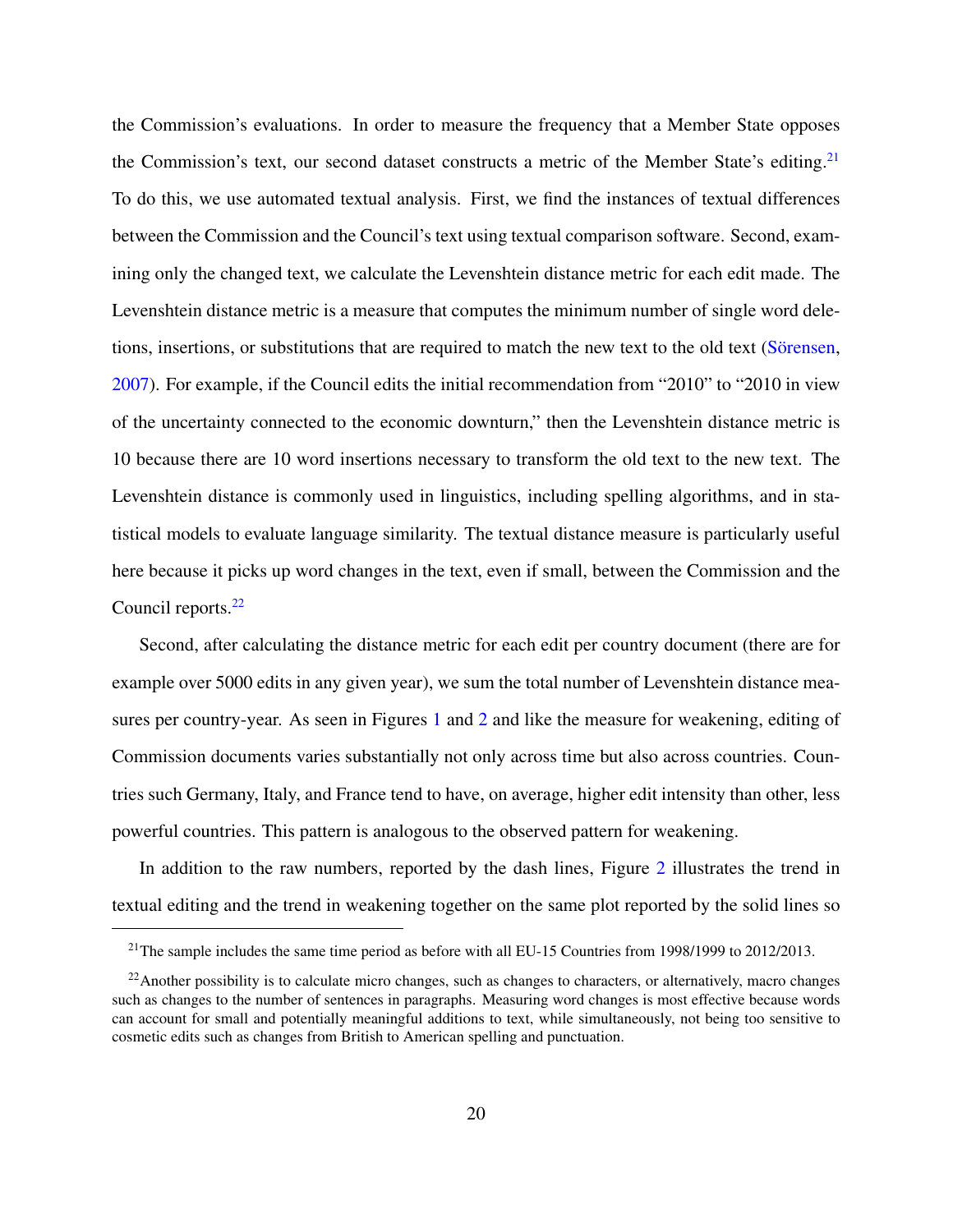that we can observe the similarity and the differences between the measures. One important source of variation between the measures is the differences in the timing of their peaks; the weakening measure peaks earlier than the edit intensity measure. The benefit of looking at the direction and the intensity over time and across countries is that it allows us to capture changes in the use of this particular form of bargaining, and highlights the changing relationship between the Member States as represented by the Council, and the Commission.

One potential problem with the Levenshtein distance measure is that the distance measure does not measure lexical similarity between sentences. For instance, consider two sentences with the same number of words but slightly different meanings such as: "we should expect a 2 percent increase" and "it's likely that a 2 percent increase." This example has a calculated distance measure of zero because it has the same number of words and no substitutions have been made. Despite this, however, additional statistical analysis and the correlation of the Levenshtein distance measure with weakening suggests that both measures capture the phenomenon that we examine throughout the paper. We also think that the distance measure contributes something important to the study of political institutions, as much of what political institutions do is provide a forum for negotiations over time and this process often produces textual information, which, as we show here, is useful for comparative research.

#### 4.2 Explanatory Variables

Member State Power: We examine whether or not a country is large in terms of vote share they have on the Council. If a country had 10 votes on the Council prior to the Nice Treaty, which is equivalent to having 29 votes after the Nice Treaty, we code this country as "large." If a country has fewer than 10 votes on the Council, the country is coded as "small." Furthermore, as discussed previously, we also account for whether or not the country is an "in group" or "out group" member, with Denmark, Sweden, and the United Kingdom coded as "outs" and the other countries coded as "ins." In the robustness section, we also examine different voting rules.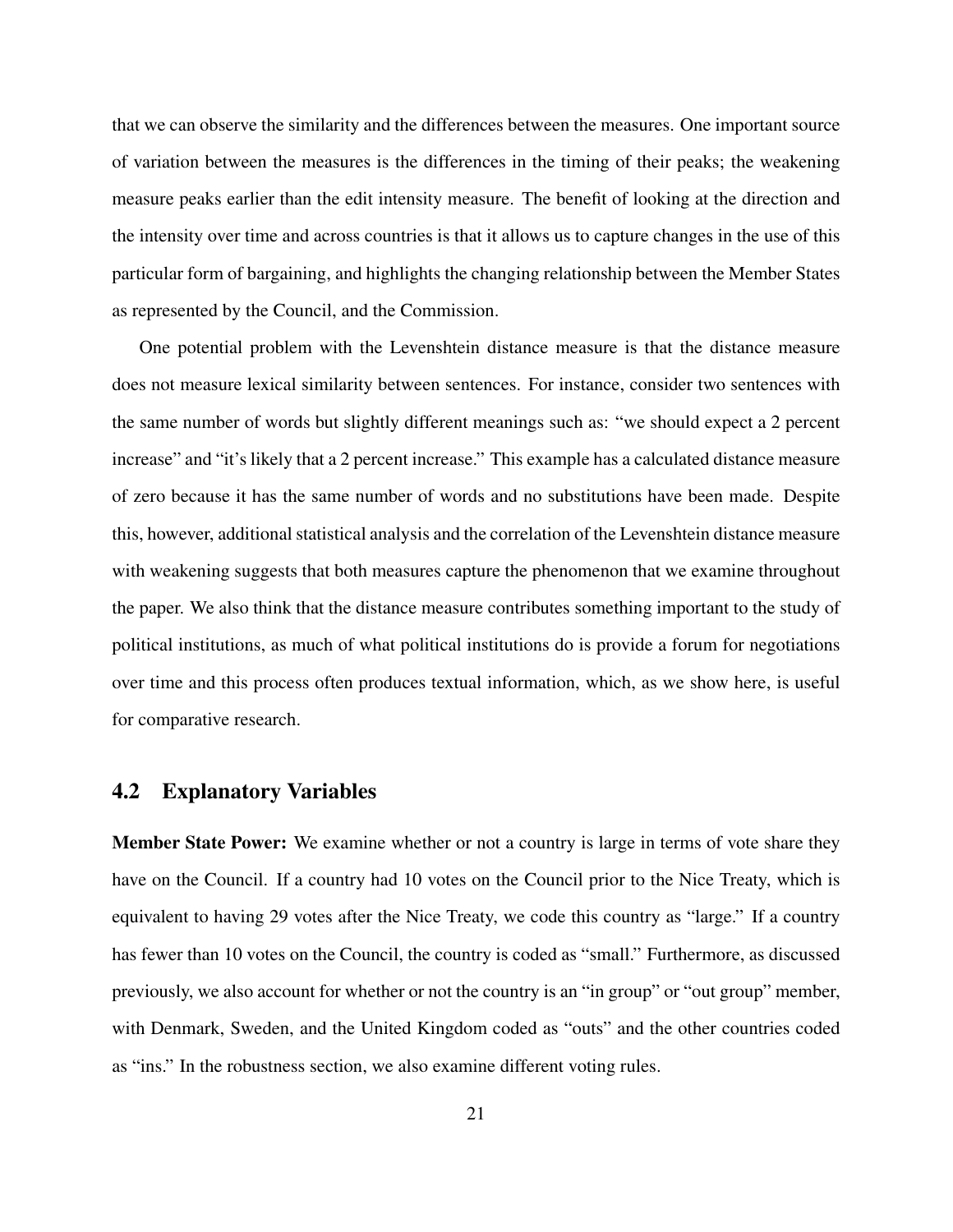**Public Support:** As a measure of public support for the European Commission, we measure a population's expected favorability towards the European Union as a proxy for domestic support and thus an indirect measure of the political strength of the European Commission in its ability to perform its watchdog function. The data that we use is from Euro-barometer. We code the values for each country in response to the question:

*Taking everything into consideration, would you say that (your country) has on balance benefited or not from being a member of the European Community (Common Market)?*

The question captures the perceived benefits and costs of EU membership.<sup>[23](#page-21-0)</sup> <sup>[24](#page-21-1)</sup>

Elections: We examine two variables concerning the government's perspective on the Stability and Growth Pact. To measure the impact of electoral considerations on a government's fiscal policies, we code for the percentage of a given year that precedes an election [\(Franzese,](#page-50-6) [2002\)](#page-50-6). That is, an election held on July 1 would be coded as 0.5 in the same year and 0.5 in the previous year. As a different specification, we also use the forward version of the variable, which is both an additional control for endogeneity and well as a test for whether Member State governments anticipate the effects of a Commission document on later elections.

#### 4.3 Controls

**Partisanship:** One potentially important consideration that might help explain the impact of domestic politics on Council behavior is partisanship. Grieco, Gelpi and Warren find that shifts leftward make it less likely that governments comply with legal commitments to capital market

<span id="page-21-0"></span><sup>&</sup>lt;sup>23</sup>In a recent working paper [Fjelstul and Carrubba](#page-50-5) [\(2015\)](#page-50-5) also use Euro-barometer as a proxy for domestic level public support for the European Commission

<span id="page-21-1"></span> $^{24}$ Unfortunately, Eurostat chose not to ask this question in 2012. More on the implications of this for our empirical model appears below. Also note that audience costs in this way assume that costs are born by forward looking Member States who are less concerned with reputation and more concerned with winning a larger share the next election. This seems most appropriate for coalition politics in the EU context.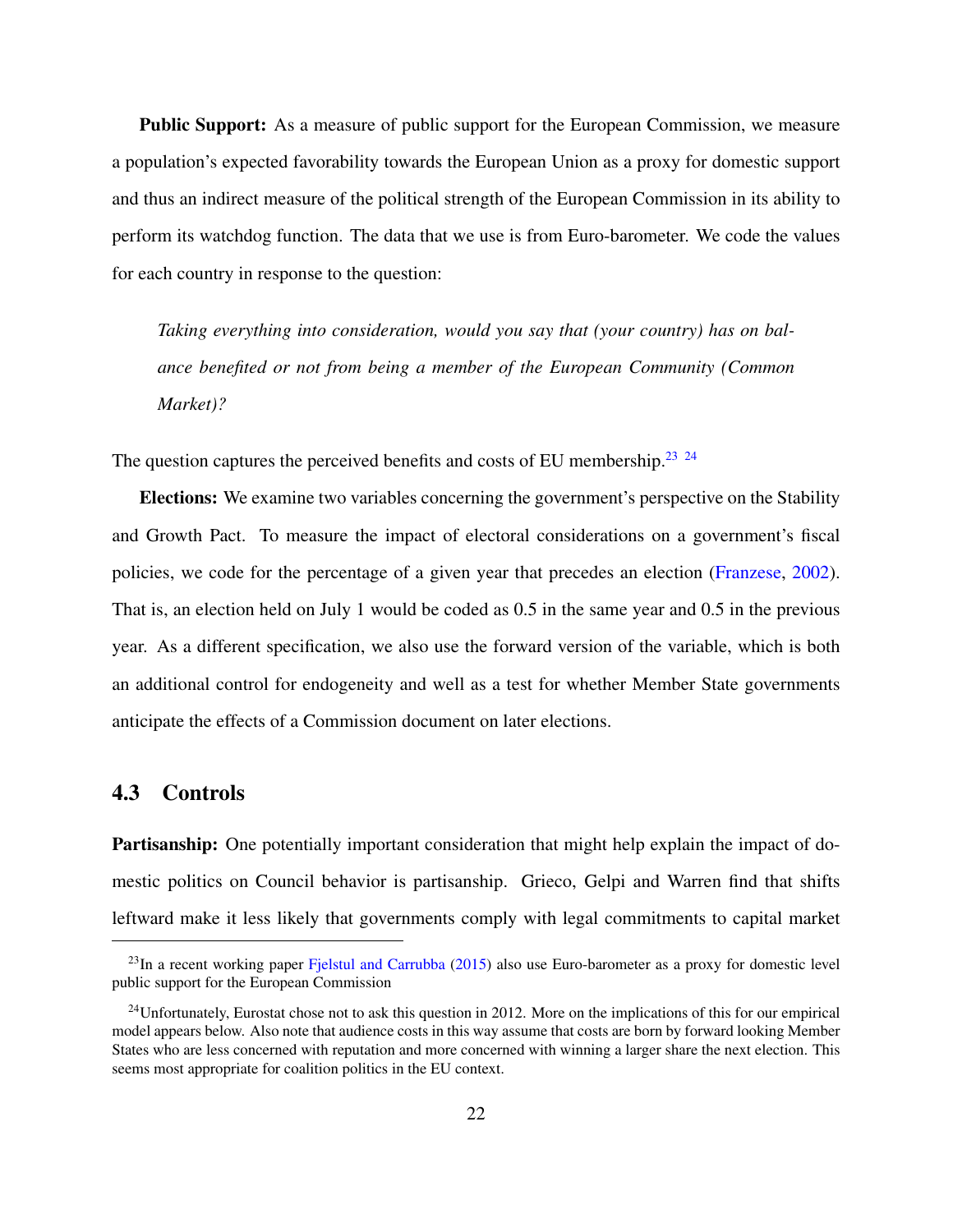integration [\(Grieco, Gelpi and Warren,](#page-50-7) [2009\)](#page-50-7). Similarly, the budget balance requirements in the Stability and Growth Pact could be popular among right-wing governments but not among leftwing governments. In order to measure this, we employ Benoit and Laver's left-right partisanship of the Prime Minister and the Finance Minister for all 15 Member States [\(Benoit and Laver,](#page-49-8) [2006\)](#page-49-8) which appears in [Hallerberg and Wehner](#page-50-8) [\(2015\)](#page-50-8).

There are a few theoretical concerns with partisanship, however. First, given the presence of coalition governments in most EU-15 countries that often include parties from both the left and the right (for example Belgium and Finland), it is hard to envision a clear qualified majority from one partisan block in place in the Council. Second, the argument does not seem consistent with the evidence – Germany and the United Kingdom were both left-leaning when the European Commission suggested concrete recommendations while France and Italy were both right-leaning. Instead of the partisanship of the government as a whole, however, the partisanship of the Finance Minister may matter. Because the Finance Ministers are responsible for economic policy (and are held accountable for their economic policymaking), it is perhaps more likely that partisan concerns are stronger for the Finance Ministry than the head of the coalition government. In the empirical analysis, we test this directly by using the partisanship of both the Prime Minister and the Finance Minister. To offer a preview of the results, we find that neither the partisanship of the Prime Minister nor the Finance Minister matters; because of this and our theoretical concerns about the relevance of this variable, we exclude it from the final specifications presented in Tables [2](#page-37-0) and [3](#page-41-0) (but see the results in the robustness analysis reported in Table [A.3\)](#page-48-0).

Economic Performance: In order to test whether or not economic performance matters for weakening and editing, we collect data on Member State output gaps. In order to be consistent with the data used by the Commission itself, we use the estimate of the output gap from the European Commission. The output gap measures whether countries are performing better (in terms of changes in GDP) than potential output (also measured as change in GDP). Countries that report a positive output gap are growing above potential whereas countries with a negative output gap are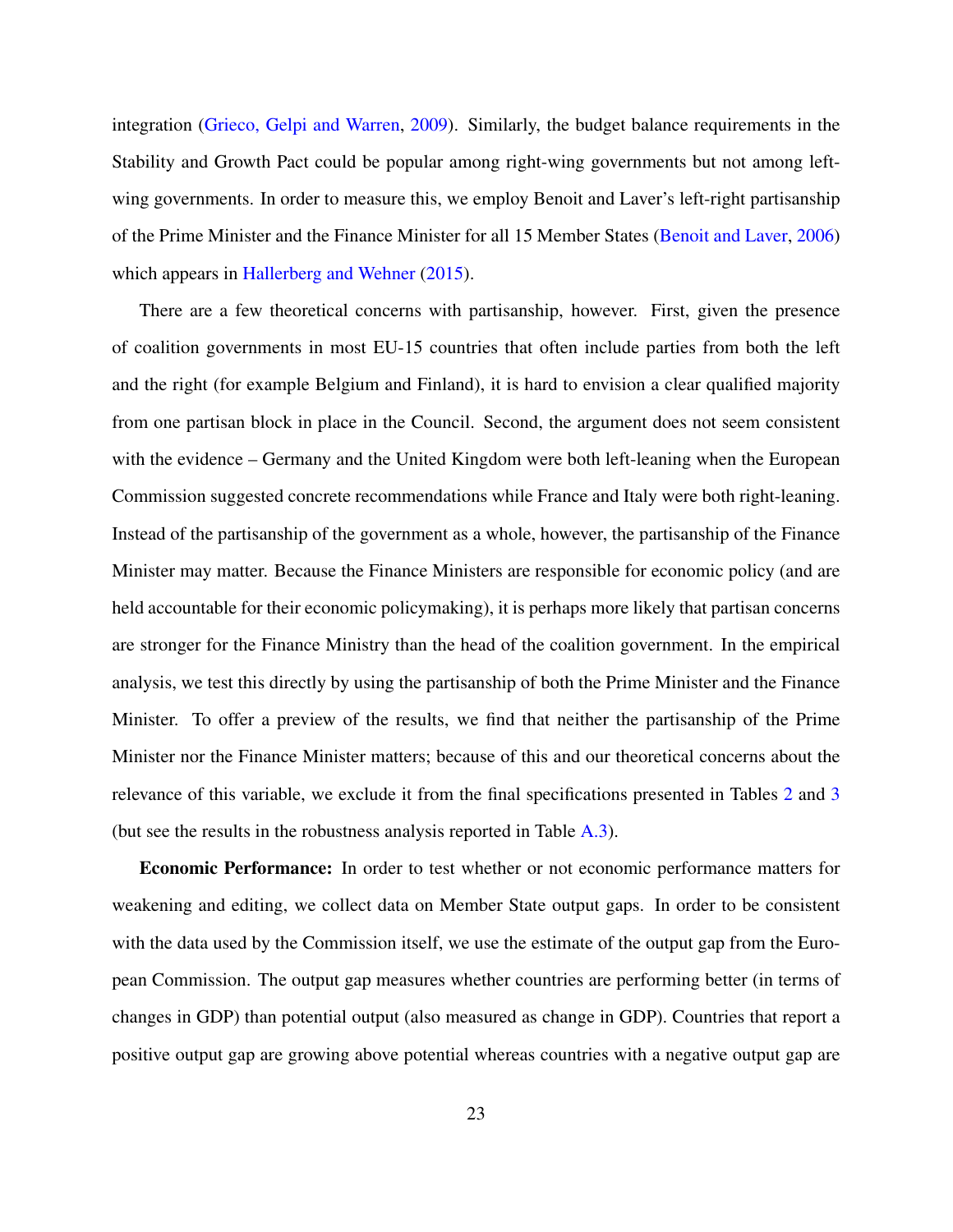growing below potential. Note that this is different than actual growth. For example, Ireland and Germany can have the same growth rate but different output gaps. If Ireland is growing slower than potential, Ireland will have a negative output gap, whereas if Germany is growing above potential, Germany will report a positive output gap even if the countries exhibit the same economic growth rate. The potential growth rates are then subtracted from the actual growth rates. We use this measure of economic performance because the output gap is a key concept in the SGP criteria applied by the European Commission.

Shared Behavior/Common Shocks: Finally, in order to account for shared common shocks that may impact Member States in important similar ways, we construct a spline smoother of the yearly trend for both measures of the dependent variable. A positive coefficient on our shared Common Shock variable suggests a positive correlation between the likelihood of weakening and editing when other countries are weakening and editing whereas a negative coefficient estimate suggests the that countries are not behaving similarly. Again in the case of multilateral institutions, scholars indicate that lax enforcement of rules can lead to bad behavior whereas stricter enforcement of rules can lead to good behavior [\(Copelovitch,](#page-49-2) [2010;](#page-49-2) [Dreher and Vaubel,](#page-49-9) [2004\)](#page-49-9).<sup>[25](#page-23-0)</sup>

#### 4.4 Results

Our first set of results examines the weakening the Commission's recommendations. We want to test whether Member State power, public support, and elections matter for whether Member States weaken the Commission's recommendations.

Because the first measure of our dependent variable, substantive weakening of the Commission's assessment criteria, is coded 0 or 1, we use a logit model. As suggested before, we think of the dependent variable as a latent variable that estimates the probability making the Commission's recommendations substantively less stringent for the Member State.

<span id="page-23-0"></span> $^{25}$ As a further robustness test, we also include a quadratic time trend to account for the u-shape. We find no appreciable differences in the results.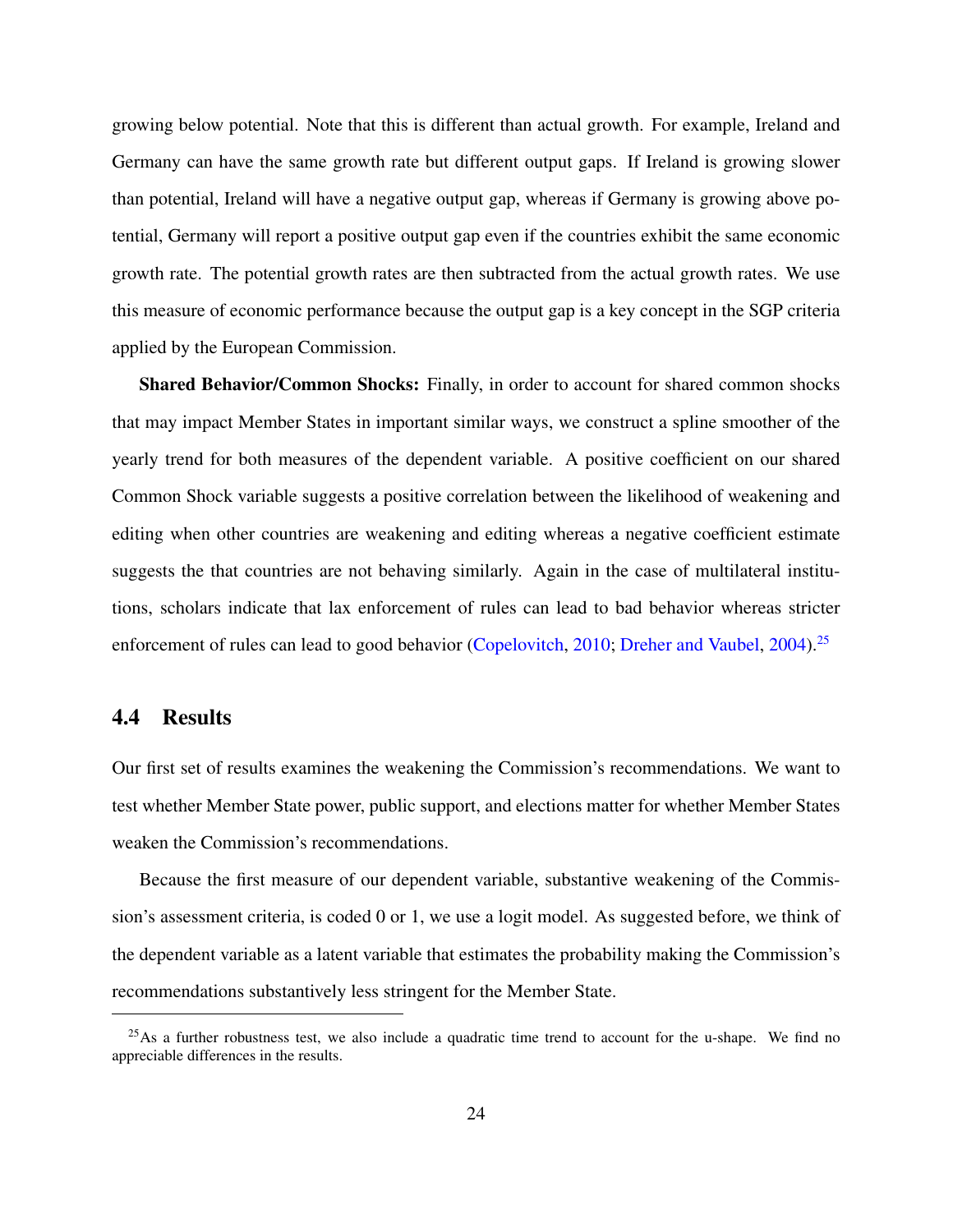The estimates and the standard errors from the logit model are shown in Table [2](#page-37-0) and Figure [3.](#page-38-0) The model is a mixed effect glm model that accounts for both time and country random effects. When we estimate the effects of Member State characteristics on the likelihood of weakening, the results show that large Member States are also more likely to have the Commission texts written about them weakened. In particular, holding the other variables at their observed values, the probability of a weakening increases from .27 to .41 if one moves from a small to a large state. This provides us with some indication that politically powerful Member States (at least as measured by votes on the Council) are more likely (or more able) to weaken the Commission's assessments against them.

We also find some supportive evidence for Hypothesis 2. The more that the Member State's domestic population is euroskeptic, the higher the average number of substantive weakenings to the Commission's assessments. A move from the least euroskeptic Member State, Ireland in 1998, with just 3 percent of the population euroskeptic towards the EU, to the most euroskeptic Member State, which is Sweden in 2003, where an estimated 59 percent of the population feels skeptical towards the EU, increases the probability of weakening the European Commission's recommendation by almost 50 percent (.48).

We also check whether or not these estimated effects vary by different country characteristics, as estimates of variables in logit models depend on values of other input variables. In Figure [4,](#page-39-0) we show the estimated positive relationship between euroskepticism of the EU and the probability of weakening the Commission's recommendations for large and small countries. The x-axis, which measures euroskepticism, is restricted to the interval where we actually observe data. Large Member States or those states with outsized voting power (solid-line) have an estimated higher probability of weakening than those Member States that do not have such outsized power (dotted-line). Furthermore, as shown above, countries with euroskeptic domestic populations (or alternatively, countries where the Commission is likely to have lower support) are more likely to weaken what the Commission writes about than countries with less euroskeptic domestic populations.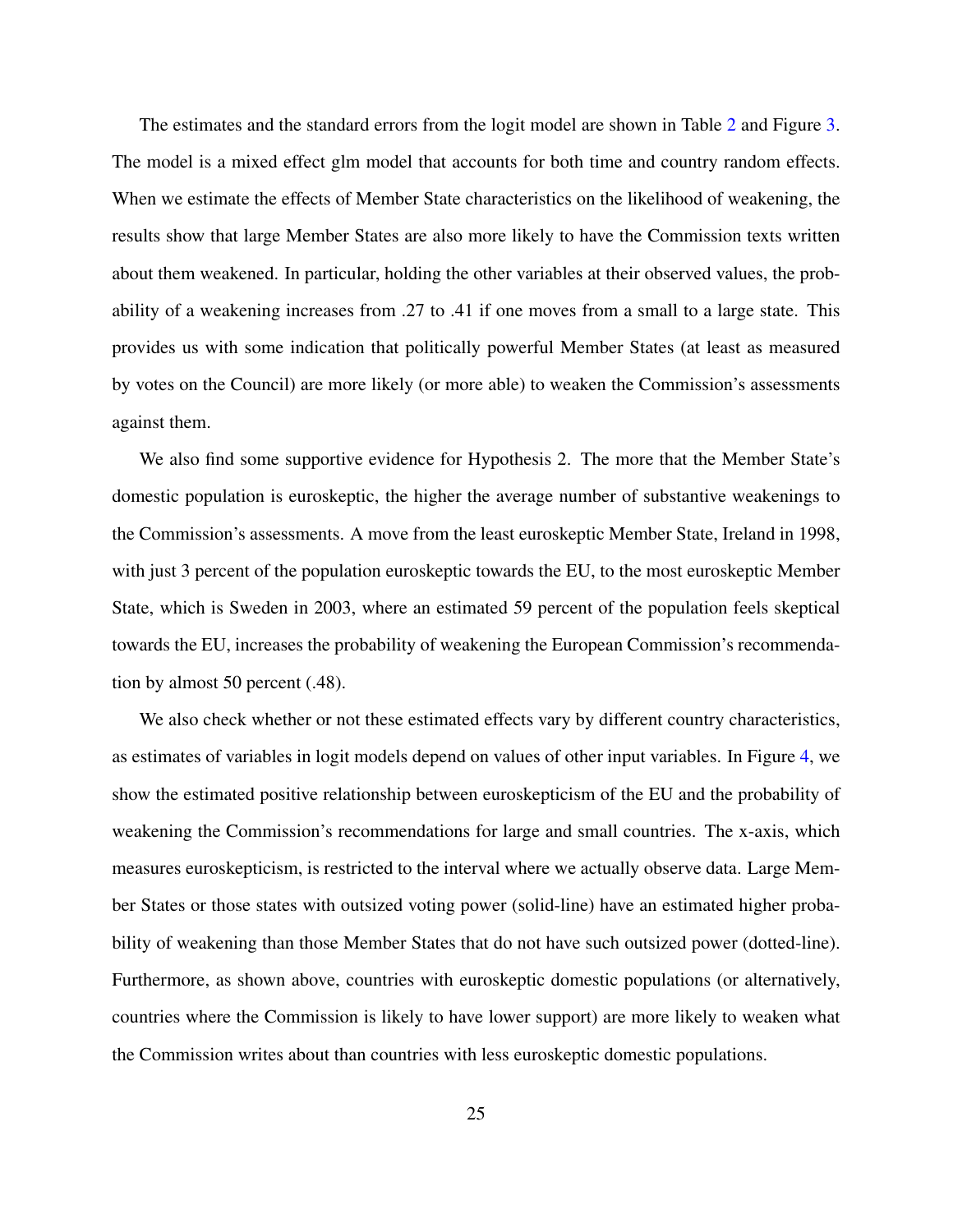In terms of our third hypothesis, we find no significant results. We cannot reject the null that being in an election year has no effect on the probability of weakening the Commission's assessments against the Member State. Similarly, we examined different lag structures of when an election takes place. None of these alternative specifications was statistically significant or affected the substantive results. In fact, one of our most robust findings is that the election variable is always indistinguishable from zero and in every model specification when predicting weakening.

There is little evidence that euro "out" countries are less likely to weaken the Commission's suggestions–the variable is not statistically significant, although Figure [3](#page-38-0) indicates that the estimate is negative. Where a Member State is in its economic cycle also does not have a substantive impact. We considered several alternatives here to get at the underlining concepts. For economic performance, the timing could be relevant, and we checked the performance in the previous and well as current year. We also considered changes instead of levels; if a Member States is experiencing a marked economic slowdown, it may expect a weakened Commission text because of economic factors. Finally, we find evidence of a positive relationship between higher average values of weakening and shared common shocks; this provides some indication that Member States may engage in common behaviors on the Council, where a higher number of changes in texts is associated with higher editing among the Members in general.

In addition to Member State macro-characteristics, we are also interested in the effects of the partisanship of the government. Coalition politics in particular make the partisanship explanation unlikely in the EU context, however, we test for this explicitly. We find a slight negative relationship between partisanship of the Prime Minister and the probability of weakening, though the relationship is not significant by traditional cutoff points. Upon further inspection, we also find no substantive relationship between partisanship and weakening. We also run the same model again only this time using the partisanship of the Finance Minister. Here we find a slightly stronger negative result; more right-leaning finance ministers are less likely to weaken the Commission's report, however, the results are also insignificant and weak. Therefore, these findings, coupled with our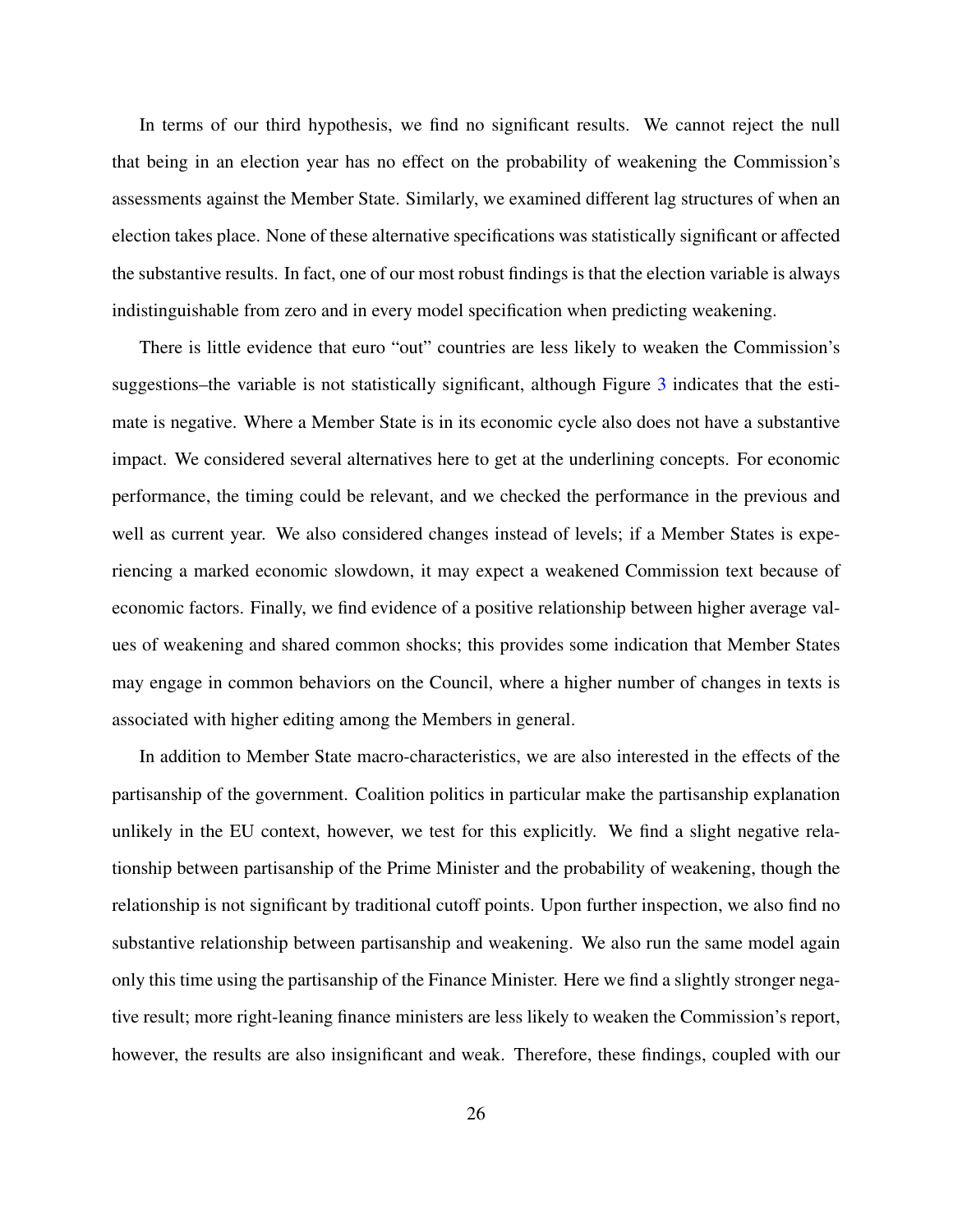null findings for elections, provide no evidence that domestic institutional variables matter. Furthermore, we think that the limited effects of elections and partisanship on predicting whether or not a Member State will weaken the Commission's assessment criteria is one of the important empirical contributions that we uncover using this new dataset.

Our next step is to examine whether the results are similar when we examine editing. We run the same analysis as before, but, because the edit distance measure is continuous, we use a linear probability model. As shown in Figure [5,](#page-40-0) once again, we find that Member States with outsized voting power are more likely to have a greater number of edits than smaller Member States. A one-unit increase in Member State size, from Spain to Italy, for example, is associated with approximately 300 additional edits to the European Commission's recommendations. Furthermore, as before, being an "out" Member State is negatively associated with editing, though again, the sample size makes the uncertainty intervals around the estimate large here as well –"out" countries are estimated to make on average 100 or so fewer edits than "in" countries, even when we account for other things that we think are important such as euroskepticism and the country's economic conditions. To put this into perspective, this means that, for every year, Euro Member States make at least 100 more changes to what the "watchdog" writes than countries that are subjected to the same oversight process but are not subjected to EU level fines, although the uncertainty around the estimate includes the null hypothesis estimate.

Unlike our previous findings, however, we do not find evidence that euroskeptic countries are more likely to edit intensively. This finding suggests that euroskeptic countries pursue a strategy of making substantive changes to the assessment criteria rather than engage in significant editing of the texts. Perhaps even more importantly, like the above findings, we find no systematic evidence that domestic institutional variables matter for weakening or editing. For example, we find no evidence that an election year matters for the number of edits made to the recommendations.<sup>[26](#page-26-0)</sup>

<span id="page-26-0"></span><sup>&</sup>lt;sup>26</sup>Surprisingly, there is some evidence that future elections are negatively associated with editing today but not with weakening. Future research should try to tease out whether or not this is because the Commission is easier on Member States.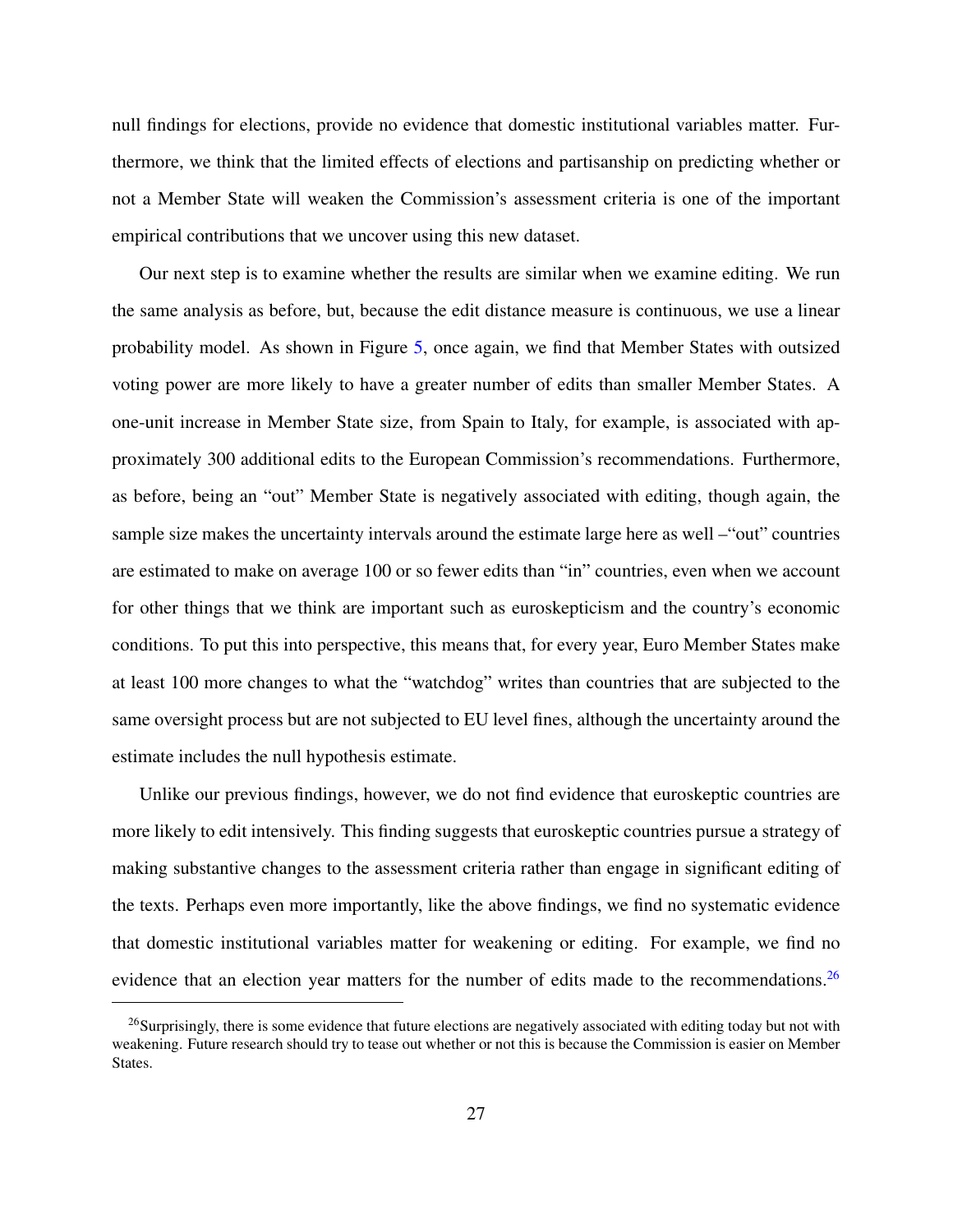Finally, the estimate for common shocks is also positive and significant. As above, these findings imply that a one unit increase in the average intensity of editing generates additional editing by other Member States.

In sum, the statistical analysis suggests that large Member States make on average a higher number of edits and are more likely to weaken the European Commission's texts about them. In addition, "out" countries are less likely to change the Commission's text and make fewer edits. Member States with relatively more euroskeptic populations are also more likely to weaken text but interestingly, we do not find any evidence that they systematically edit more than their europositive counterparts. This finding conforms with the theory that euroskeptic Member States have lower public support for the European Commission, which allows them to more easily weaken the power of the Commission's "watchdog function." It does not, however, explain why euroskeptic Member States do not try to change the textual information through editing more frequently. Also important for having confidence in our results is that the substantive interpretation of both the logit and the linear probability models produce similar findings across model specifications.

#### 4.5 The Euro Crisis

The above analysis suggests that Member States are more likely to weaken when others are weakening and editing more intensively. Furthermore, we might expect that Member State behavior might be different before and after the euro crisis. During the euro crisis, Member States were encouraged by the European Commission to run larger deficits throughout the crisis than before the crisis. In fact, deficit spending was encouraged by the Commission and, in 2009, the Commission suggested that Member States should generally spend money to combat the crisis. Therefore, we expect less oversight during the crisis and therefore less editing and weakening at the end of the sample period.

We check for differences in the estimated effects before and after the euro crisis by including a dummy variable for the crisis period (2008-2011). In these tests, we find that Member States are on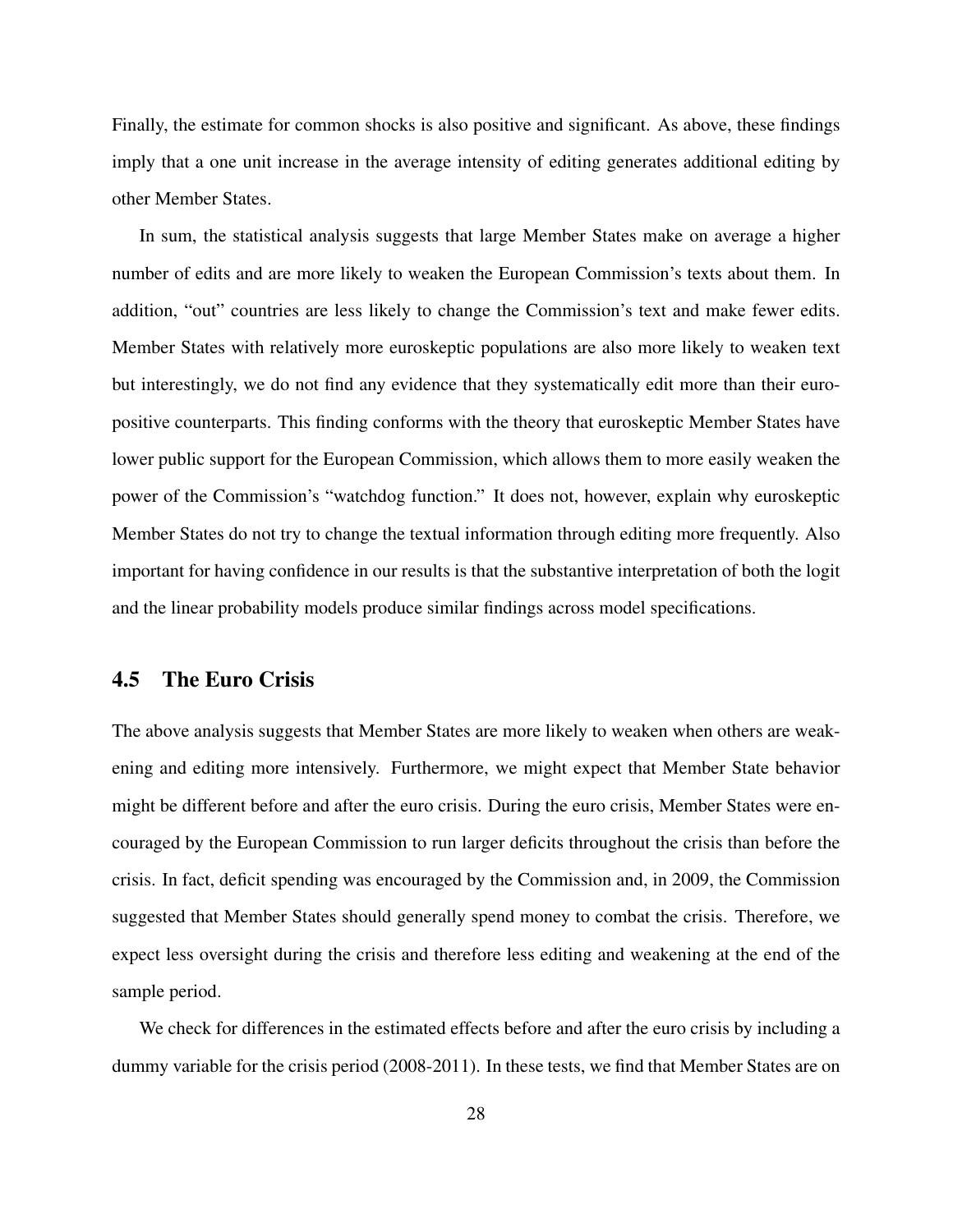average less likely to make amendments, either weakening or textual changes, though the effects are insignificant at traditional cutoff levels. The fact that the coefficient is negative conforms to the decline in the measures of the dependent variables shown in Figure [2.](#page-36-1)

Another issue may have to do with varying coefficients for the euro crisis and pre-euro crisis period.<sup>[27](#page-28-0)</sup> As our dataset indicates, the number of edits first increases over the period and then declines. One way to think about this is to consider a simple interaction model. In this case there are two regimes, where the first set of estimated coefficients reports those periods where Member States actively try to weaken the Commission's evaluations, and the second estimated coefficients reports when Member States do not actively try to edit and weaken the Commission's evaluations. We examine this by interacting the crisis variable with the common shock variable. This gives us a separate effect of the average amounts of weakening and editing conditional on whether or not we are in the pre-crisis or crisis period. Unfortunately, due to data limitations, we cannot evaluate the estimated coefficients after the voting reforms in 2011. When we account for possible variation in the coefficients in this simple way, the variables for political power and euroskepticism remain stable and significant predictors for weakening. In addition, the crisis year estimate has a negative, though insignificant, estimated relationship with weakening as before. The common shock estimate continues to have a positive and significant effect, suggesting that when the average number of edits increases, weakening increases. This is consistent with our previous findings. The estimate for the interaction term of crisis and the common shock variable is positive and insignificant; this suggests that the results hold across the sample broadly.

We also run the same model using the alternative dependent variable, edit intensity. Our findings are similar. Political power remains a positive and significant predictor of edit intensity. The common shock variable, measuring the trend number of edits, is also positively associated with

<span id="page-28-0"></span><sup>&</sup>lt;sup>27</sup> Johnston, Hancké and Pant  $(2014)$  argue that the build up to the crisis is about variation in competitiveness rather than government borrowing or levels of debt. Irrespective of the incentives for why Member States behave this way, if the mechanisms that we think matters are at work, we would still observe heterogeneity in the ability of Member States to change the texts.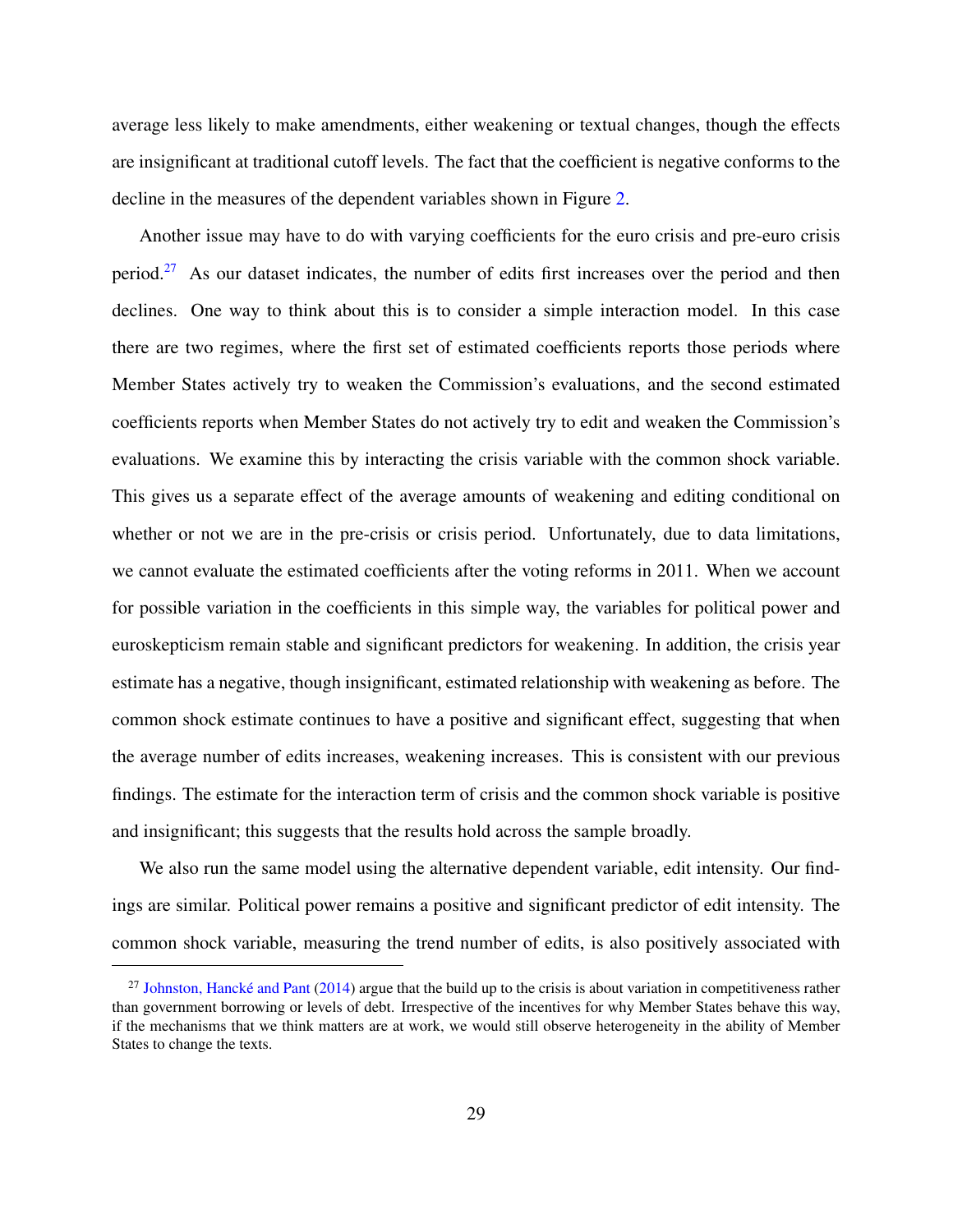edit intensity, again, suggesting that common behaviors may be at work. The crisis variable is negative though again insignificant by traditional cutoff values. Finally, the interaction between the crisis years and the trend number of edits is insignificant. These results are shown in Table [A.1](#page-46-0)

#### 4.6 Robustness Checks

This section evaluates whether the estimates reported above are stable in different model specifications.

Our first set of tests concerns our measure for state power. Instead of operationalizing power according to whether a given state had 10 votes on the Council under the Pre-Nice Treaty rules, we create an indicator variable for only France and Germany and rerun the results. We find similar results (reported in Table [A.1](#page-46-0) in the Appendix): political power, in this case measured only by France and Germany, is a strong and stable predictor of textual weakening. We also drop France and Germany from the sample entirely, and re-run the results using the 13 remaining euro countries. In this case we find an attenuated relationship between Member State power and weakening, however, the euroskeptic variable remains stable and significant, as do the other variables. In the case of predicting editing, even without France and Germany, we find a positive and significant relationship between Member State power and editing.

We also examine a more nuanced measure of the ability of a given state to change the Commission's proposed text, which we label "vote blocking." The four separate voting regimes are described above and in the Appendix. The variable represents the blocking percentage a state needs to attract beside its own vote to prevent the Council from blocking the Commission's text. France, for example, needed 17 percent of outstanding votes in 2000 while Finland needed 25 percent to block a Commission text. Our expectation is that the sign on the variable should be negative. Prior to 2010, for example, states voted on their own cases, which meant that large states needed fewer votes than small states. After 2010, states could no longer vote on their case, but only eurozone countries could vote on other eurozone members. Using the percentage required to block, this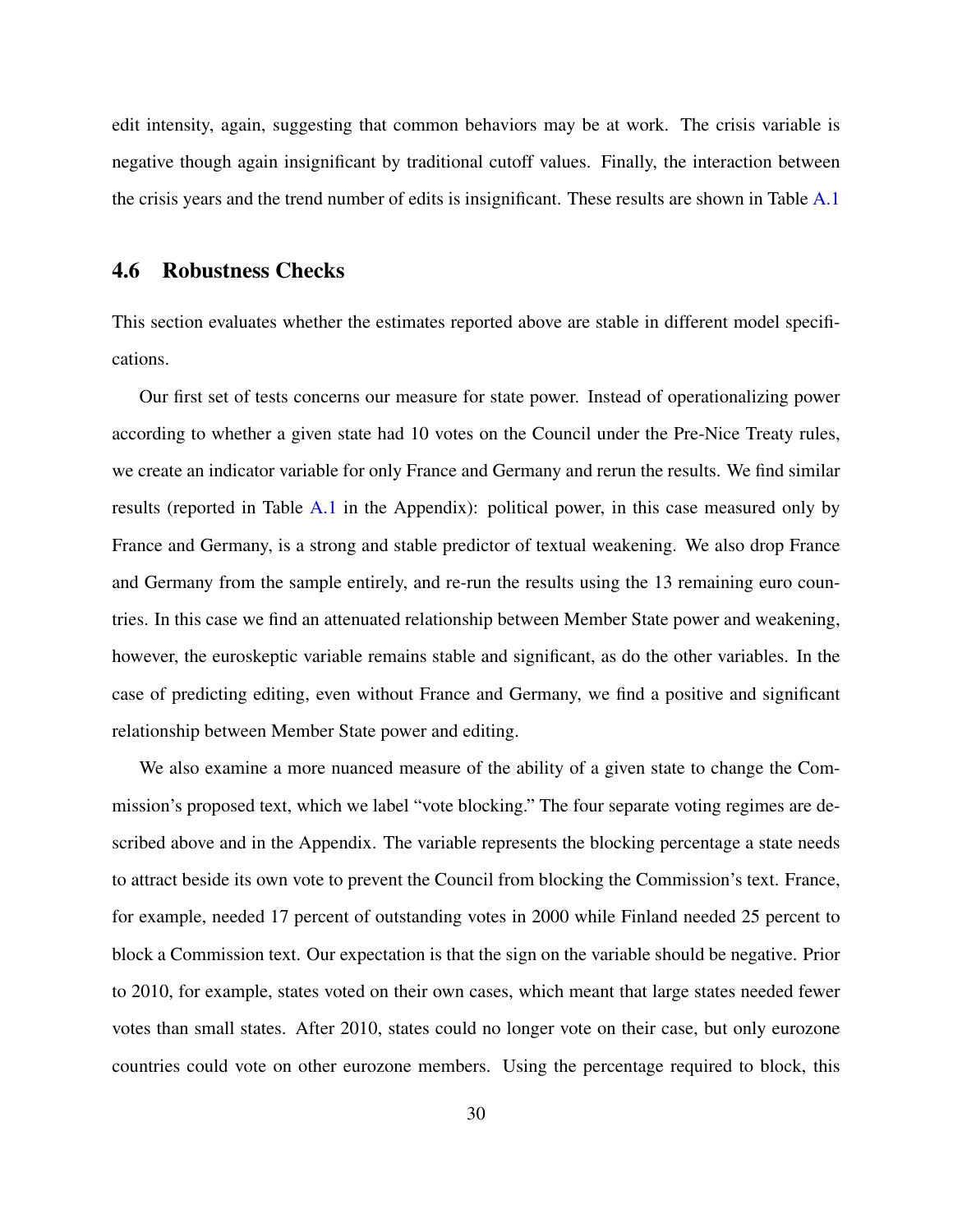measure for state power is not significant but the direction of the relationship is as expected. The euroskeptic variable remains positive and significant for the weakening specification.

In two other specifications, we change the timing for the euroskepticism variable to include the current year's level of expressed euroskepticism. As we mentioned above, there is some worry that the current year's level may be endogenously related to weakening, however, we use the current year as a robustness check to confirm that the results are stable. Like the other models, we find that euroskepticism is a strong predictor of weakening whether we use the current or forward specification. Furthermore, this remains true whether we specify large country power using only France and Germany, or the larger sample of countries with voting power above 10.

When we run the results using the dependent variable for editing, however, using only the France and Germany specification for power, the political power variable is positive but no longer significant at traditional cutoff points. Thus, there is some evidence that it is not just the behavior of France and Germany, but the larger sample of countries with voting power in the Council, that matters. Furthermore, we also test the effects of euroskepticism in the current and forward versions of the variables on text editing. While the current period is positive, though insignificant using traditional cutoffs, the future variable is negative. These findings are reported in Table [A.1](#page-46-0) and Table [A.2](#page-47-0) in the Appendix.

Instead of being limited to only the EU-15, we also ran the results using an expanded sample of all EU-27 countries. The results, presented in Table [A.3,](#page-48-0) are consistent with the results from the restricted sample above. Here we find that countries that are powerful and countries that are more euroskeptic are also more likely to weaken and edit more intensively. While we think that the results from the expanded sample are helpful in bolstering our claims, we still believe that the analysis is most appropriate for the smaller sample of countries, but it is reassuring to find the same results with an expanded set of countries.

In summary, the results from our robustness analyses are consistent with the evidence that we provide in the previous section with one exception, namely the relative ability of a state to block a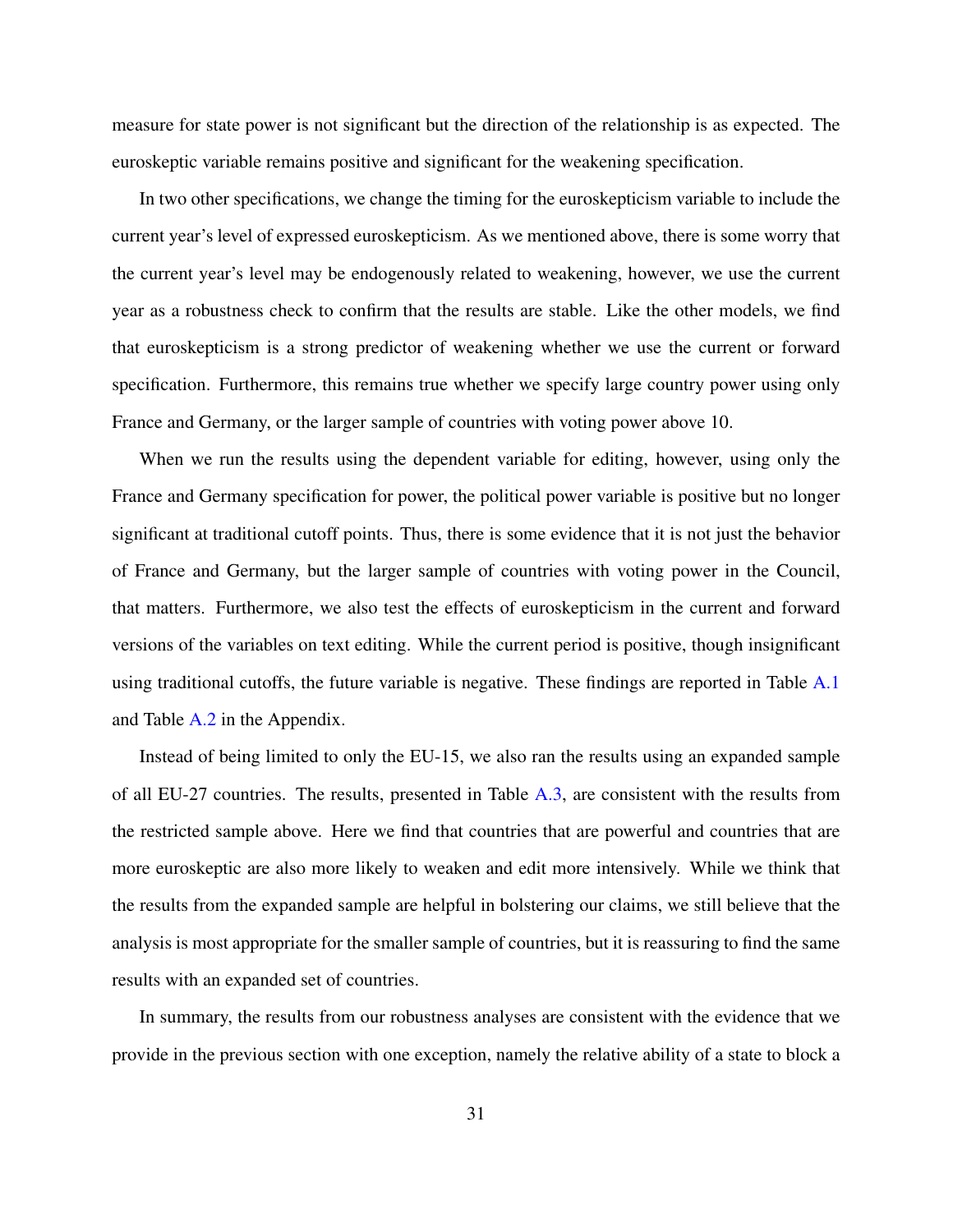Commission change instead of the dummy variable for "large" and "small" Member States is not significant. This finding is consistent with [\(Stone,](#page-52-7) [2011\)](#page-52-7), who notes that the big states get their way in the European Union regardless of the particularities of the actual voting rules in a given policy area.

In the other cases, political power is positively associated with weakening and editing. The level of euroskepticism in the domestic population matters, especially in predicting whether or not Member States will weaken the Commission's text. What is perhaps most important is what we do not find: in none of the specifications do the domestic institutional variables matter. Therefore, our main empirical finding is that domestic variables, such as elections and the partisans hue of the government, are not systematically related to observed textual weakening of the Commission's evaluations, nor does being in an election year or partisanship predict textual editing. Thus, there is little evidence that domestic explanations help to explain when and which Member States can enjoy flexibility in the rules, at least in this context.

### Conclusion

This paper explores one mechanism at the European level that was meant to prevent a debt-fueled crisis in the Eurozone, namely the Stability and Growth Pact (SGP). We find that Member States were able to undermine the "watchdog" function of the European Commission in the Council of Ministers. We test for the determinants of Council changes in Commission assessments using human coding and automated textual analysis of Commission texts and Council edits. The ability of large or euroskeptic Member States to amend recommendations generated incentives for Member States to rewrite Commission criticism of their economic plans. The consequence was that Member State behavior systematically eroded the power of the oversight mechanism. This behavior contributed to the eurocrisis. It eroded the main institutional bulwark at the European Union level against higher deficits and debts. Of course, it is possible that the Member States would have sim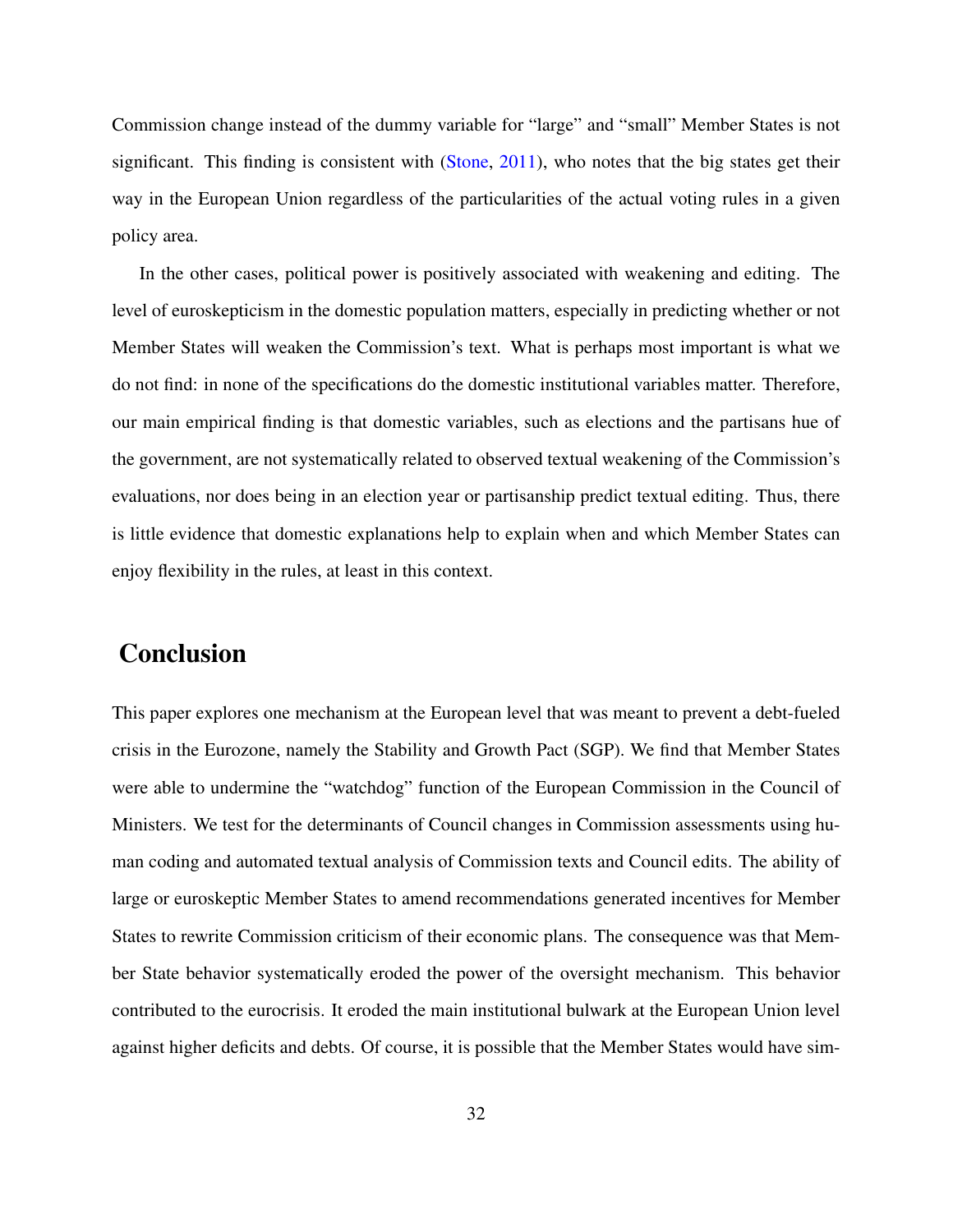ply ignored tougher language under the "corrective" arm of the Pact, but the general weakening of the Commission assessments left little scope for testing out the procedures under this part of the Pact.

Yet, it is not the case that every Member State had equal success in eroding the Pact. Large states were able to push their weight around. While journalists noted this concerning France and Germany in 2003, our study indicates that this was a common occurrence over several years. Moreover, we add an important variable to the debate, namely the opinions of voters concerning the international institution meant to evaluate the given government's performance. It suggests that Member States that want to improve their negotiating outcomes at the European Union level should encourage more euroskeptic populations at home. This may help to explain, for example, why we see heads of government making speeches against EU regulations. The ability of the British government to negotiate a "British Rebate" would arguably fit a model where domestic euroskeptic appeals are made for Member State gain at the EU level. This finding is not without qualifications, however. The situation facing the Cameron government before a referendum on EU membership suggests that this type of strategy has the potential to backfire. A Member State may be able to get more from an international organization by having a skeptical domestic audience, yet, being too skeptical may mean foregoing potential benefits if that skepticism ultimately pushes the given state out of membership in the organization.

Looking forward, one question is whether changes in the framework at the end of 2011, be it through the "Six Pack,""Two Pack," or "Fiscal Compact" will change the patterns we observe in our study. Take the two main findings in this paper. In terms of euroskepticism, one goal of the European Semester is to increase the involvement of national parliaments as "watchdogs." Moreover, as European election results in May 2014 suggested, European populations are even more euroskeptic than before. This may embolden Member State governments to fight what the Commission says about them and to work harder to change judgments they find unacceptable. Furthermore, there is additional evidence that the level of euroskepticism of a domestic population affects the inter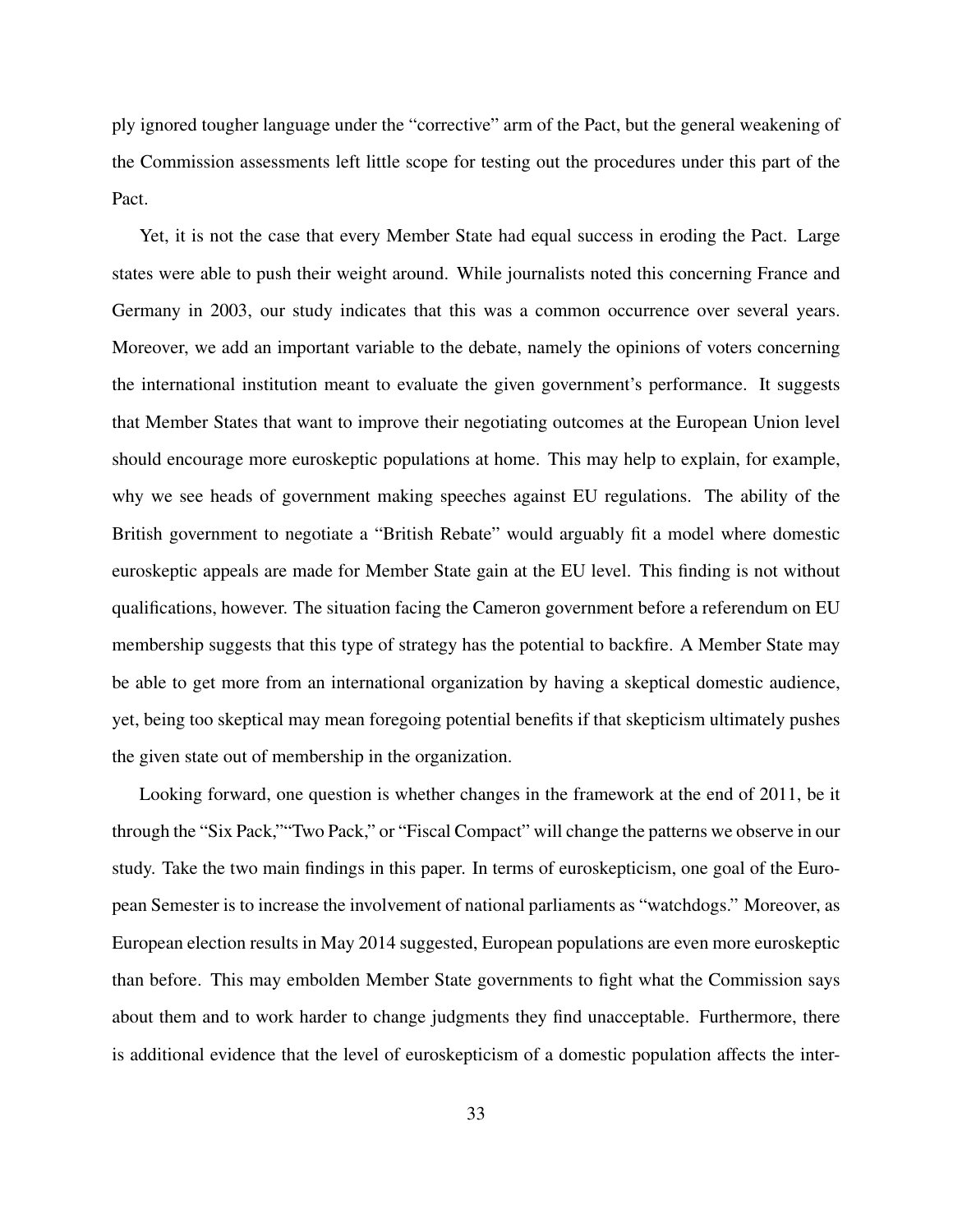action of domestic institutions on the European stage. One recent study, [Hallerberg, Marzinotto](#page-50-9) [and Wolff](#page-50-9) [\(2015\)](#page-50-9), finds that more euroskeptic parliaments are also the ones that are engaged in checking the Commission recommendations. While the actors in this study are parliaments and not the governments themselves, such evidence suggests that greater euroskepticism may continue to affect the way that national institutions interact with the institutions of the European Union.

When it comes to large Member States, the relationship that we find in this paper might also change. We find evidence that a large state is more likely to change the Commission's document, and we also do not find an effect of blocking power in our robustness tests, but we have observations only from 2011 and 2012, and the the rules in place from 2011 require a qualified majority to block a Commission text rather than a qualified majority to pass it. If the formal rules are all that matter, this change in the rules should return some power back to the Commission. As [\(Stone,](#page-52-7) [2011\)](#page-52-7) documents, however, large states have outsized influence in international organizations especially during extraordinary times. Germany has clearly played the type of role Stone describes since the beginning of the euro crisis, and one would anticipate that it would continue to do so now. If we combine more euroskeptic populations with German insistence that the rules now be respected, we would expect increasing tensions on the application of this framework, as we indeed saw in Summer 2015 with the discussions over the continued fiscal difficulties in Greece. The results of our paper suggest that effective governance from European Union level institutions will remain difficult.

An additional surprise is a non-finding – while domestic population preferences seem to influence the ability of a given government to weaken the Commission's assessment, upcoming elections and the partisan hue of the government do not. These results, of course, may be dependent on the time frame we examine, where there seemed to be little partisan disagreement about the desirability of small budget deficits. The increasingly contentious debates about the limits of "austerity" packages suggest that partisan differences may become more relevant in the future. Nevertheless, this non-finding concerning elections and the partisan hue of the government is of interest. Our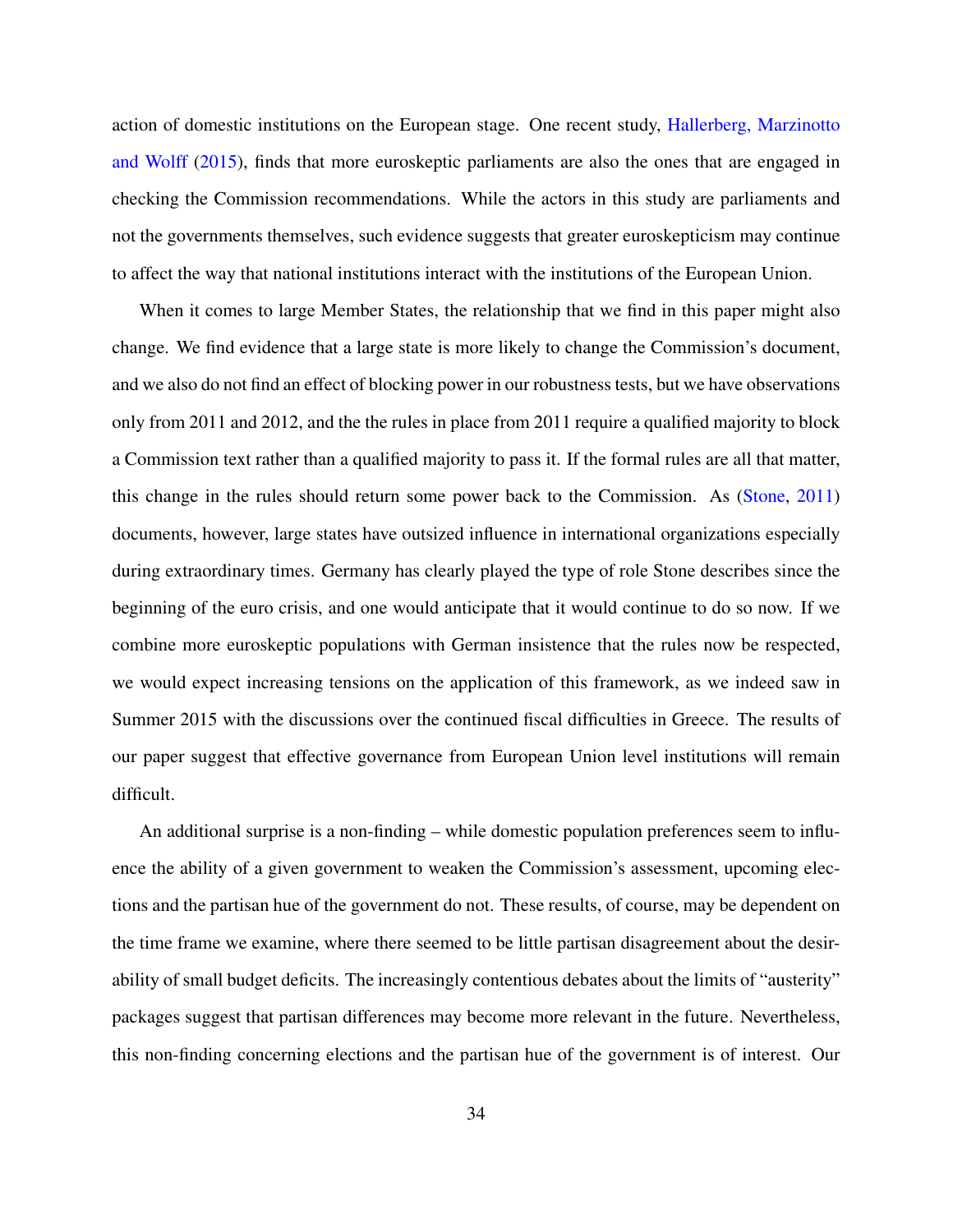findings suggest that the underlying populations preferences, rather than the government of the day, is more important in explaining government action at the European level.

Finally, we also show how the use of human coding and computer textual analysis can be fruitfully employed to measure and analyze important aspects of institutional behavior. This is important as scholars often pay attention to whether countries comply with the rules without first uncovering whether, which, and how much countries can use the institutional framework to negotiate the terms even before they make the decision of whether or not to comply. Equipped with tools that allow for the computation of textual changes, we show how these tools can be used to build new and domain specific measures. Models similar to the one explored here could also be extended to account for deliberation and bargaining in committees, such as in legislative or central bank committees, or as important information that tracks variation in actors' positions across space and over time.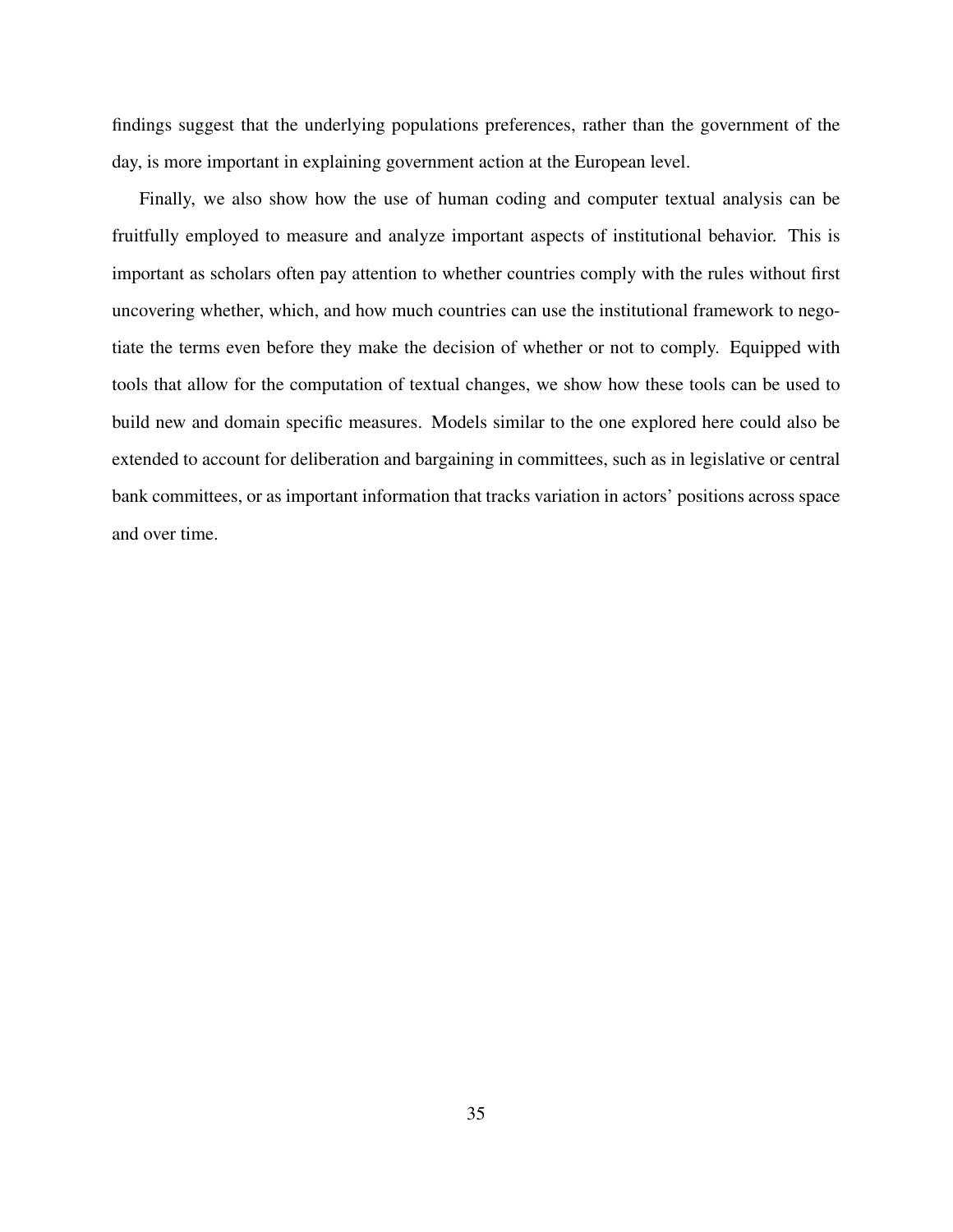### Table 1: Example Coding for Weakening Measure

| <b>Examples</b> | <b>Country and Year</b>    | <b>Commission Assessment</b>                                                                                                                                                                                                                                                                                                                                                                                                                                                                                                                                                                        | <b>Council Assessment</b>                                                                                                                                                                                                                                                                                                                                                                                                                                                                                                                                                                                                                                    |
|-----------------|----------------------------|-----------------------------------------------------------------------------------------------------------------------------------------------------------------------------------------------------------------------------------------------------------------------------------------------------------------------------------------------------------------------------------------------------------------------------------------------------------------------------------------------------------------------------------------------------------------------------------------------------|--------------------------------------------------------------------------------------------------------------------------------------------------------------------------------------------------------------------------------------------------------------------------------------------------------------------------------------------------------------------------------------------------------------------------------------------------------------------------------------------------------------------------------------------------------------------------------------------------------------------------------------------------------------|
| No Change       | Italy (2002-2003)          | 8/1/03:"Given Italy's high debt,<br>large primary surpluses will be<br>required for many years."                                                                                                                                                                                                                                                                                                                                                                                                                                                                                                    | 21/1/03: A) "Given Italy's high<br>debt, primary surpluses on the<br>order of 5% of GDP will have<br>to be maintained for many<br>vears."                                                                                                                                                                                                                                                                                                                                                                                                                                                                                                                    |
| Weakening       | France (2010-2011)         | 6/7/11: Based on the<br>assessment of the updated<br>stability programmethe<br>Council is of the opinion that<br>the macroeconomic scenario<br>underpinning the budgetary<br>projections is too<br>favourableThe aim of the<br>Renewal of Social Dialogue Act<br>and of the 2008 Labour Market<br>Modernisation Act was to<br>modernise social dialogue and<br>to address the issue of labour<br>market dualism. However, the<br>reform did not tackle<br>contractual segmentation<br>and generally fell short of the<br>measures needed to resolve<br>the dualism of the French<br>labour market." | 7/12/11: "Based on the<br>assessment of the updated<br>stability programmethe<br>Council is of the opinion that<br>the macroeconomic scenario<br>underpinning the budgetary<br>projections is C 213/8 Official<br>Journal of the European Union<br>20.7.2011 ENThe aim of<br>the Renewal of Social Dialogue<br>Act and of the 2008 Labour<br>Market Modernisation Act was<br>to modernise social<br>dialogue and to address the<br>issue of labour market<br>dualism. The latter Act<br>notably introduced a new<br>procedure for terminating<br>permanent contracts by<br>mutual agreement (rupture<br>conventionnelle) which is<br>now increasingly used." |
| Weakening       | United Kingdom (2004-2005) | 16/2/05: A) "Deficit projections<br>to 2006/2007 have been<br>revised upward relative to the<br>previous update despite an<br>essentially unchanged<br>macroeconomic outlook.<br>while" B) Paragraph<br>concerning possibility of<br>crossing 3% deficit rule (see<br>Council cell) C) "For 2004/05,<br>evidence of significant progress<br>remains unconfirmed in outturn<br>data and there is a high degree<br>of uncertainty over both<br>expenditures and revenues,<br>leaving the risk noted above of<br>a deficit higher than 3% of<br>GDP."                                                  | A) "Relative to the 2003<br>update, deficit projections for<br>both this financial year and the<br>next have been revised<br>upwards; beyond" B) In a<br>paragraph warning of UK's<br>potential to break 3% rule,<br>Council adds the following<br>sentence: "However, given<br>the decreased volatility of<br>the UK economy in recent<br>years and the cautious<br>approach on the growth<br>assumptions underlying the<br>public finance projections,<br>the risk appears small in the<br>outer years." C) "There is a<br>clear risk that the budgetary<br>outcome could be worse than<br>projected in the programme in<br>the short term."               |

#### <span id="page-35-0"></span>**Example of Commission and Council Assessments of Stability and Convergence Programs**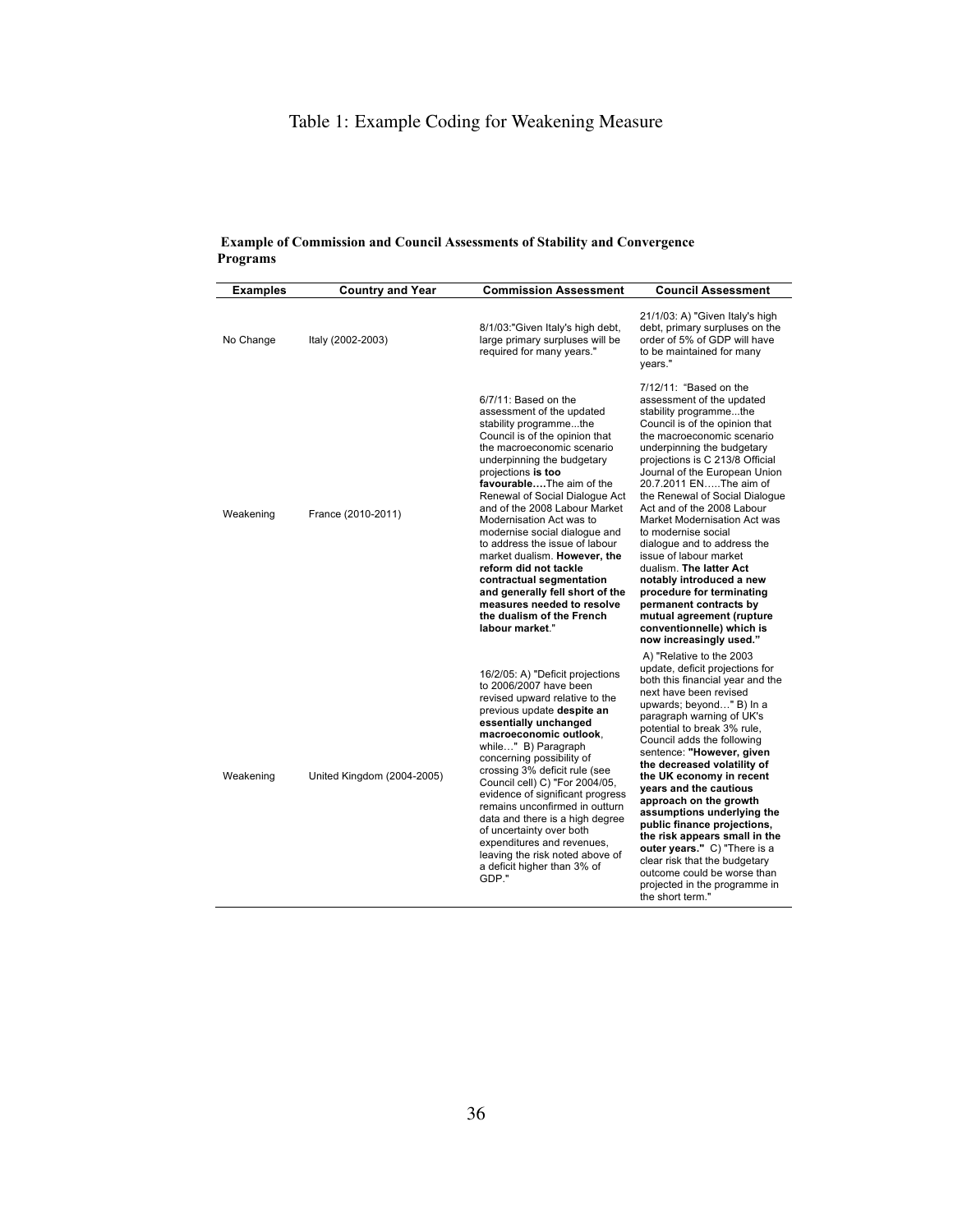<span id="page-36-0"></span>

<span id="page-36-1"></span>Figure 1: Across Country Average Variation in Editing and Weakening



Figure 2: Over Time Variation in Average Editing and Weakening by Year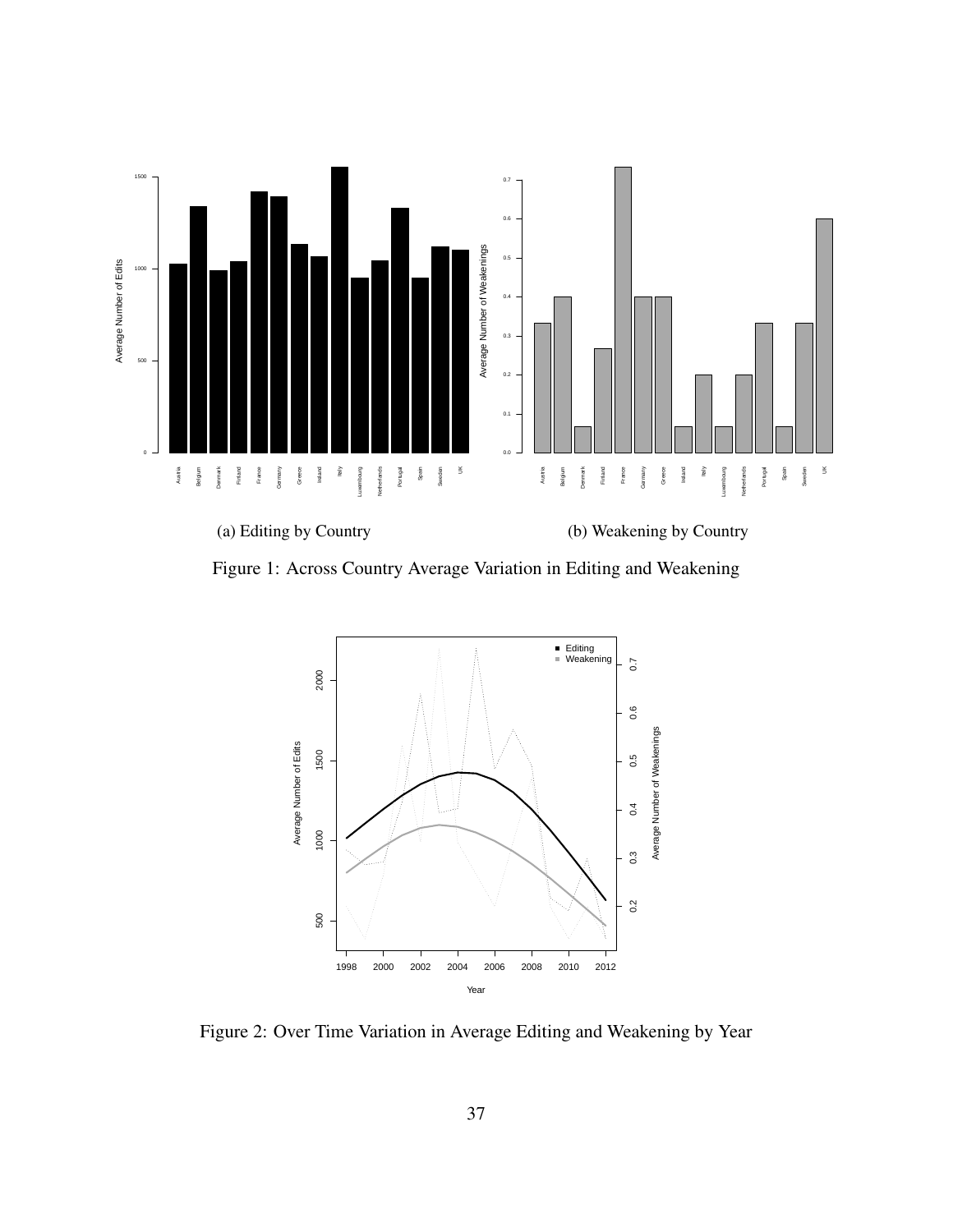<span id="page-37-0"></span>

|                                               | Dependent variable:                 |                                   |
|-----------------------------------------------|-------------------------------------|-----------------------------------|
|                                               | Weakening                           | Editing                           |
|                                               | generalized linear<br>mixed-effects | linear<br>mixed-effects           |
|                                               | (1)                                 | (2)                               |
| $Large State_t$                               | $0.84*$                             | 307***                            |
|                                               | (0.48)                              | (117)                             |
| $OutputGap_t$                                 | 0.03                                | $-21$                             |
|                                               | (0.09)                              | (19)                              |
| $EuroOut_t$                                   | $-0.42$                             | $-113$                            |
|                                               | (0.57)                              | (123)                             |
| $Euroskeptic_{t+1}$                           | $5.37***$                           | $-248$                            |
|                                               | (2.00)                              | (434)                             |
| $Election Year_t$                             | $-0.22$                             | $-9$                              |
|                                               | (0.56)                              | (119)                             |
| $Common Shock_t$                              | $5.74***$                           | $1***$                            |
|                                               | (1.19)                              | (0.1)                             |
| Intercept                                     | $-4.48***$                          | $-75$                             |
|                                               | (0.84)                              | (169)                             |
| Observations                                  | 209                                 | 177                               |
| Note: Models include country and year effects |                                     | $*_{p<0.1}$ ; **p<0.05; ***p<0.01 |

## Table 2: Political Determinants of Weakening and Editing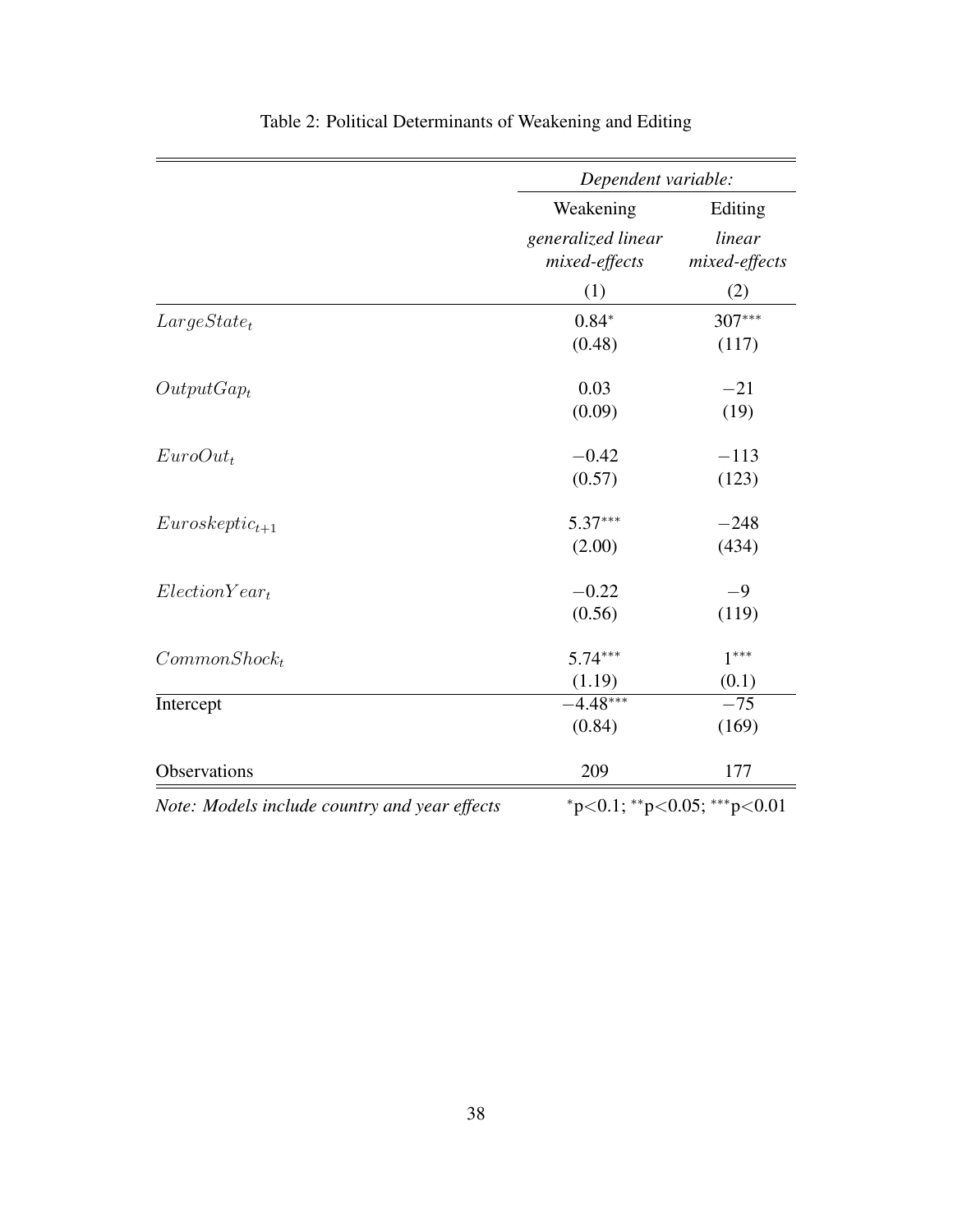<span id="page-38-0"></span>

Figure 3: Political determinants of Weakening from mixed GLM with country and year random effects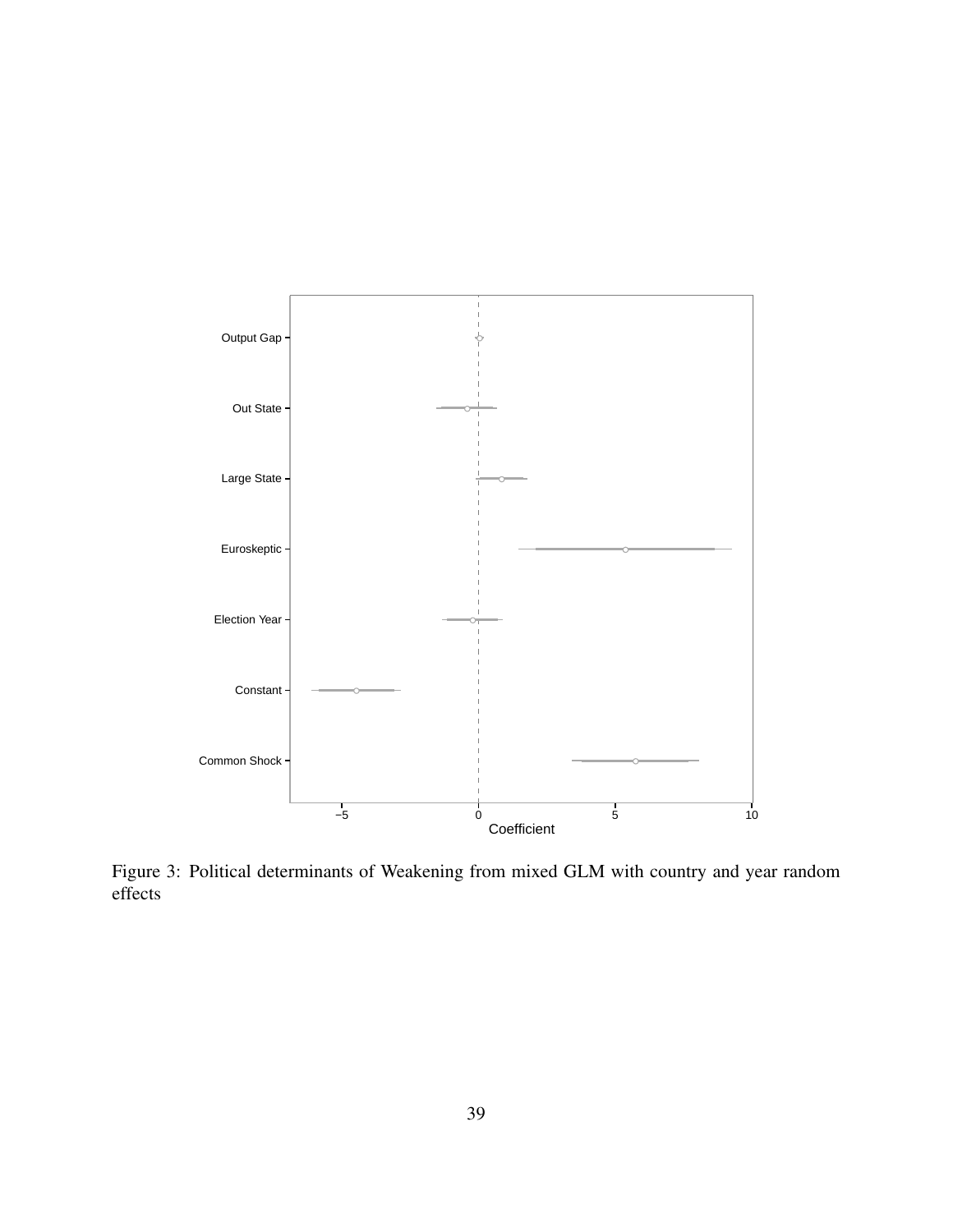<span id="page-39-0"></span>

Figure 4: Effects of Euroskepticism on the probability of Weakening by Country Size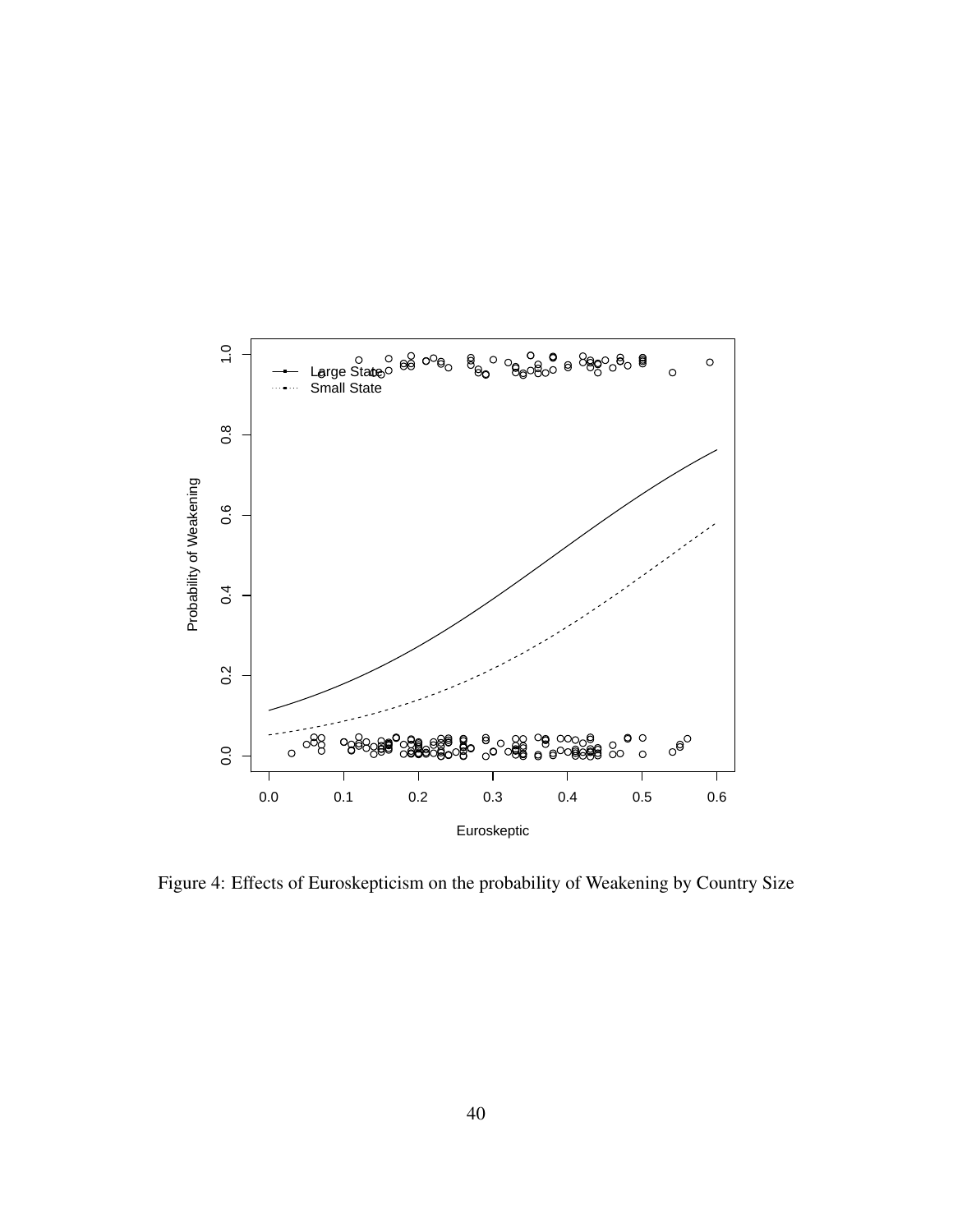<span id="page-40-0"></span>

Figure 5: Political determinants of Editing from mixed LM with country and year random effects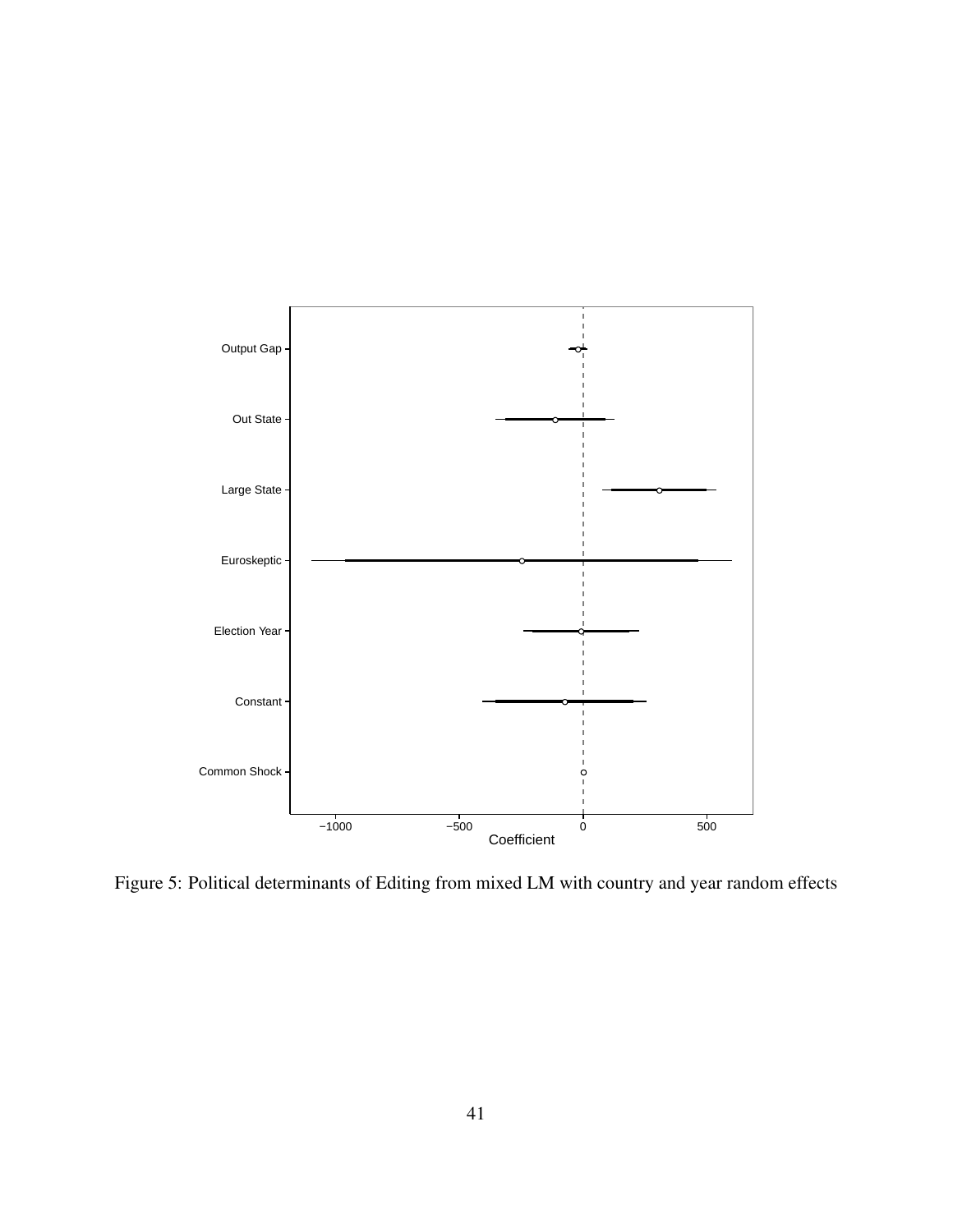<span id="page-41-0"></span>

|                                               | Dependent variable:                 |                             |
|-----------------------------------------------|-------------------------------------|-----------------------------|
|                                               | Weakening                           | Editing                     |
|                                               | generalized linear<br>mixed-effects | linear<br>mixed-effects     |
|                                               | (1)                                 | (2)                         |
| $Large State_t$                               | $0.84*$                             | 308***                      |
|                                               | (0.48)                              | (117)                       |
| $OutputGap_t$                                 | 0.01                                | $-24$                       |
|                                               | (0.10)                              | (21)                        |
| $OutState_t$                                  | $-0.44$                             | $-115$                      |
|                                               | (0.57)                              | (123)                       |
| Euroskeptic <sub>t</sub>                      | $5.37***$                           | $-245$                      |
|                                               | (2.00)                              | (435)                       |
| $Election Year_t$                             | $-0.25$                             | $-10$                       |
|                                               | (0.57)                              | (120)                       |
| $Common Shock_t$                              | $5.68***$                           | $1***$                      |
|                                               | (1.20)                              | (0.1)                       |
| $CrisisYear_t$                                | $-0.23$                             | $-36$                       |
|                                               | (0.45)                              | (104)                       |
| Intercept                                     | $-4.38***$                          | $-45$                       |
|                                               | (0.86)                              | (191)                       |
| Observations                                  | 209                                 | 177                         |
| Note: Models include country and year effects |                                     | *p<0.1; **p<0.05; ***p<0.01 |

|  |  |  | Table 3: Effects of Financial Crisis on Weakening and Editing |  |  |
|--|--|--|---------------------------------------------------------------|--|--|
|  |  |  |                                                               |  |  |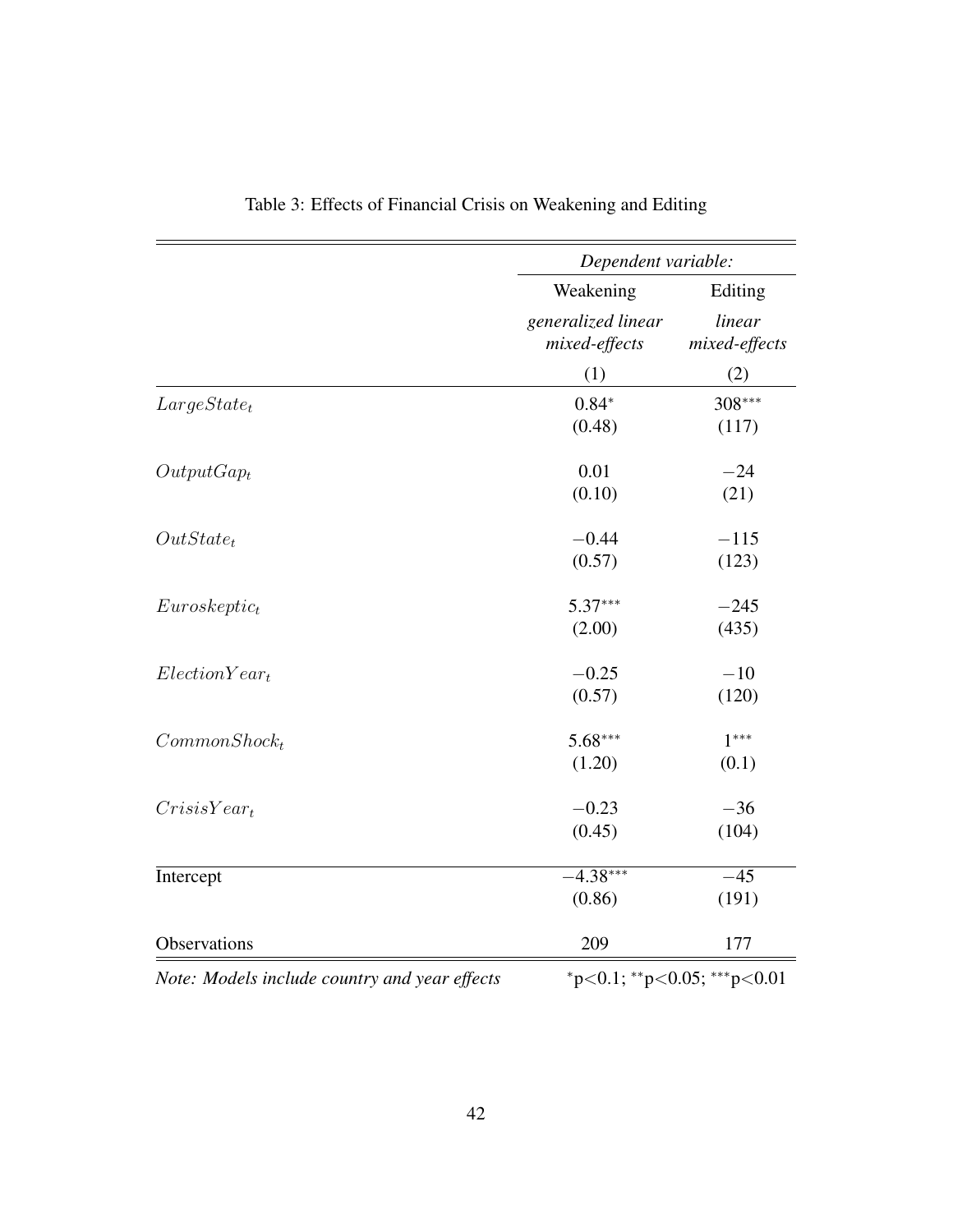### Appendix A

#### Coding of the Dependent Variables

We construct two dimensions using both human coding and textual analysis techniques. The human coding follows procedures discussed above. Documents are compared for substantive changes to the textual draft changes between the Commission's suggestions and the Council's amendments. This approach measures the direction of the recommendation, but does not measure the intensity or the magnitude of the changes.

In order to examine the intensity, we turn to techniques from computational social sciences. The machine learning follows the procedures summarized above. We fist compile a list of textual changes using textual comparison software. We then use an add on package to extract the reported changes into a metadata file. Using two user made python scripts, we then extract the old text and new text and, running a levenshtein distance measure using the nltk.metrics package from NLTK, we then compute the metric for each edit. Finally, we then sum the total number of edits by country year and use this as a measure of country-year edit intensity.

#### Voting Rules in the Council of Ministers

The voting rules in the Council of Economic and Finance Ministers (ECOFIN) are remarkably complicated for the evaluation of stability and convergence programs. After 2009, they are also not the same rules as for other types of legislation. Below we summarize the rules and trace what the voting rules mean for a typical large state like France. In the first, 1998-2002, it is the Treaty of Amsterdam rules. Under this regime, the largest state has 10 votes and the smallest state has 2 votes. In order for the Commission text to pass, 62 of 87 votes are needed. States can also vote on their own cases. The second voting regime is from 2003-2008, or under the Treaty of Nice. This Treaty introduced a so-called "triple majority" as the definition of QMV. As Tsebelis and Yataganas notes, however, this had the effect of strengthening the Council vis-a-vis the Commission because it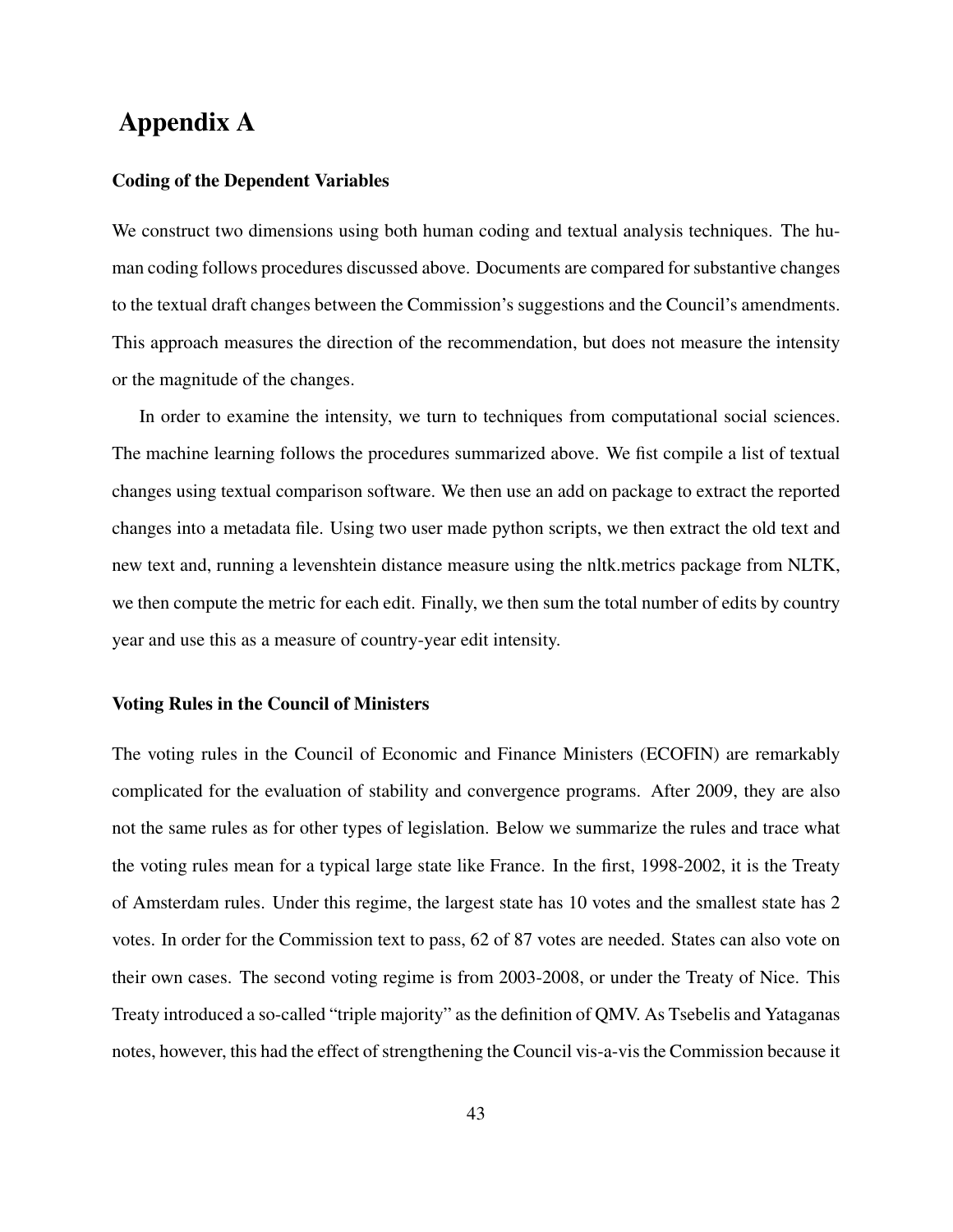increased the threshold needed for the Council to get to a qualified majority. In practice, this meant that it became somewhat easier for a large state to block a given Commission proposal. The next voting regime is 2009-2010, or Lisbon. Under these rules, the Commission only needs a qualified majority of the relevant set of Member States' votes. One major change was that a Member State did not get to vote on its own case. While this may seem to privilege the Commission, this was not the case for Eurozone states – only the euro states could vote on their cases, while everyone voted on the non-euro cases. This meant that the relevant number of votes to see a Commission proposal blocked for a large Eurozone country like France actually decreased rather than increased, so France actually had more power than before Lisbon. Finally, another regime was in place as of 2011. According to these rules a Member State needed a qualified majority to block what the Commission wants rather than QMV to pass it. It takes a few large states, or a combination of a large and a few small ones to block changes to the Commission's texts. Below are details on the coding:

#### I. 1998-May 2004

- i. A qualified majority required 62 of 87 votes to pass legislation. Member states had between 2 (Luxembourg) and 10 (France, Germany, Italy, United Kingdom) votes.
- ii. Note that member states potentially vote on their own cases. This means that the blocking minority is smaller for large states than for small. France, for example, needs only 15 more votes. Together with another large state and a medium state (e.g., Greece), it can block proposed text from the European Commission.

#### II. May-October 2004

i. Transitional period. Member states continue to have between 2 and 10 votes, 88 out of 124 needed to pass legislation.

#### III. Nice Treaty: November 2004-November 2009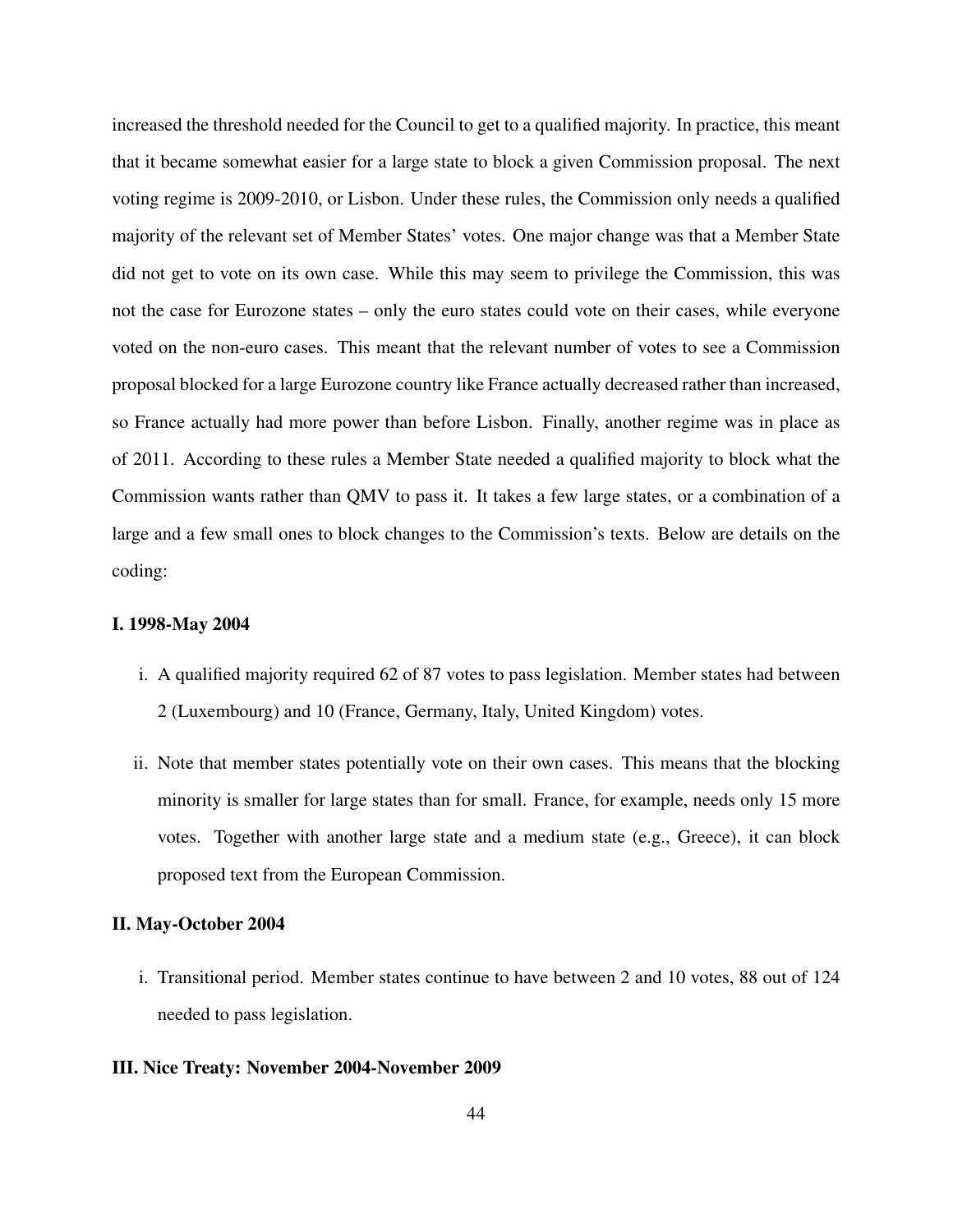- i. Have 25 member states until December 2006, then 27 member states.
- ii. The vote must come from member states representing 62% of the population.
- iii. A triple majority is needed:
	- Qualified majority threshold of 72.3% of votes through December 2006, then 73.91%.
	- 232 of 321 votes from November 2004 until December 2006.
	- 255 of 345 votes from January 2007 until November 2009.
- iv. The vote must come from a majority of states.

For the purposes of this paper, we make calculations based on the first threshold only.

Note that member states potentially vote on their own cases. This means that the blocking minority is smaller for large states than for small. France, for example, needs 62 more votes. Together with two large states and a small state (e.g., Greece), it can block proposed text from the European Commission.

#### IV. Treaty of Lisbon: December 2009-December 2010

- i. The size of qualified majority threshold, population and number of state requirements technically remain the same, but there are important changes to voting for the purposes of this paper.
- ii. First, member states can no longer vote on their cases. The actual QMV is approximately 74% of the remaining member states. Second, everyone votes on the Commission documents for non-eurozone member states. Only eurozone states may vote on a eurozone member state.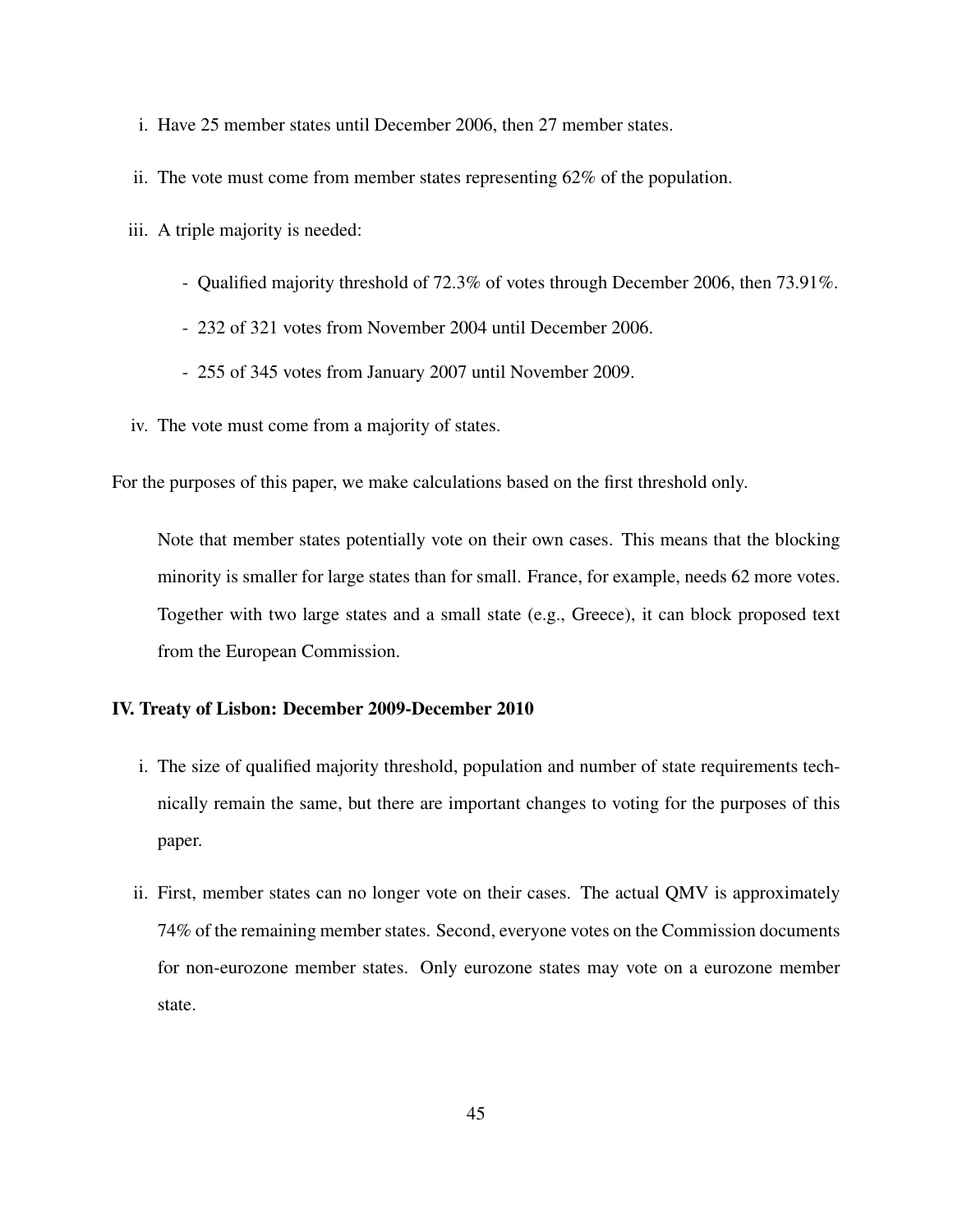iii. The practical consequence is as follows. A blocking minority for a euro out like the United Kingdom is 83 of 345 votes. A blocking minority for France is 47 of 180 votes. France, therefore, only needs to find one large state (e.g, Italy), one medium state (e.g., Greece) and one small state (e.g., Slovakia). Compared to the rules under Nice, therefore, while France can no longer vote on its case it needs fewer allies to block a Commission text.

#### V. Reverse Qualified Majority: from 2011

i. The same rules on voting are in place, but now it take a qualified majority to block a Commission text. This significantly increases the threshold. France now needs 137 votes. In 2011 Estonia joined the eurozone, so the required votes increased from 134 to 137.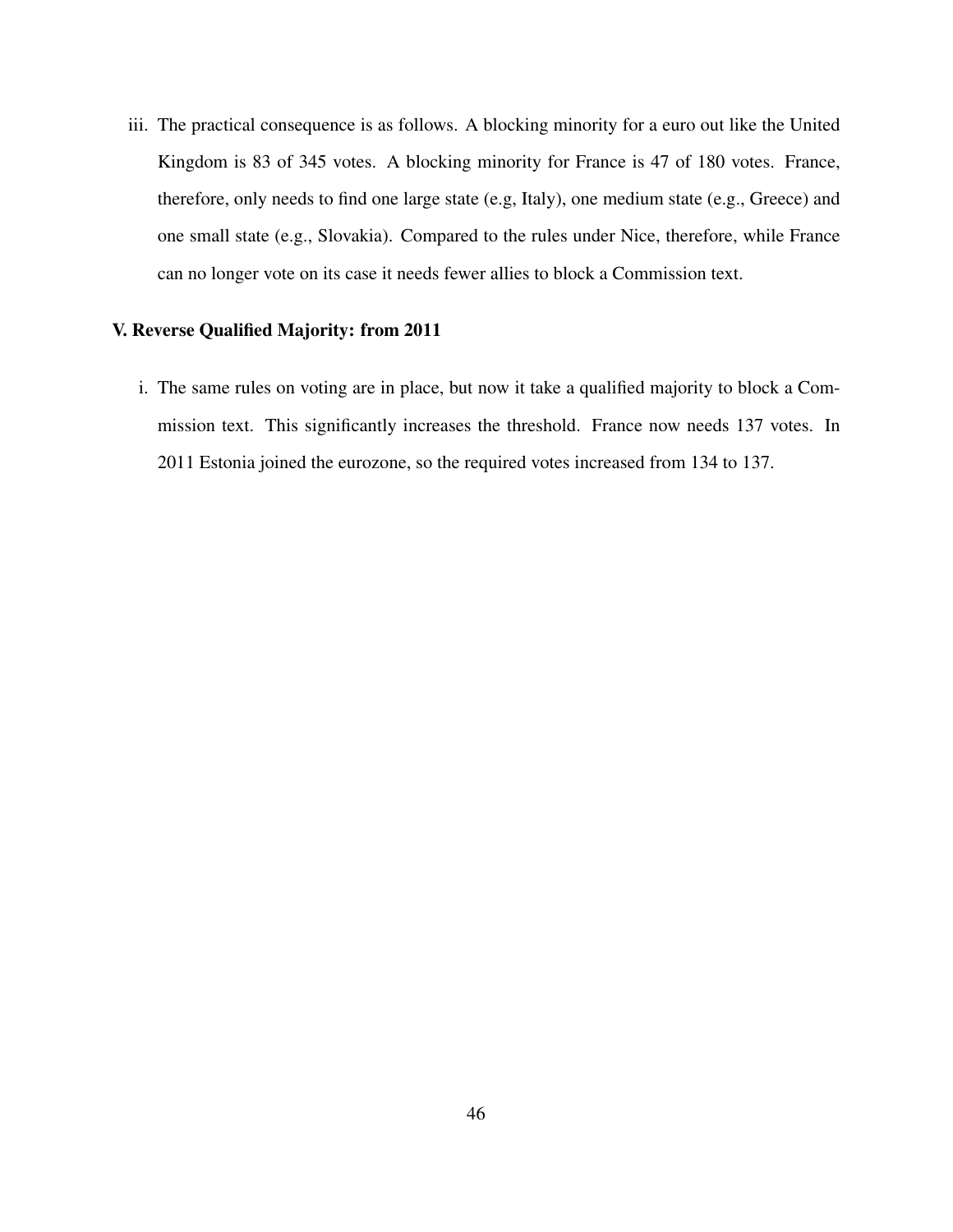<span id="page-46-0"></span>

|                                     | France and Germany                                                                          |                                                              | No France and Germany                                                                      |                                                         | Coming Election                                                                  |                                                          | Excessive Debts                                                               |                                                                                                                                                                                                                                                                                                                                                  | Partisanship of PM or FM                                                                                                |                                                                                                      |
|-------------------------------------|---------------------------------------------------------------------------------------------|--------------------------------------------------------------|--------------------------------------------------------------------------------------------|---------------------------------------------------------|----------------------------------------------------------------------------------|----------------------------------------------------------|-------------------------------------------------------------------------------|--------------------------------------------------------------------------------------------------------------------------------------------------------------------------------------------------------------------------------------------------------------------------------------------------------------------------------------------------|-------------------------------------------------------------------------------------------------------------------------|------------------------------------------------------------------------------------------------------|
|                                     | Weakening                                                                                   | Editing                                                      | Weakening                                                                                  | Editing                                                 | Weakening                                                                        | Editing                                                  | Weakening                                                                     | Editing                                                                                                                                                                                                                                                                                                                                          | Weakening                                                                                                               | Editing                                                                                              |
| France Germany                      | $1.20**$<br>(0.59)                                                                          | 257<br>[172]                                                 |                                                                                            |                                                         |                                                                                  |                                                          |                                                                               |                                                                                                                                                                                                                                                                                                                                                  |                                                                                                                         |                                                                                                      |
| $LargeState_t$                      |                                                                                             |                                                              |                                                                                            | $307*$<br>(166)<br>(2)                                  | $0.85$ <sup>*</sup><br>$0.48$<br>$0.04$<br>$0.09$                                | $\begin{array}{c} * \ * \ 0.20 \ 0.21 \ 0.9 \end{array}$ | $0.92*0.50$                                                                   | $224*$<br>(117)                                                                                                                                                                                                                                                                                                                                  | $\begin{array}{c} 1.09^{**} \\ 0.53 \\ 0.01 \\ 0.10 \end{array}$                                                        |                                                                                                      |
|                                     |                                                                                             |                                                              | $0.36$<br>$0.61$<br>$0.10$<br>$0.10$                                                       |                                                         |                                                                                  |                                                          |                                                                               |                                                                                                                                                                                                                                                                                                                                                  |                                                                                                                         | $\begin{array}{c} 36 \\ 137 \\ -30 \\ \hline 20 \end{array}$                                         |
| $OutputGap_t$                       | $\begin{array}{c} 0.03 \\ 0.09 \end{array}$                                                 | $\frac{8}{19}$                                               |                                                                                            |                                                         |                                                                                  |                                                          |                                                                               |                                                                                                                                                                                                                                                                                                                                                  |                                                                                                                         |                                                                                                      |
|                                     |                                                                                             |                                                              |                                                                                            |                                                         |                                                                                  |                                                          |                                                                               |                                                                                                                                                                                                                                                                                                                                                  |                                                                                                                         |                                                                                                      |
| $\label{eq:exce} Exercise2: p = 10$ |                                                                                             |                                                              |                                                                                            |                                                         |                                                                                  |                                                          | $-0.09$<br>(0.45)                                                             | $\frac{8}{8}$                                                                                                                                                                                                                                                                                                                                    |                                                                                                                         |                                                                                                      |
| $PartyPM_t$                         |                                                                                             |                                                              |                                                                                            |                                                         |                                                                                  |                                                          |                                                                               |                                                                                                                                                                                                                                                                                                                                                  |                                                                                                                         |                                                                                                      |
|                                     |                                                                                             |                                                              |                                                                                            |                                                         |                                                                                  |                                                          |                                                                               |                                                                                                                                                                                                                                                                                                                                                  | $-1.59$<br>$-1.82$ )<br>$-0.42$<br>$-0.43$<br>$-0.48$<br>$-0.53$<br>$-0.54$<br>$-0.54$<br>$-0.54$<br>$-0.54$<br>$-0.54$ | $-164$<br>$(400)$<br>$(579)$<br>$(-101)$<br>$(-37)$<br>$(-37)$<br>$(-33)$                            |
| ${\cal P}artyFM_t$                  |                                                                                             |                                                              |                                                                                            |                                                         |                                                                                  |                                                          |                                                                               |                                                                                                                                                                                                                                                                                                                                                  |                                                                                                                         |                                                                                                      |
|                                     |                                                                                             |                                                              |                                                                                            |                                                         |                                                                                  |                                                          |                                                                               |                                                                                                                                                                                                                                                                                                                                                  |                                                                                                                         |                                                                                                      |
| $OutState_t$                        |                                                                                             |                                                              |                                                                                            |                                                         |                                                                                  |                                                          |                                                                               |                                                                                                                                                                                                                                                                                                                                                  |                                                                                                                         |                                                                                                      |
|                                     |                                                                                             |                                                              |                                                                                            |                                                         |                                                                                  |                                                          |                                                                               |                                                                                                                                                                                                                                                                                                                                                  |                                                                                                                         |                                                                                                      |
| $Euroskeptic_{t+1}$                 |                                                                                             |                                                              |                                                                                            |                                                         |                                                                                  |                                                          |                                                                               |                                                                                                                                                                                                                                                                                                                                                  |                                                                                                                         |                                                                                                      |
|                                     |                                                                                             |                                                              |                                                                                            |                                                         | $\begin{array}{c} -0.42 \\ (0.57) \\ 5.40^{***} \\ (1.99) \end{array}$           | $\frac{1769}{1219}$                                      | $-0.48$<br>$(0.60)$<br>$5.24***$<br>$(1.95)$                                  | $\begin{array}{c} 49 \\ + 129 \\ + 119 \\ + 119 \\ + 119 \\ + 119 \\ + 119 \\ + 119 \\ + 119 \\ + 119 \\ + 119 \\ + 119 \\ + 119 \\ + 119 \\ + 119 \\ + 119 \\ + 119 \\ + 119 \\ + 119 \\ + 119 \\ + 119 \\ + 119 \\ + 119 \\ + 119 \\ + 119 \\ + 119 \\ + 119 \\ + 119 \\ + 119 \\ + 119 \\ + 119 \\ + 119 \\ + 119 \\ + 119 \\ + 119 \\ + 119$ |                                                                                                                         |                                                                                                      |
| $Election Year_t$                   | $\begin{array}{r} -0.08 \\ 0.56 \\ 0.537^{**} \\ 5.37^{**} \\ -0.24 \\ 0.50 \\ \end{array}$ | $\frac{-57}{146}$<br>$\frac{-74}{1457}$<br>$\frac{-12}{120}$ | $\begin{array}{c} -0.19 \\ (0.57) \\ 5.59^{***} \\ (1.99) \\ (0.23) \\ (0.61) \end{array}$ | $-119$<br>$-141$<br>$-206$<br>$-19$<br>$-129$<br>$-129$ |                                                                                  |                                                          |                                                                               |                                                                                                                                                                                                                                                                                                                                                  |                                                                                                                         |                                                                                                      |
|                                     |                                                                                             |                                                              |                                                                                            |                                                         |                                                                                  |                                                          |                                                                               |                                                                                                                                                                                                                                                                                                                                                  |                                                                                                                         |                                                                                                      |
| $ElectionYear_{t+1}$                |                                                                                             |                                                              |                                                                                            |                                                         |                                                                                  | $^{*}_{-223}$<br>$^{*}_{-1}$                             |                                                                               |                                                                                                                                                                                                                                                                                                                                                  |                                                                                                                         |                                                                                                      |
|                                     |                                                                                             |                                                              |                                                                                            |                                                         |                                                                                  |                                                          |                                                                               |                                                                                                                                                                                                                                                                                                                                                  |                                                                                                                         |                                                                                                      |
| $CommonShock_t$                     | $5.70***$                                                                                   | $* * *$                                                      | $6.13***$                                                                                  | $1***$                                                  |                                                                                  |                                                          |                                                                               |                                                                                                                                                                                                                                                                                                                                                  |                                                                                                                         |                                                                                                      |
|                                     | $\frac{(1.18)}{-4.45**}$<br>$(0.82)$<br>$209$                                               | $\frac{710}{1000}$                                           | $\frac{(1.27)}{-4.80***}$                                                                  | $\frac{10}{17}$<br>$\frac{12}{15}$                      | $0.20$<br>$0.56$<br>$5.70**$<br>$(-1.19)$<br>$(-4.60**)$<br>$(0.82)$<br>$(0.82)$ | $\frac{215}{150}$                                        | 0.24<br>$(0.57)$<br>$5.79***$<br>$(1.21)$<br>$(1.21)$<br>$(0.81)$<br>$(0.81)$ | $-208$<br>$(115)$<br>$1$ * * $(0.1)$<br>$(0.69)$<br>$(169)$                                                                                                                                                                                                                                                                                      | 0.39<br>$(0.61)$<br>5.93***<br>$(1.28)$<br>$(1.36)$<br>$(1.15)$<br>193                                                  | $-244**$<br>$(123)$<br>$1**$<br>$1*(123)$<br>$1\overline{) (123)}$<br>$1\overline{) (120)}$<br>$161$ |
| Intercept                           |                                                                                             |                                                              |                                                                                            |                                                         |                                                                                  |                                                          |                                                                               |                                                                                                                                                                                                                                                                                                                                                  |                                                                                                                         |                                                                                                      |
|                                     |                                                                                             |                                                              | $\begin{array}{c} (0.89) \\ 181 \end{array}$                                               |                                                         |                                                                                  |                                                          |                                                                               |                                                                                                                                                                                                                                                                                                                                                  |                                                                                                                         |                                                                                                      |
| Observations                        |                                                                                             |                                                              |                                                                                            |                                                         |                                                                                  |                                                          |                                                                               |                                                                                                                                                                                                                                                                                                                                                  |                                                                                                                         |                                                                                                      |
| Notes:                              | ****                                                                                        | $< 0.01$ ; **p $< 0.05$ ; *p $< 1$                           |                                                                                            |                                                         |                                                                                  |                                                          |                                                                               |                                                                                                                                                                                                                                                                                                                                                  |                                                                                                                         |                                                                                                      |

Table A.1: Robustness Check: EU-15 Table A.1: Robustness Check: EU-15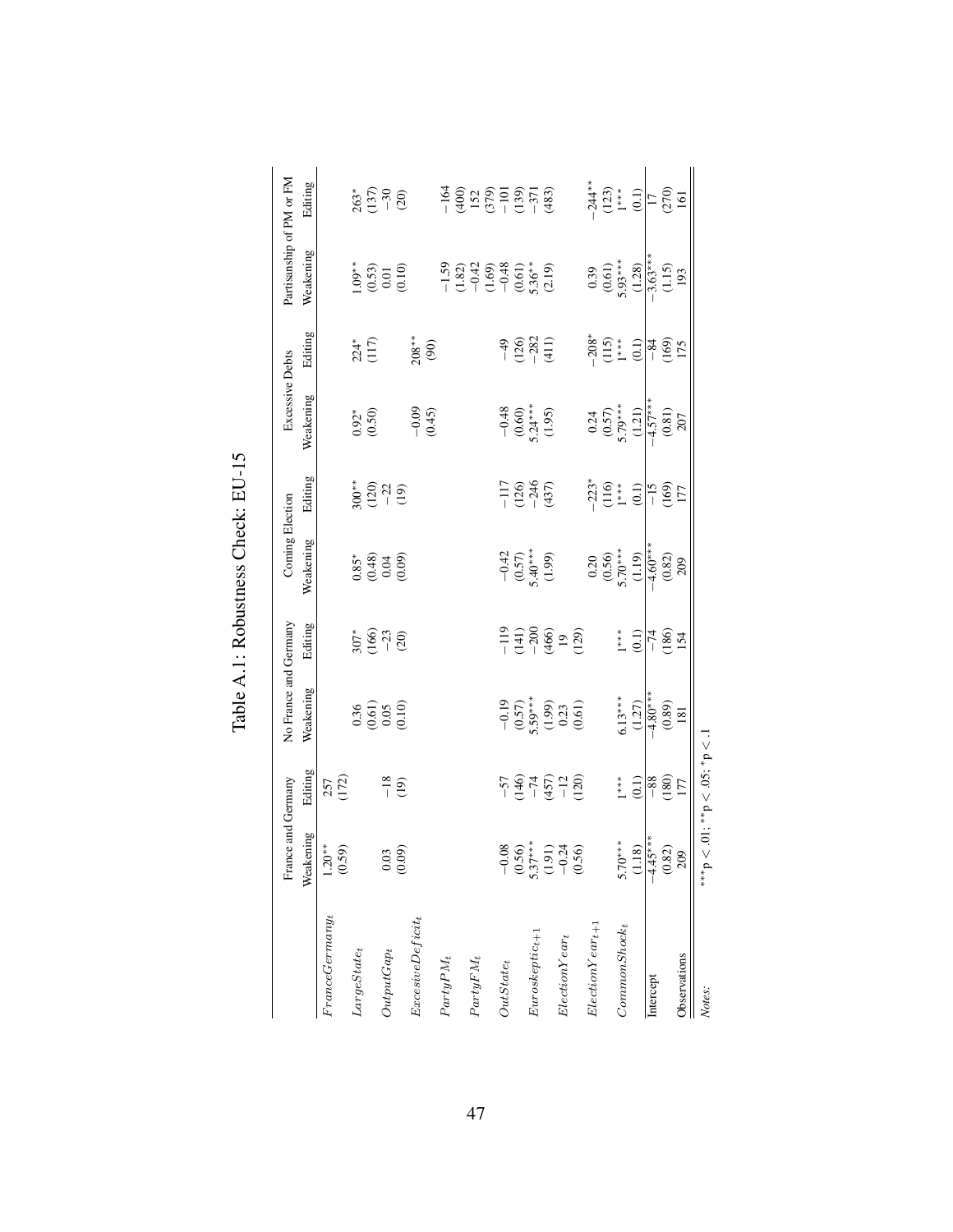<span id="page-47-0"></span>

|                                               | Weakening                          | Editing       |
|-----------------------------------------------|------------------------------------|---------------|
|                                               | generalized linear                 | linear        |
|                                               | $mixed\text{-}effects$             | mixed-effects |
|                                               | Voting Block Proportion            |               |
|                                               | (1)                                | (2)           |
| $VoteBlocking_t$                              | $-0.37$                            | $-87$         |
|                                               | (1.69)                             | (315)         |
| $OutGap_t$                                    | 0.04                               | $-17$         |
|                                               | (0.10)                             | (20)          |
| $OutState_t$                                  | $-0.44$                            | $-115$        |
|                                               | (0.62)                             | (146)         |
| $Euroskeptic_{t+1}$                           | $6.37***$                          | 96            |
|                                               | (2.02)                             | (452)         |
| $Election Year_t$                             | $-0.24$                            | $-11$         |
|                                               | (0.56)                             | (120)         |
| $CommonShock_t$                               | $5.69***$                          | $1***$        |
|                                               | (1.21)                             | (0.1)         |
| Intercept                                     | $-4.44***$                         | $-61$         |
|                                               | (1.01)                             | (213)         |
| Observations                                  | 209                                | 177           |
| Note: Models include country and year effects | $*_{p<0.1; *_{p<0.05; *_{p<0.01}}$ |               |

## Table A.2: Voting Proportion to Block Changes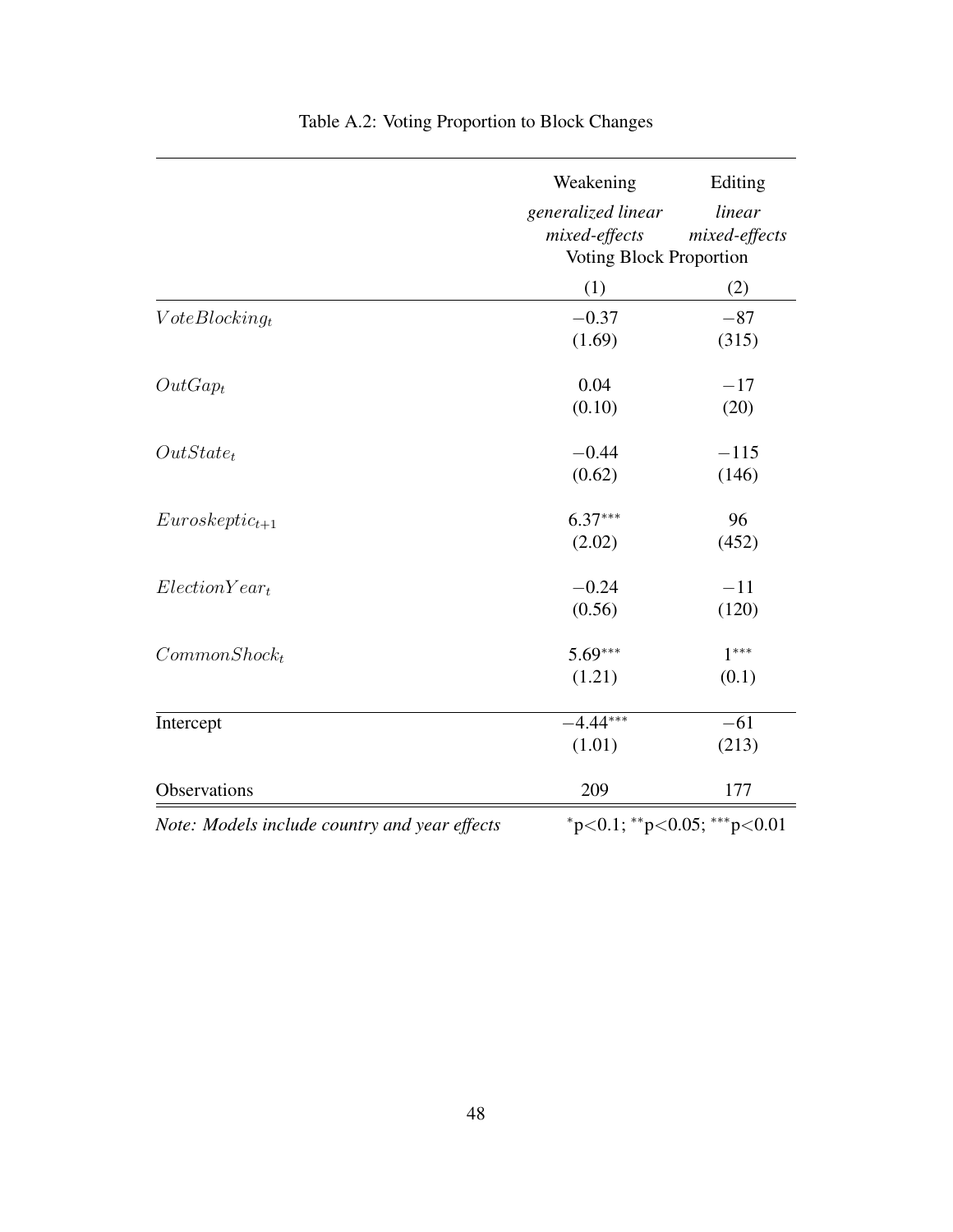<span id="page-48-0"></span>

|                      | Dependent variable:                 |                         |
|----------------------|-------------------------------------|-------------------------|
|                      | Weakening                           | Editing                 |
|                      | generalized linear<br>mixed-effects | linear<br>mixed-effects |
|                      | (1)                                 | (2)                     |
| $Large State_t$      | $1.01**$                            | $174*$                  |
|                      | (0.48)                              | (101)                   |
| $OutputGap_t$        | $0.13**$                            | $-7$                    |
|                      | (0.06)                              | (10)                    |
| $OutState_t$         | 0.16                                | $-112$                  |
|                      | (0.43)                              | (78)                    |
| $Euroskeptic_{t+1}$  | $5.03***$                           | 376                     |
|                      | (1.68)                              | (320)                   |
| $Election Year_t$    | $-0.12$                             | $-142$                  |
|                      | (0.50)                              | (98)                    |
| $Common Shock_{t+1}$ | $6.16***$                           | $1***$                  |
|                      | (1.13)                              | (0.1)                   |
| Intercept            | $-4.83***$                          | $-162$                  |
|                      | (0.78)                              | (142)                   |
| Observations         | 279                                 | 217                     |

Table A.3: Robustness Checks for the EU 27

*Note: Models include country and year effects*  $p<0.1$ ;  $*p<0.05$ ;  $**p<0.01$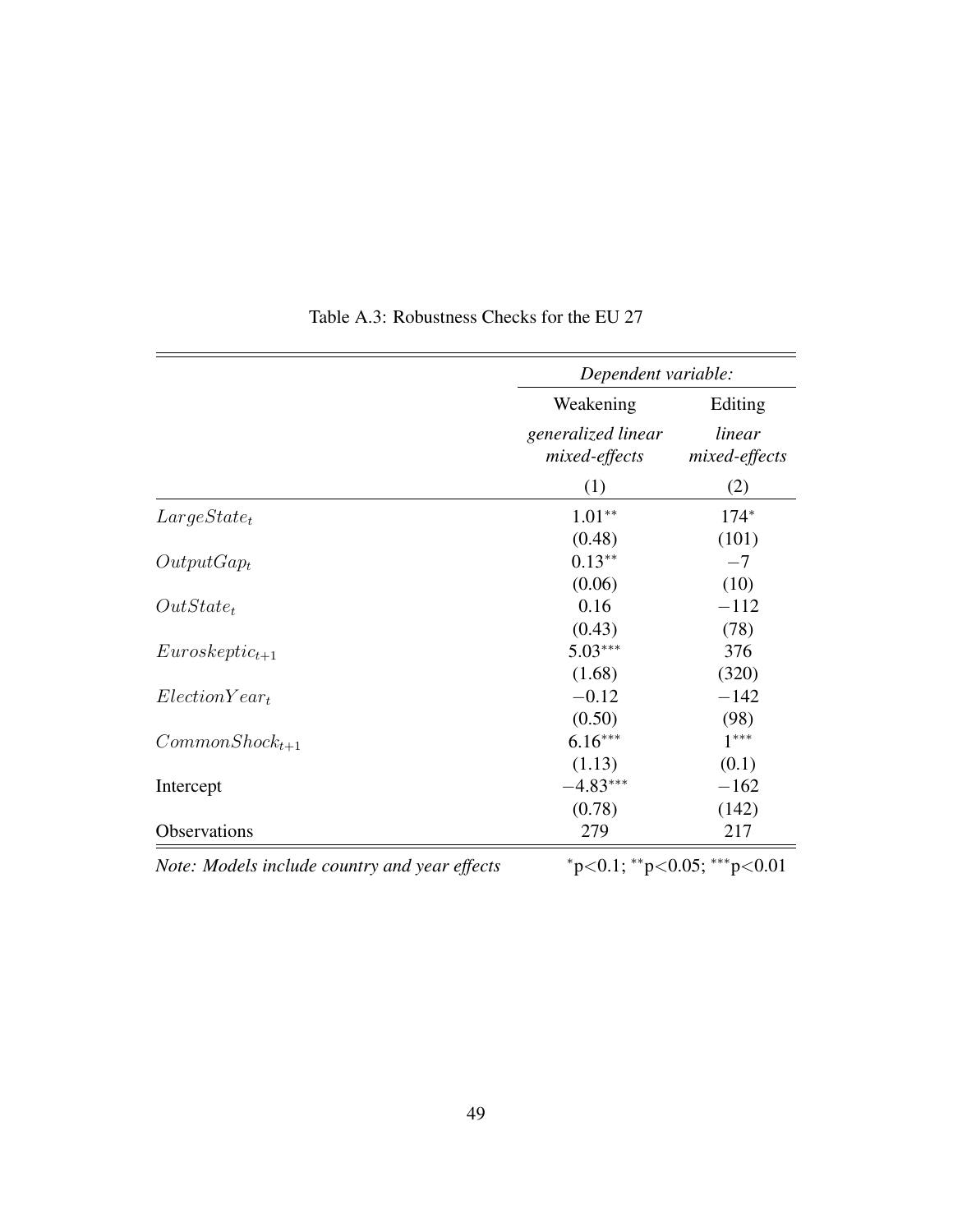### References

- <span id="page-49-3"></span>Begg, Iain, M Buti, Hendrik Enderlein, L Pench, Waltraud Schelkle and M. Weale. 2004. "Reforming Fiscal Policy Co-ordination under EMU: What Should Become of the Stability and Growth Pact?" *Journal of Common Market Studies* 42(5):1023–1059.
- <span id="page-49-8"></span>Benoit, Kenneth and Michael Laver. 2006. *Party Policy in Modern Democracies*. London: Routledge.
- <span id="page-49-0"></span>Bernhard, William and David Leblang. 2016. "Sovereign Debt, Migration Pressure, and Government Surviva." *Comparative Political Studies.* Advance online publication.
- <span id="page-49-4"></span>Buti, Marco and Lucio. Pench. 2004. "Why Do Large Countries Flout the Stability Pact? And What Can Be Done About It?" *Journal of Common Market Studies* 42(5):1025–1032.
- <span id="page-49-5"></span>Carrubba, Clifford. 2005. "Courts and Compliance in International Regulatory Regimes." *The Journal of Politics* 67(3):669–689.
- <span id="page-49-1"></span>Chapman, Terrence, Songying Fang, Xin Li and Randall W. Stone. 2015. "Mixed Signals: IMF Lending and Capital Markets." *British Journal of Political Science* FirstView:1–21.
- <span id="page-49-7"></span>Chaudoin, Stephen. 2014*a*. "Audience Features and the Strategic Timing of Trade Disputes." *International Organization* 68:877–911.
- <span id="page-49-6"></span>Chaudoin, Stephen. 2014*b*. "Promises or Policies? An Experimental Analysis of International Agreements and Audience Reactions." *International Organization* 68:1–22.
- <span id="page-49-2"></span>Copelovitch, Mark. 2010. "Master or Servant? Common Agency, Preference Heterogeneity, and the Political Economy of IMF Lending." *International Studies Quarterly* 54(1):49–77.
- <span id="page-49-9"></span>Dreher, Axel and Roland Vaubel. 2004. "The Causes and Consequences of IMF Conditionality." *Emerging Markets Finance & Trade* 40(3):26–54.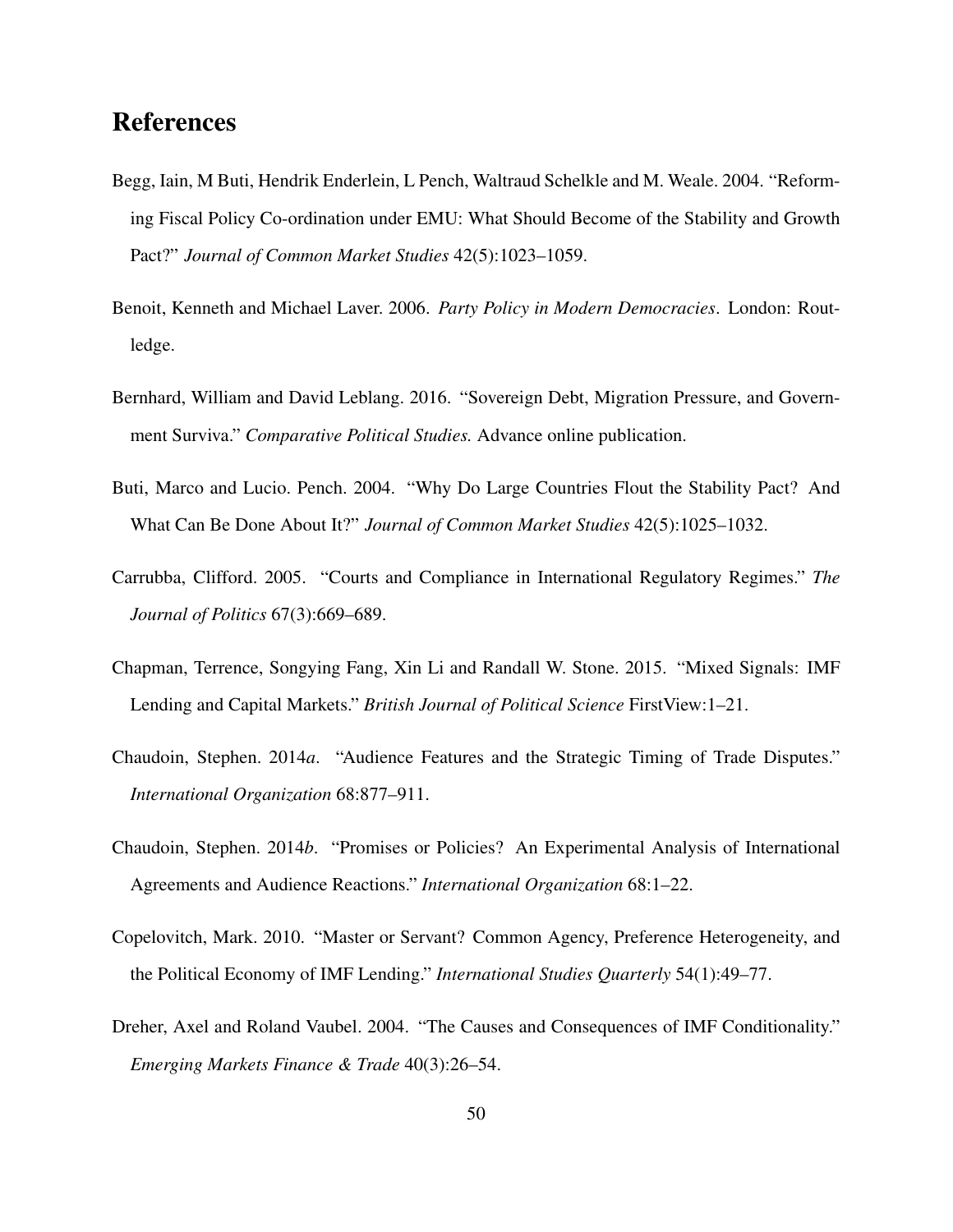- <span id="page-50-3"></span>Fabbrini, Sergio. 2013. "Intergovernmentalism and Its Limits Assessing the European Unions Answer to the Euro Crisis." *Comparative Political Studies* 46(9):1003–1029.
- <span id="page-50-4"></span>Fatas, Antonio and Ilian Mihov. 2003. "The Case for Restricting Fiscal Policy Discretion." *The Quarterly Journal of Economics* 118(4):1419–1447.
- <span id="page-50-2"></span>Fischer, Jonas, Lars Jonung and Martin Larch. 2006. "101 Proposals to reform the Stability and Growth Pact. Why so many? A Survey." *Economic Papers* 267:3–48.
- <span id="page-50-5"></span>Fjelstul, Joshua C and Clifford J Carrubba. 2015. "The Politics of International Oversight: Strategic Monitoring and Legal Compliance in the European Union." Working Paper.
- <span id="page-50-6"></span>Franzese, Robert J. 2002. "Electoral and Partisan Cycles in Economic Policies and Outcomes." *Annual Review of Political Science* 5:369–421.
- <span id="page-50-0"></span>Genovese, Federica, Pia Wassmann and Gerald Schneider. 2016. "The Eurotower Strikes Back:Crises, Adjustments and Europe's Austerity Protests." *Comparative Political Studies.* Advance online publication.
- <span id="page-50-7"></span>Grieco, Joseph M., Christopher F. Gelpi and T. Camber Warren. 2009. "When Preferences and Commitments Collide: The Effect of Relative Partisan Shifts on International Treaty Compliance." *International Organization* 63(2):341–355.
- <span id="page-50-1"></span>Hallerberg, Mark. 2004. *Domestic Budgets in a United Europe: Fiscal Governance from the End of Bretton Woods to EMU.* Ithaca, NY: Cornell University Press.
- <span id="page-50-9"></span>Hallerberg, Mark, Benedicta Marzinotto and Guntram Wolff. 2015. "The Europeanization of Eurosceptic Parliaments? The Changing Role of National Parliaments Under the European Semester.".
- <span id="page-50-8"></span>Hallerberg, Mark and Joachim Wehner. 2015. "Crisis, Partisanship, and the Selection of Economic Policy-Makers." Manuscript, Hertie School of Governance and London School of Economics.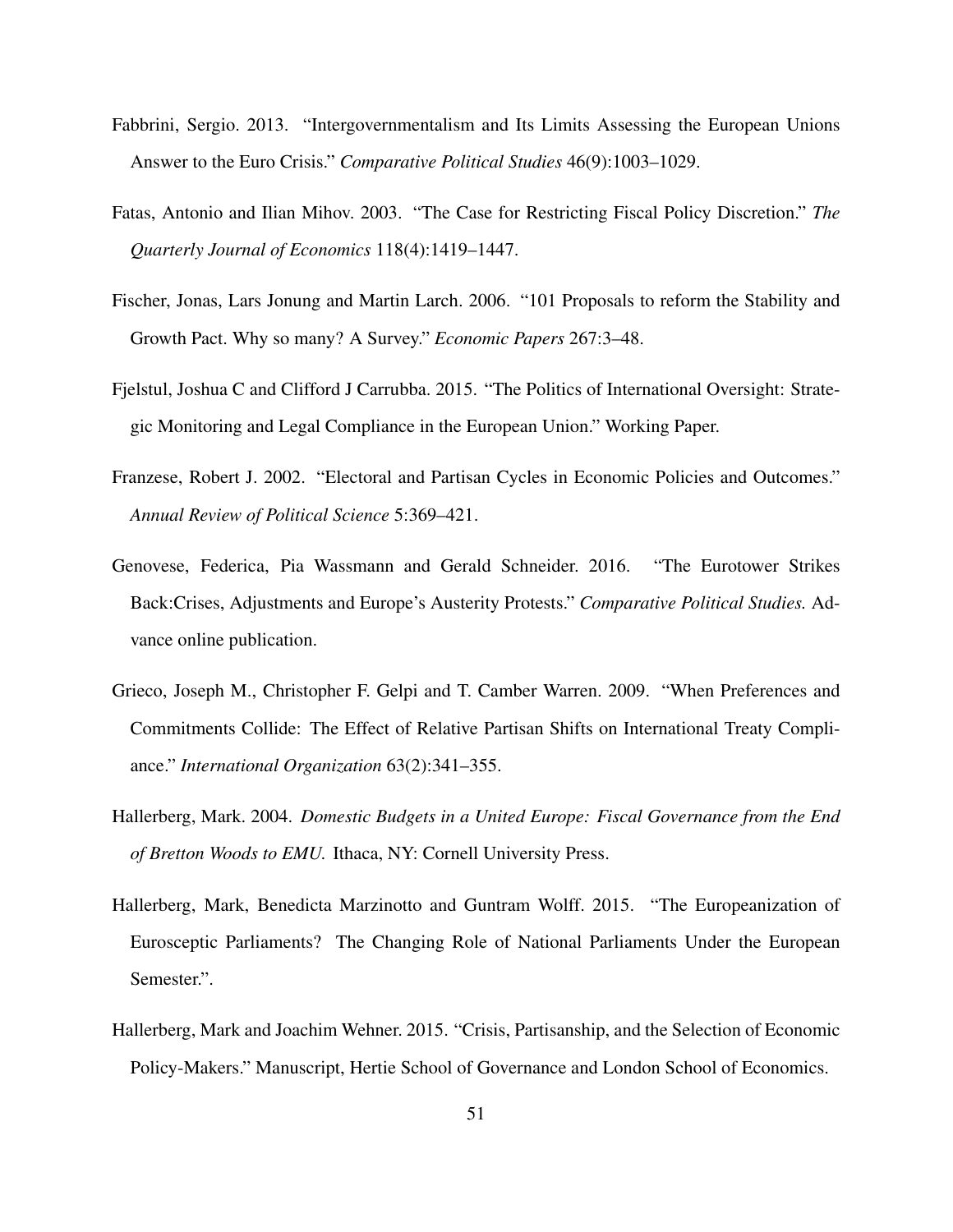- <span id="page-51-3"></span>Heipertz, Martin and Amy Verdun. 2010. *Ruling Europe: The Politics of the Stability and Growth Pact*. Cambridge University Press.
- <span id="page-51-0"></span>Johns, Leslie. 2013. "Depth versus Rigidity in the Design of International Agreements." *Journal of Theoretical Politics* 26:468495.
- <span id="page-51-8"></span>Johnston, Alison, Bob Hancké and Suman Pant. 2014. "Comparative Institutional Advantage in the European Sovereign Debt Crisis." *Comparative Political Studies* 47:1771–1800.
- <span id="page-51-4"></span>Koehler, Sebastian and Thomas König. 2015. "Fiscal Governance in the Eurozone: How Effectively Does the Stability and Growth Pact Limit Governmental Debt in the Euro Countries?" *Political Science Research and Methods* 3(02):329–351.
- <span id="page-51-7"></span>König, Thomas and Brooke Luetgert. 2009. "Troubles with Transposition? Explaining Trends in Member-State Notification and the Delayed Transposition of EU Directives." *British Journal of Political Science* 39:163–194.
- <span id="page-51-5"></span>König, Thomas and Lars Mäder. 2013. "Non-conformable, partial and conformable transposition: A competing risk analysis of the transposition process of directives in the EU15." *European Union Politics* 14(1):46–69.
- <span id="page-51-1"></span>Kucik, Jeffrey and Eric Reinhardt. 2008. "Does Flexibility Promote Cooperation? An Application to the Global Trade Regime." *International Organization* 62:477–505.
- <span id="page-51-2"></span>Mansfield, Edward D., Helen V. Milner and B. Peter Rosendorff. 2002. "Why Democracies Cooperate More: Electoral Control and International Trade Agreements." *International Organizations* 56(3):477–513.
- <span id="page-51-6"></span>Morris, Richard, Hedwig Ongena and Ludger Schuknecht. 2006. "The Reform and Implementation of the Stability and Growth Pact." European Central Bank Occasional Paper No. 47, June.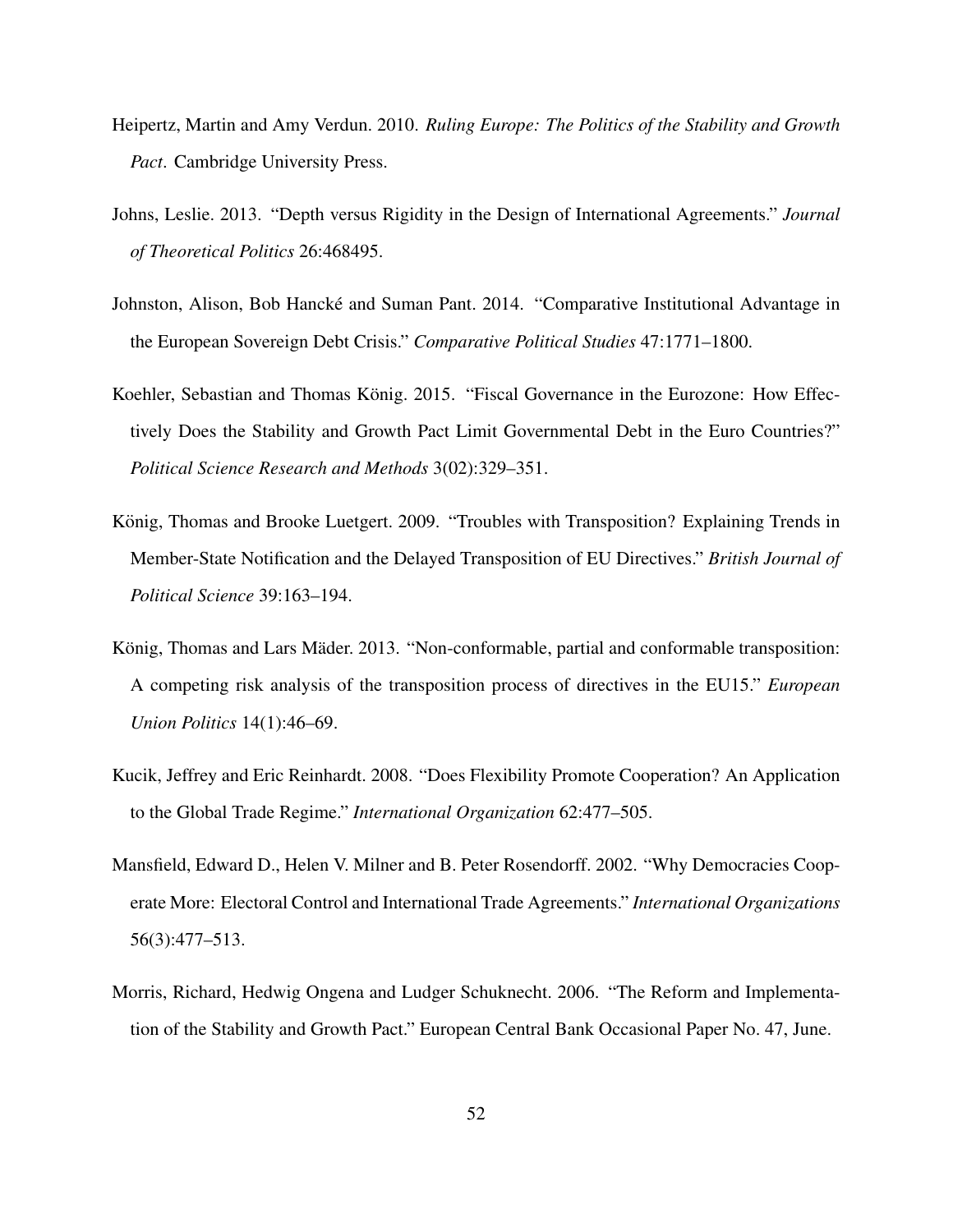- <span id="page-52-0"></span>Richard, Stephanie J. and Teri L. Caraway. 2014. "International Negotiations in the Shadow of Elections." *International Organization* 68(3):701–720.
- <span id="page-52-1"></span>Rosendorff, B. Peter and Helen V. Milner. 2001. "The Optimal Design of International Trade Institutions: Uncertainty and Escape." *International Organization* 55(4):pp. 829–857.
- <span id="page-52-3"></span>Schelkle, Waltraud. 2005. "The Political Economy of Fiscal Policy Coordination in EMU: From Disciplinarian Device to Insurance Arrangement." *Journal of Common Market Studies* 43(2):371–391.
- <span id="page-52-4"></span>Schuknecht, Ludger. 2004. "EU Fiscal Rules: Issues and Lessons from Political Economy." European Central Bank Working Paper Number 421.
- <span id="page-52-2"></span>Schuknecht, Ludger, Philippe Moutot, Philipp Rother and Jürgen Stark. 2011. "The Stability and Growth Pact: Crisis and Reform." European Central Bank Working Paper Number 129.
- <span id="page-52-8"></span>Schure, Paul and Amy Verdun. 2008. "Legislative Bargaining in the European Union The Divide between Large and Small Member States." *European Union Politics* 9(4):459–486.
- <span id="page-52-10"></span>Sörensen, Kenneth. 2007. "Distance Measures Based on the Edit Distance for Permutation-type representations." *Journal of Heuristics* 13(1):35–47.
- <span id="page-52-5"></span>Staton, Jeffrey K. 2010. *Judicial Power and Strategic Communication in Mexico*. Cambridge University Press.
- <span id="page-52-7"></span>Stone, Randall. 2011. *Controlling Institutions: International Organizations and the Global Economy*. Cambridge: Cambridge University Press.
- <span id="page-52-6"></span>Thacker, Strom. 1999. "The High Politics of IMF Lending." *World Politics* 52(1):38–75.
- <span id="page-52-9"></span>Thomson, Robert, Rene Torenvlied and Javier Arregio. 2007. "The Paradox of Compliance: Infringements and Delays in Transposing European Union Directives." *British Journal of Political Science* 37:685–709.